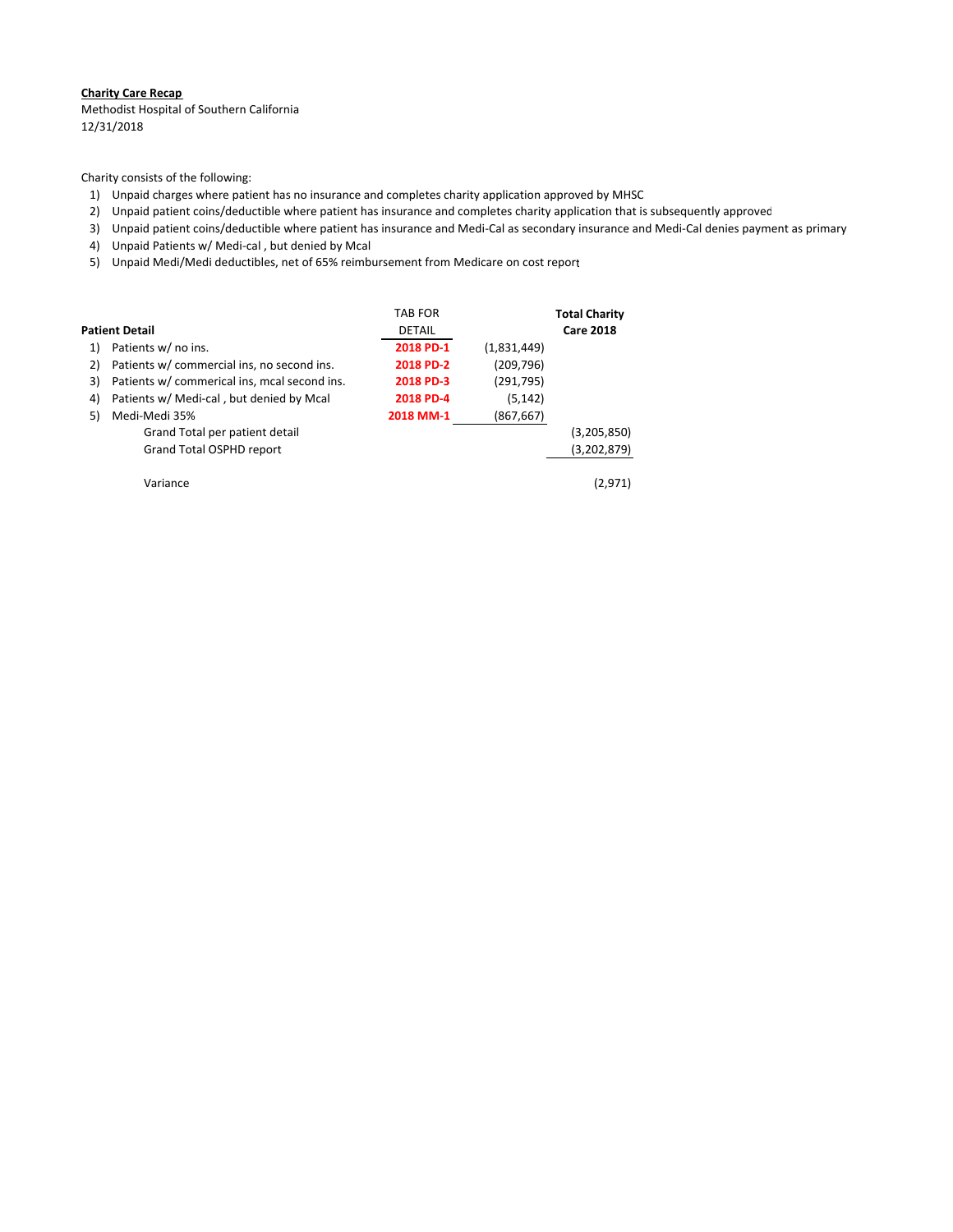Pt Type I

| <b>DRG</b>         | <b>DRG Description</b>                                              |    | Count Sum of Amount |
|--------------------|---------------------------------------------------------------------|----|---------------------|
| 57                 | DEGENERATIVE NERVOUS SYSTEM DISORDERS W/O MCC                       |    | -53,349             |
| 63                 | ISCHEMIC STROKE PRECEREBRAL OCCLUSION OR TRANSIENT ISCHEMIA W THROM |    | $-110,271$          |
| 66                 | INTRACRANIAL HEMORRHAGE OR CEREBRAL INFARCTION W/O CC/MCC           |    | -55,840             |
| 103                | HEADACHES W/O MCC                                                   |    | $-53,907$           |
| 247                | PERC CARDIOVASC PROC W DRUG-ELUTING STENT W/O MCC                   |    | $-66,370$           |
| 249                | PERC CARDIOVASC PROC W NON-DRUG-ELUTING STENT W/O MCC               |    | $-68,062$           |
| 282                | Disorders of pancreas except malignancy                             |    | $-39,638$           |
| 340                | APPENDECTOMY W COMPLICATED PRINCIPAL DIAG W/O CC/MCC                |    | -59,997             |
| 394                | OTHER DIGESTIVE SYSTEM DIAGNOSES W CC                               |    | -71,625             |
| 418                | LAPAROSCOPIC CHOLECYSTECTOMY W/O C.D.E. W CC                        |    | $-76,966$           |
| 502                | SOFT TISSUE PROCEDURES W/O CC/MCC                                   |    | $-38,915$           |
| 552                | MEDICAL BACK PROBLEMS W/O MCC                                       |    | $-13,544$           |
| 581                | OTHER SKIN SUBCUT TISS & BREAST PROC W/O CC/MCC                     |    | $-33,002$           |
| 690                | KIDNEY & URINARY TRACT INFECTIONS W/O MCC                           |    | $-52,603$           |
| 742                | UTERINE & ADNEXA PROC FOR NON-MALIGNANCY W CC/MCC                   |    | $-109,300$          |
| 743                | UTERINE & ADNEXA PROC FOR NON-MALIGNANCY W/O CC/MCC                 |    | $-70,730$           |
| 840                | LYMPHOMA & NON-ACUTE LEUKEMIA W MCC                                 |    | $-1,222$            |
| <b>Grand Total</b> |                                                                     | 18 | $-975,340$          |

| Inpatient   |       | $-975,340$   |
|-------------|-------|--------------|
| ER          |       | $-403,767$   |
| Outpatient  |       | $-452,342$   |
|             | Total | $-1,831,449$ |
| Recap Total |       | $-1,831,449$ |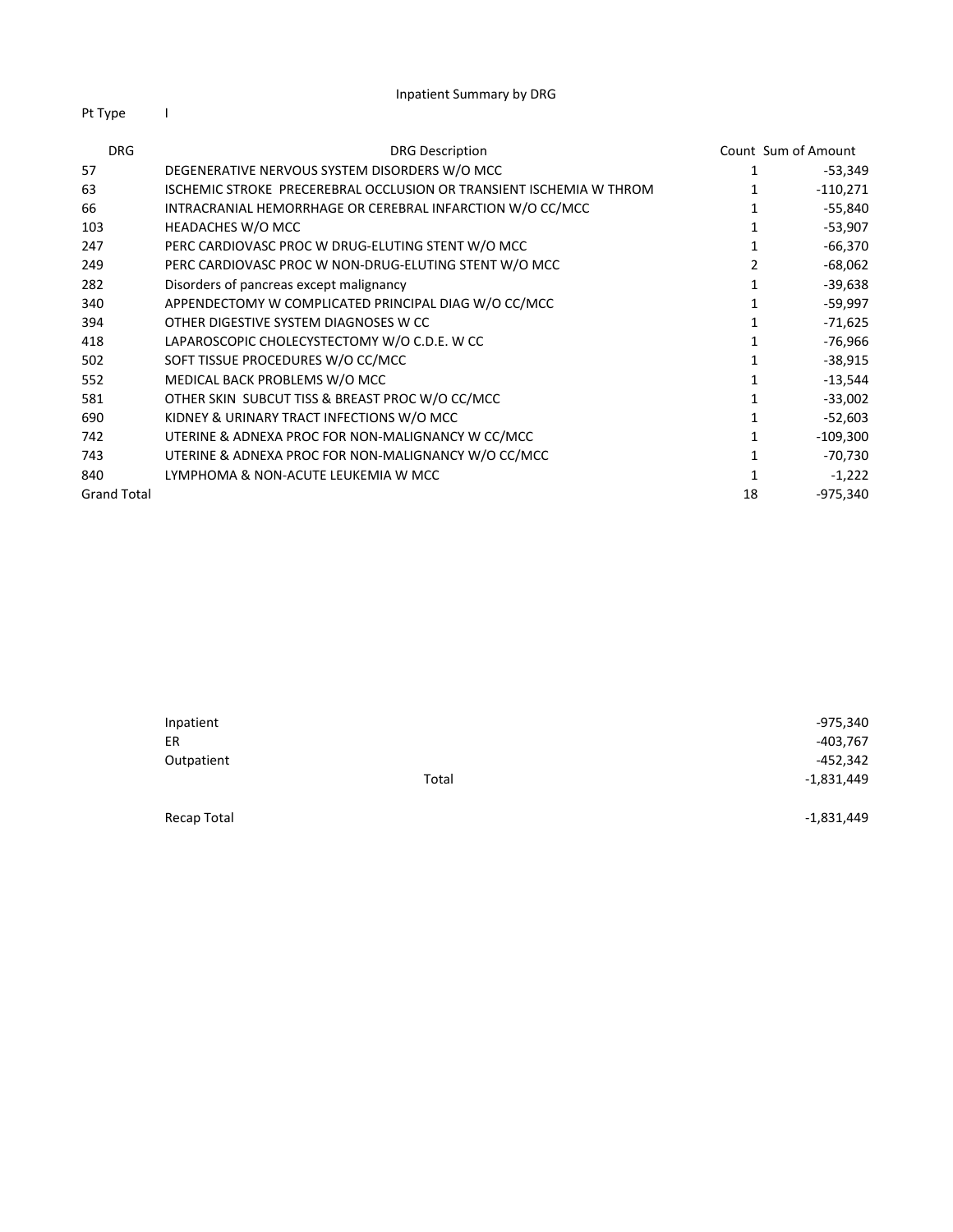| <b>DRG</b>         | <b>CPT Desc</b>                                    |    | Count Sum of Amount |
|--------------------|----------------------------------------------------|----|---------------------|
| 12001              | SIMPLE REPAIR OF SUPERFICIAL WOUNDS OF SCALP       | 1  | $-7,833$            |
| 12011              | SIMPLE REPAIR OF SUPERFICIAL WOUNDS OF FACE EARS   | 1  | $-2,188$            |
| 12013              | SIMPLE REPAIR OF SUPERFICIAL WOUNDS OF FACE EARS   | 1  | $-1,924$            |
| 29125              | APPLICATION OF SHORT ARM SPLINT (FOREARM TO HAND); | 1  | $-3,622$            |
| 29505              | APPLICATION OF LONG LEG SPLINT (THIGH TO ANKLE OR  | 1  | $-3,964$            |
| 29515              | APPLICATION OF SHORT LEG SPLINT (CALF TO FOOT)     | 1  | $-8,694$            |
| 29530              | STRAPPING; KNEE                                    | 1  | $-4,009$            |
| 92950              | CARDIOPULMONARY RESUSCITATION (EG IN CARDIAC       | 1  | $-2,076$            |
| 94640              | PRESSURIZED OR NONPRESSURIZED INHALATION TREATMENT | 1  | $-3,443$            |
| 96365              | INTRAVENOUS INFUSION FOR THERAPY PROPHYLAXIS OR    | 1  | $-4,605$            |
| 96372              | THERAPEUTIC PROPHYLACTIC OR DIAGNOSTIC INJECTION   | 3  | $-29,579$           |
| 96374              | THERAPEUTIC PROPHYLACTIC OR DIAGNOSTIC INJECTION   | 20 | $-133,106$          |
| 99281              | EMERGENCY DEPARTMENT VISIT FOR THE EVALUATION AND  | 5  | $-10,627$           |
| 99282              | EMERGENCY DEPARTMENT VISIT FOR THE EVALUATION AND  | 4  | $-4,469$            |
| 99283              | EMERGENCY DEPARTMENT VISIT FOR THE EVALUATION AND  | 11 | $-29,332$           |
| 99284              | EMERGENCY DEPARTMENT VISIT FOR THE EVALUATION AND  | 27 | $-144,225$          |
| 99285              | EMERGENCY DEPARTMENT VISIT FOR THE EVALUATION AND  | 1  | $-7,442$            |
| 99291              | CRITICAL CARE, EVALUATION AND MANAGEMENT           | 1  | $-2,630$            |
| <b>Grand Total</b> |                                                    | 82 | $-403,767$          |
|                    |                                                    |    |                     |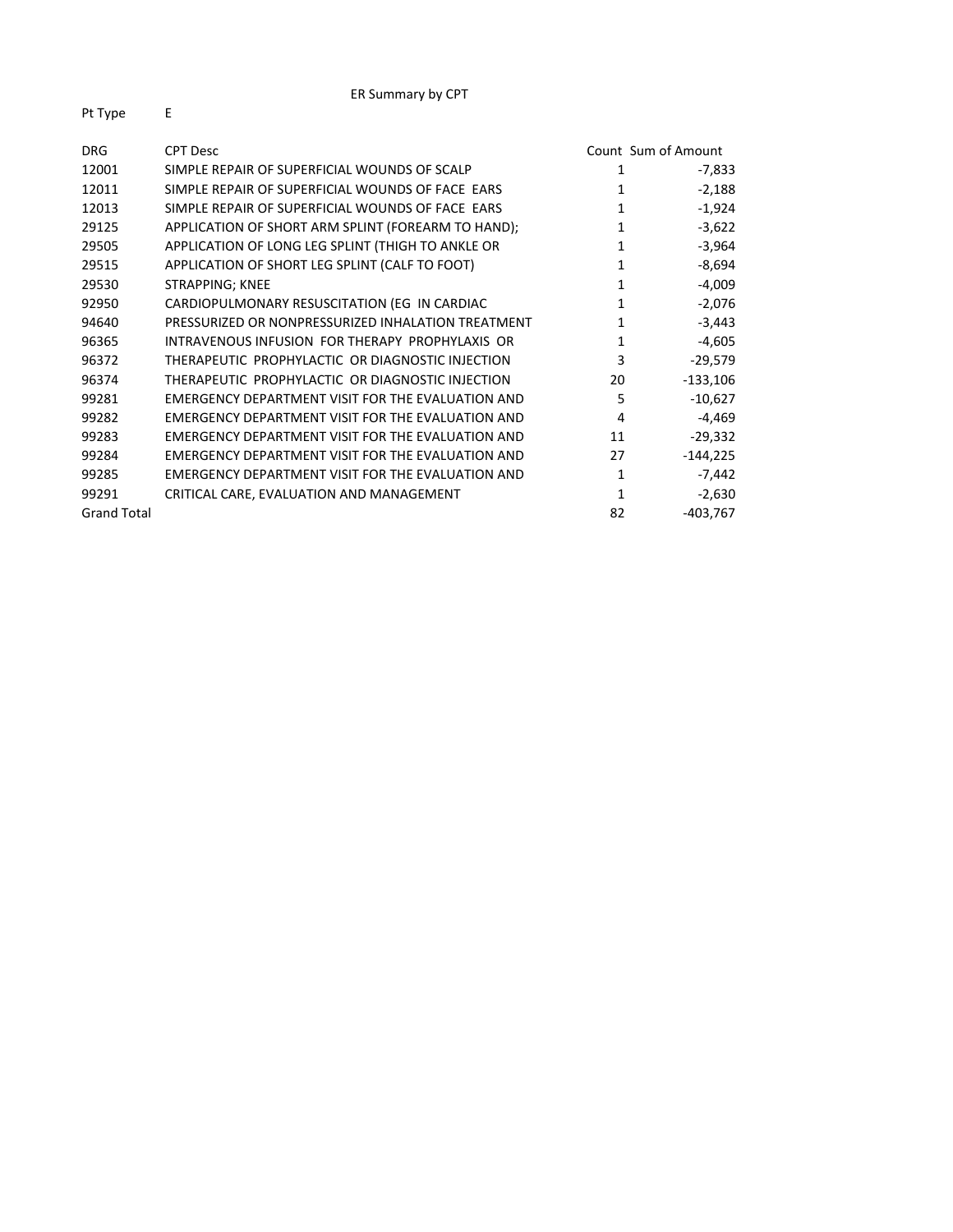| Pt Type |  |
|---------|--|
|         |  |

| <b>DRG</b>         | <b>CPT Desc</b>                                   |                | Count Sum of Amount |
|--------------------|---------------------------------------------------|----------------|---------------------|
| 21552              | EXCISION TUMOR SOFT TISSUE OF NECK OR ANTERIOR    | 1              | $-16,099$           |
| 21556              | EXCISION TUMOR SOFT TISSUE OF NECK OR ANTERIOR    | 1              | $-16,768$           |
| 27337              | EXCISION TUMOR SOFT TISSUE OF THIGH OR KNEE       | $\mathbf{1}$   | $-16,170$           |
| 27766              | OPEN TREATMENT OF MEDIAL MALLEOLUS FRACTURE       | $\mathbf{1}$   | $-21,578$           |
| 29881              | ARTHROSCOPY KNEE SURGICAL; WITH MENISCECTOMY      | $\mathbf{1}$   | $-25,494$           |
| 31253              | NASAL/SINUS ENDOSCOPY SURGICAL WITH               | $\mathbf{1}$   | $-65,571$           |
| 33249              | INSERTION OR REPLACEMENT OF PERMANENT IMPLANTABLE | $\overline{2}$ | $-109,022$          |
| 42145              | PALATOPHARYNGOPLASTY (EG                          | 1              | $-800$              |
| 42440              | EXCISION OF SUBMANDIBULAR (SUBMAXILLARY) GLAND    | $\mathbf{1}$   | $-28,507$           |
| 45378              | COLONOSCOPY FLEXIBLE; DIAGNOSTIC INCLUDING        | 1              | $-4,936$            |
| 46275              | SURGICAL TREATMENT OF ANAL FISTULA                | $\mathbf{1}$   | $-13,265$           |
| 49505              | REPAIR INITIAL INGUINAL HERNIA AGE 5 YEARS OR     | 1              | $-20,579$           |
| 49587              | REPAIR UMBILICAL HERNIA AGE 5 YEARS OR OLDER;     | 1              | $-22,532$           |
| 54161              | CIRCUMCISION SURGICAL EXCISION OTHER THAN CLAMP   | 1              | $-12,488$           |
| 54530              | ORCHIECTOMY RADICAL FOR TUMOR; INGUINAL APPROACH  | 1              | 200                 |
| 55040              | EXCISION OF HYDROCELE; UNILATERAL                 | $\mathbf{1}$   | $-14,308$           |
| 57461              | COLPOSCOPY OF THE CERVIX INCLUDING UPPER/ADJACENT | 1              | 300                 |
| 60280              | EXCISION OF THYROGLOSSAL DUCT CYST OR SINUS;      | 1              | $-35,267$           |
| 64721              | NEUROPLASTY AND/OR TRANSPOSITION; MEDIAN NERVE AT | $\overline{2}$ | $-28,650$           |
| 86900              | BLOOD TYPING SEROLOGIC; ABO                       | 1              | $-253$              |
| 88305              | LEVEL IV - SURGICAL PATHOLOGY GROSS AND           | 1              | $-555$              |
| <b>Grand Total</b> |                                                   | 23             | $-452,342$          |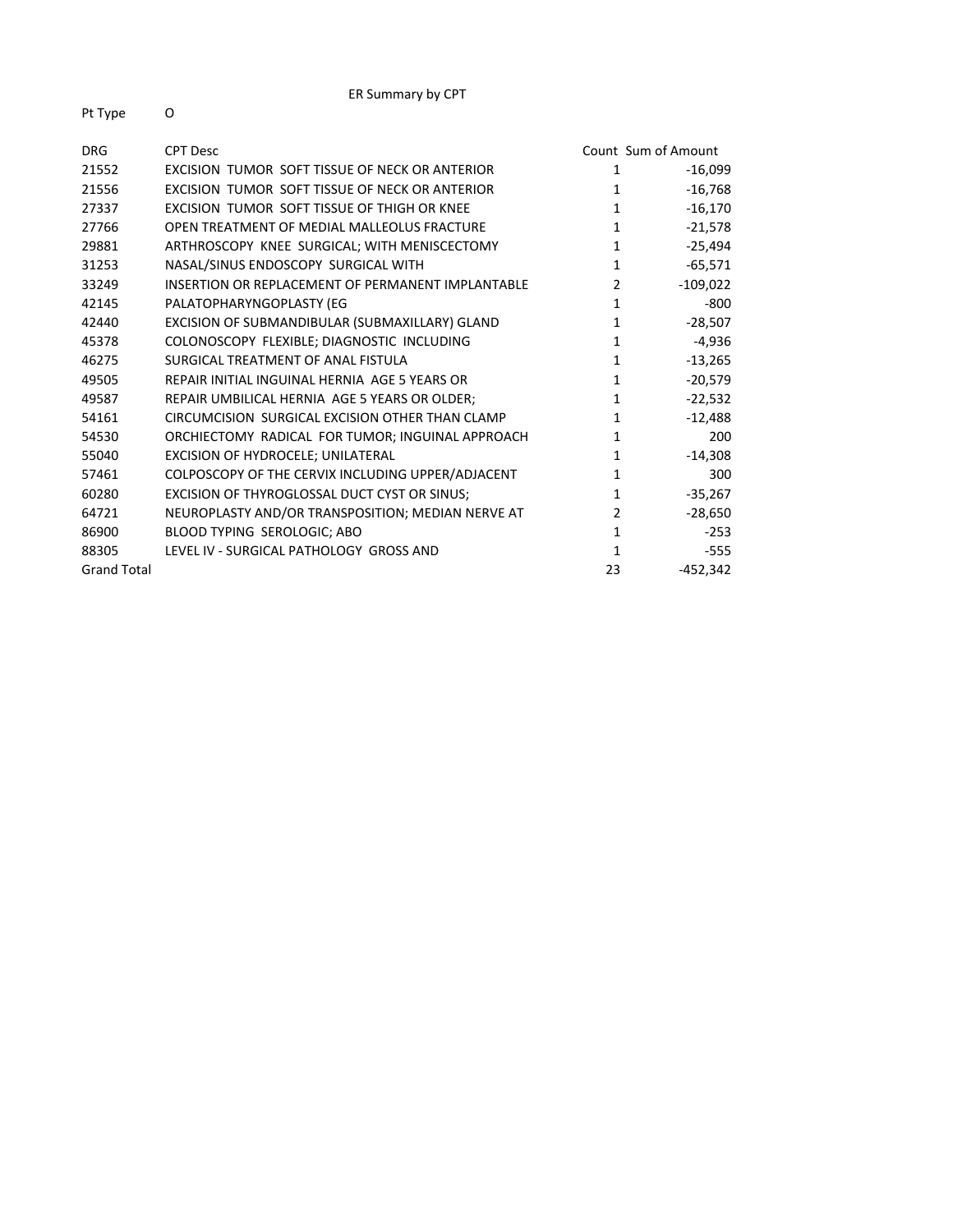Pt Type I

| <b>DRG</b>         | <b>DRG Description</b>                                               |                | Count Sum of Amount |
|--------------------|----------------------------------------------------------------------|----------------|---------------------|
| 312                | <b>SYNCOPE &amp; COLLAPSE</b>                                        | 2              | $-8,117$            |
| 193                | SIMPLE PNEUMONIA & PLEURISY W MCC                                    | $\mathbf{1}$   | -500                |
| 460                | SPINAL FUSION EXCEPT CERVICAL W/O MCC                                | 3              | $-4,653$            |
| 794                | NEONATE W OTHER SIGNIFICANT PROBLEMS                                 | $\overline{2}$ | $-2,445$            |
| 563                | FX SPRN STRN & DISL EXCEPT FEMUR HIP PELVIS & THIGH W/O MCC          | $\mathbf{1}$   | $-1,260$            |
| 743                | UTERINE & ADNEXA PROC FOR NON-MALIGNANCY W/O CC/MCC                  | $\mathbf{1}$   | $-4,003$            |
| 175                | PULMONARY EMBOLISM W MCC                                             | $\mathbf{1}$   | $-1,700$            |
| 155                | OTHER EAR NOSE MOUTH & THROAT DIAGNOSES W CC                         | $\mathbf{1}$   | $-2,921$            |
| 518                | BACK & NECK PROC EXC SPINAL FUSION W MCC OR DISC DEVICE/NEUROSTIM    | $\mathbf{1}$   | $-519$              |
| 775                | VAGINAL DELIVERY W/O COMPLICATING DIAGNOSES                          | 8              | $-13,224$           |
| 470                | MAJOR JOINT REPLACEMENT OR REATTACHMENT OF LOWER EXTREMITY W/O MCC   | $\overline{2}$ | $-3,144$            |
| 470                | MAJOR HIP AND KNEE JOINT REPLACEMENT OR REATTACHMENT OF LOWER EXTREM | $\mathbf{1}$   | $-3,479$            |
| 596                | MAJOR SKIN DISORDERS W/O MCC                                         | $\mathbf{1}$   | $-1,316$            |
| 203                | Chest pain                                                           | $\mathbf{1}$   | $-472$              |
| 481                | HIP & FEMUR PROCEDURES EXCEPT MAJOR JOINT W CC                       | $\mathbf{1}$   | $-1,316$            |
| 735                | PELVIC EVISCERATION RAD HYSTERECTOMY & RAD VULVECTOMY W/O CC/MCC     | $\mathbf{1}$   | $-1,952$            |
| 65                 | INTRACRANIAL HEMORRHAGE OR CEREBRAL INFARCTION W CC OR TPA IN 24 HRS | $\mathbf{1}$   | $-1,316$            |
| 766                | CESAREAN SECTION W/O CC/MCC                                          | 3              | $-2,335$            |
| 331                | MAJOR SMALL & LARGE BOWEL PROCEDURES W/O CC/MCC                      | $\mathbf{1}$   | $-2,241$            |
| 233                | CORONARY BYPASS W CARDIAC CATH W MCC                                 | $\mathbf{1}$   | $-2,299$            |
| 378                | G.I. HEMORRHAGE W CC                                                 | $\mathbf{1}$   | $-3,443$            |
| 757                | INFECTIONS FEMALE REPRODUCTIVE SYSTEM W MCC                          | $\mathbf{1}$   | $-357$              |
| 737                | UTERINE & ADNEXA PROC FOR OVARIAN OR ADNEXAL MALIGNANCY W CC         | $\mathbf{1}$   | $-3,494$            |
| 690                | KIDNEY & URINARY TRACT INFECTIONS W/O MCC                            | 3              | $-2,920$            |
| 354                | HERNIA PROCEDURES EXCEPT INGUINAL & FEMORAL W CC                     | $\mathbf{1}$   | $-1,454$            |
| 847                | CHEMOTHERAPY W/O ACUTE LEUKEMIA AS SECONDARY DIAGNOSIS W CC          | $\overline{2}$ | $-1,703$            |
| 902                | WOUND DEBRIDEMENTS FOR INJURIES W CC                                 | $\mathbf{1}$   | -487                |
| 390                | G.I. OBSTRUCTION W/O CC/MCC                                          | $\mathbf{1}$   | $-1,678$            |
| 425                | OTHER HEPATOBILIARY OR PANCREAS O.R. PROCEDURES W/O CC/MCC           | $\mathbf{1}$   | $-3,150$            |
| 194                | SIMPLE PNEUMONIA & PLEURISY W CC                                     | $\overline{2}$ | $-3,362$            |
| 512                | SHOULDER ELBOW OR FOREARM PROC EXC MAJOR JOINT PROC W/O CC/MCC       | $\mathbf{1}$   | -963                |
| 190                | CHRONIC OBSTRUCTIVE PULMONARY DISEASE W MCC                          | $\mathbf{1}$   | $-1,340$            |
| 419                | LAPAROSCOPIC CHOLECYSTECTOMY W/O C.D.E. W/O CC/MCC                   | $\mathbf{1}$   | $-1,457$            |
| 473                | CERVICAL SPINAL FUSION W/O CC/MCC                                    | $\overline{2}$ | $-2,149$            |
| 202                | BRONCHITIS & ASTHMA W CC/MCC                                         | $\mathbf{1}$   | $-2,092$            |
| 853                | INFECTIOUS & PARASITIC DISEASES W O.R. PROCEDURE W MCC               | $\mathbf{1}$   | $-3,750$            |
| 185                | MAJOR CHEST TRAUMA W/O CC/MCC                                        | $\mathbf{1}$   | $-1,690$            |
| 871                | SEPTICEMIA OR SEVERE SEPSIS W/O MV >96 HOURS W MCC                   | $\mathbf{1}$   | $-2,388$            |
| 313                | Chest pain                                                           | $\overline{2}$ | $-6,229$            |
| 60                 | MULTIPLE SCLEROSIS & CEREBELLAR ATAXIA W/O CC/MCC                    | $\mathbf{1}$   | $-75$               |
| 896                | ALCOHOL/DRUG ABUSE OR DEPENDENCE W/O REHABILITATION THERAPY W MCC    | $\mathbf{1}$   | -576                |
| 310                | CARDIAC ARRHYTHMIA & CONDUCTION DISORDERS W/O CC/MCC                 | $\mathbf{1}$   | -882                |
| 621                | O.R. PROCEDURES FOR OBESITY W/O CC/MCC                               | 3              | $-5,465$            |
| 645                | ENDOCRINE DISORDERS W/O CC/MCC                                       | $\mathbf{1}$   | $-5,546$            |
| 854                | INFECTIOUS & PARASITIC DISEASES W O.R. PROCEDURE W CC                | 1              | $-5,441$            |
| 125                | OTHER DISORDERS OF THE EYE W/O MCC                                   | $\mathbf{1}$   | $-3,372$            |
| 684                | RENAL FAILURE W/O CC/MCC                                             | 1              | -285                |
| <b>Grand Total</b> |                                                                      | 69             | -124,960            |

| Inpatient  |       | $-124,960$ |
|------------|-------|------------|
| ER         |       | $-55,537$  |
| Outpatient |       | $-29,300$  |
|            | Total | $-209,796$ |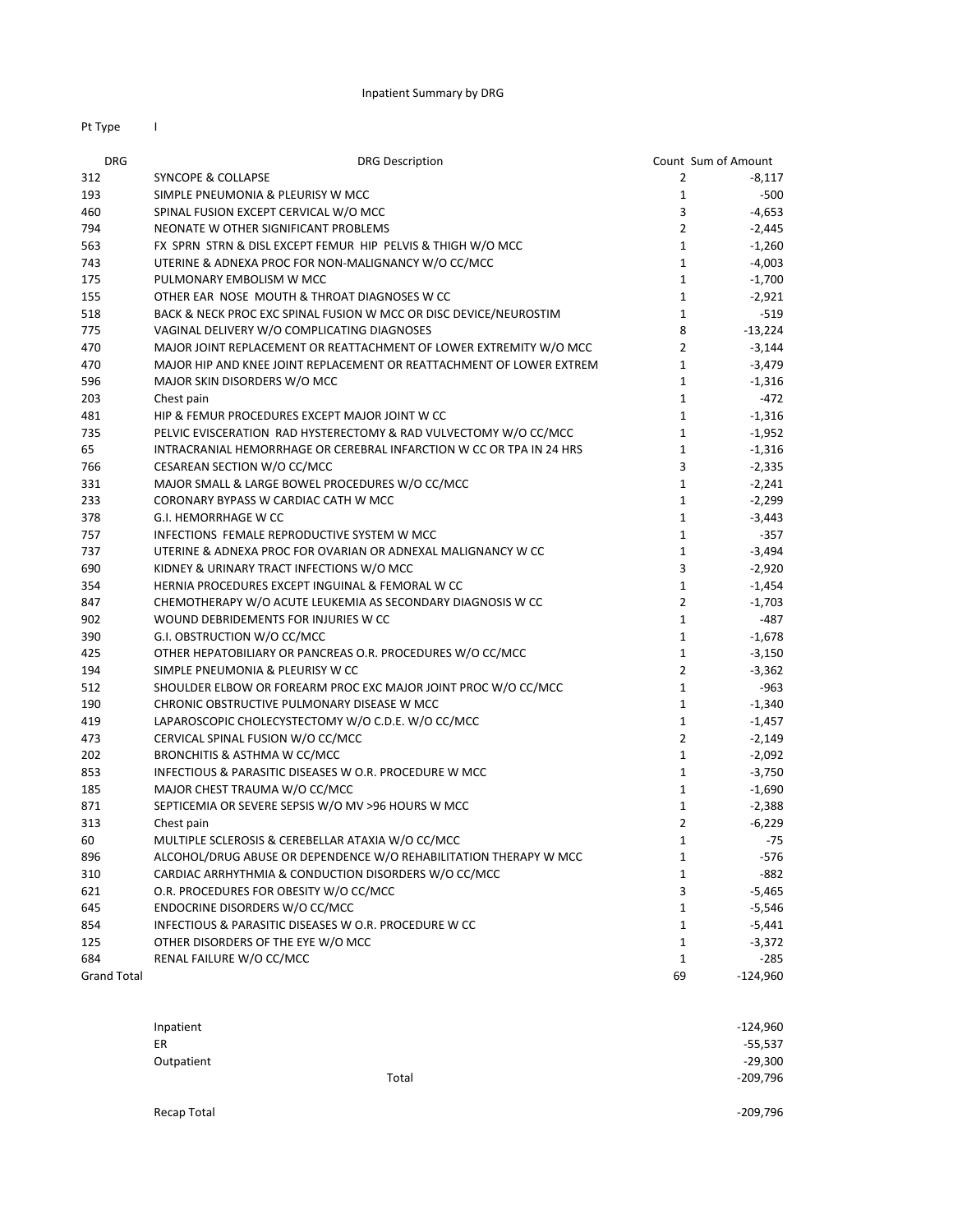| 1 . <i>.</i> PC    |                                                    |                     |           |
|--------------------|----------------------------------------------------|---------------------|-----------|
| <b>DRG</b>         | <b>CPT Desc</b>                                    | Count Sum of Amount |           |
| 10061              | INCISION AND DRAINAGE OF ABSCESS (EG CARBUNCLE     | 1                   | $-1,106$  |
| 12011              | SIMPLE REPAIR OF SUPERFICIAL WOUNDS OF FACE EARS   | $\mathbf{1}$        | $-399$    |
| 29125              | APPLICATION OF SHORT ARM SPLINT (FOREARM TO HAND); | 2                   | $-939$    |
| 29260              | STRAPPING; ELBOW OR WRIST                          | 1                   | $-75$     |
| 41252              | REPAIR OF LACERATION OF TONGUE FLOOR OF MOUTH      | 1                   | $-50$     |
| 90715              | TETANUS DIPHTHERIA TOXOIDS AND ACELLULAR           | 1                   | $-75$     |
| 96372              | THERAPEUTIC PROPHYLACTIC OR DIAGNOSTIC INJECTION   | 5                   | $-14,104$ |
| 96374              | THERAPEUTIC PROPHYLACTIC OR DIAGNOSTIC INJECTION   | 17                  | $-16,071$ |
| 99281              | EMERGENCY DEPARTMENT VISIT FOR THE EVALUATION AND  | $\mathcal{P}$       | $-400$    |
| 99282              | EMERGENCY DEPARTMENT VISIT FOR THE EVALUATION      | 1                   | $-157$    |
| 99282              | EMERGENCY DEPARTMENT VISIT FOR THE EVALUATION AND  | 1                   | $-150$    |
| 99283              | EMERGENCY DEPARTMENT VISIT FOR THE EVALUATION      | 1                   | $-150$    |
| 99283              | EMERGENCY DEPARTMENT VISIT FOR THE EVALUATION AND  | 8                   | $-5,287$  |
| 99284              | EMERGENCY DEPARTMENT VISIT FOR THE EVALUATION AND  | 14                  | $-16,424$ |
| 99285              | EMERGENCY DEPARTMENT VISIT FOR THE EVALUATION      | 1                   | $-150$    |
| <b>Grand Total</b> |                                                    | 57                  | $-55,537$ |
|                    |                                                    |                     |           |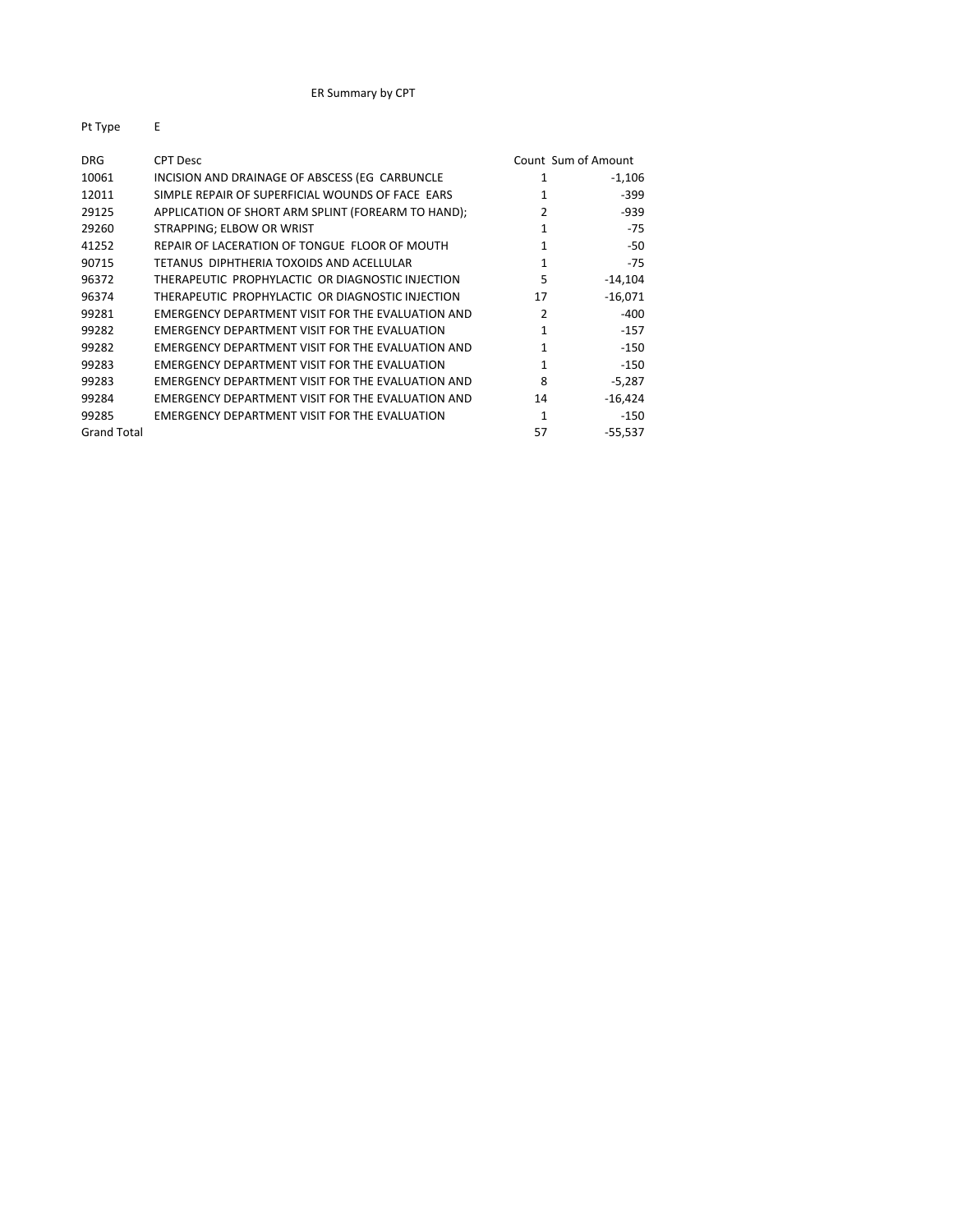#### Pt Type O

| <b>DRG</b>         | <b>CPT Desc</b>                                    |                | Count Sum of Amount |
|--------------------|----------------------------------------------------|----------------|---------------------|
| 10022              | Fine needle aspiration; with imaging guidance      | $\mathbf{1}$   | $-126$              |
| 11042              | DEBRIDEMENT SUBCUTANEOUS TISSUE (INCLUDES          | 12             | $-1,626$            |
| 11043              | DEBRIDEMENT MUSCLE AND/OR FASCIA (INCLUDES         | 16             | $-3,884$            |
| 28092              | EXCISION OF LESION TENDON TENDON SHEATH OR         | $\mathbf{1}$   | $-426$              |
| 29881              | ARTHROSCOPY KNEE SURGICAL; WITH MENISCECTOMY       | $\mathbf{1}$   | $-1,075$            |
| 31628              | BRONCHOSCOPY RIGID OR FLEXIBLE INCLUDING           | $\mathbf{1}$   | $-2,449$            |
| 36430              | TRANSFUSION BLOOD OR BLOOD COMPONENTS              | $\mathbf{1}$   | $-65$               |
| 36571              | INSERTION OF PERIPHERALLY INSERTED CENTRAL VENOUS  | $\mathbf{1}$   | $-197$              |
| 36821              | ARTERIOVENOUS ANASTOMOSIS OPEN; DIRECT ANY SITE    | $\mathbf{1}$   | $-557$              |
| 49405              | IMAGE-GUIDED FLUID COLLECTION DRAINAGE BY CATHETER | $\mathbf{1}$   | $-714$              |
| 49652              | LAPAROSCOPY SURGICAL REPAIR VENTRAL UMBILICAL      | $\mathbf{1}$   | $-1,255$            |
| 52648              | LASER VAPORIZATION OF PROSTATE INCLUDING CONTROL   | 1              | -944                |
| 58661              | LAPAROSCOPY SURGICAL; WITH REMOVAL OF ADNEXAL      | $\overline{2}$ | $-2,570$            |
| 58662              | LAPAROSCOPY SURGICAL; WITH FULGURATION OR          | 4              | $-2,838$            |
| 59899              | UNLISTED PROCEDURE MATERNITY CARE AND DELIVERY     | $\mathbf{1}$   | $-211$              |
| 60240              | THYROIDECTOMY TOTAL OR COMPLETE                    | $\mathbf{1}$   | $-1,413$            |
| 64782              | EXCISION OF NEUROMA; HAND OR FOOT EXCEPT DIGITAL   | $\mathbf{1}$   | $-2,237$            |
| 85025              | BLOOD COUNT; COMPLETE (CBC) AUTOMATED (HGB HCT     | 1              | $-299$              |
| 87205              | SMEAR PRIMARY SOURCE WITH INTERPRETATION; GRAM OR  | 3              | $-691$              |
| 93656              | COMPREHENSIVE ELECTROPHYSIOLOGIC EVALUATION        | $\mathbf{1}$   | $-2,321$            |
| 96372              | THERAPEUTIC PROPHYLACTIC OR DIAGNOSTIC INJECTION   | $\overline{2}$ | $-197$              |
| 97110              | THERAPEUTIC PROCEDURE 1 OR MORE AREAS EACH 15      | $\mathbf{1}$   | $-66$               |
| 97163              | PHYSICAL THERAPY EVALUATION: HIGH COMPLEXITY       | $\mathbf{1}$   | $-440$              |
| 97530              | THERAPEUTIC ACTIVITIES DIRECT (ONE-ON-ONE)         | $\mathbf{1}$   | $-440$              |
| 99203              | OFFICE OR OTHER OUTPATIENT VISIT FOR THE           | $\mathbf{1}$   | -794                |
| 99204              | OFFICE OR OTHER OUTPATIENT VISIT FOR THE           | $\mathbf{1}$   | $-300$              |
| 99212              | OFFICE OR OTHER OUTPATIENT VISIT FOR THE           | 10             | $-362$              |
| 99213              | OFFICE OR OTHER OUTPATIENT VISIT FOR THE           | $\overline{2}$ | $-269$              |
| 99214              | OFFICE OR OTHER OUTPATIENT VISIT FOR THE           | $\mathbf{1}$   | $-316$              |
| 99218              | INITIAL OBSERVATION CARE PER DAY FOR THE           | $\mathbf{1}$   | -55                 |
| J2805              | Injection sincalide 5 micrograms                   | $\mathbf{1}$   | $-164$              |
| <b>Grand Total</b> |                                                    | 74             | $-29,300$           |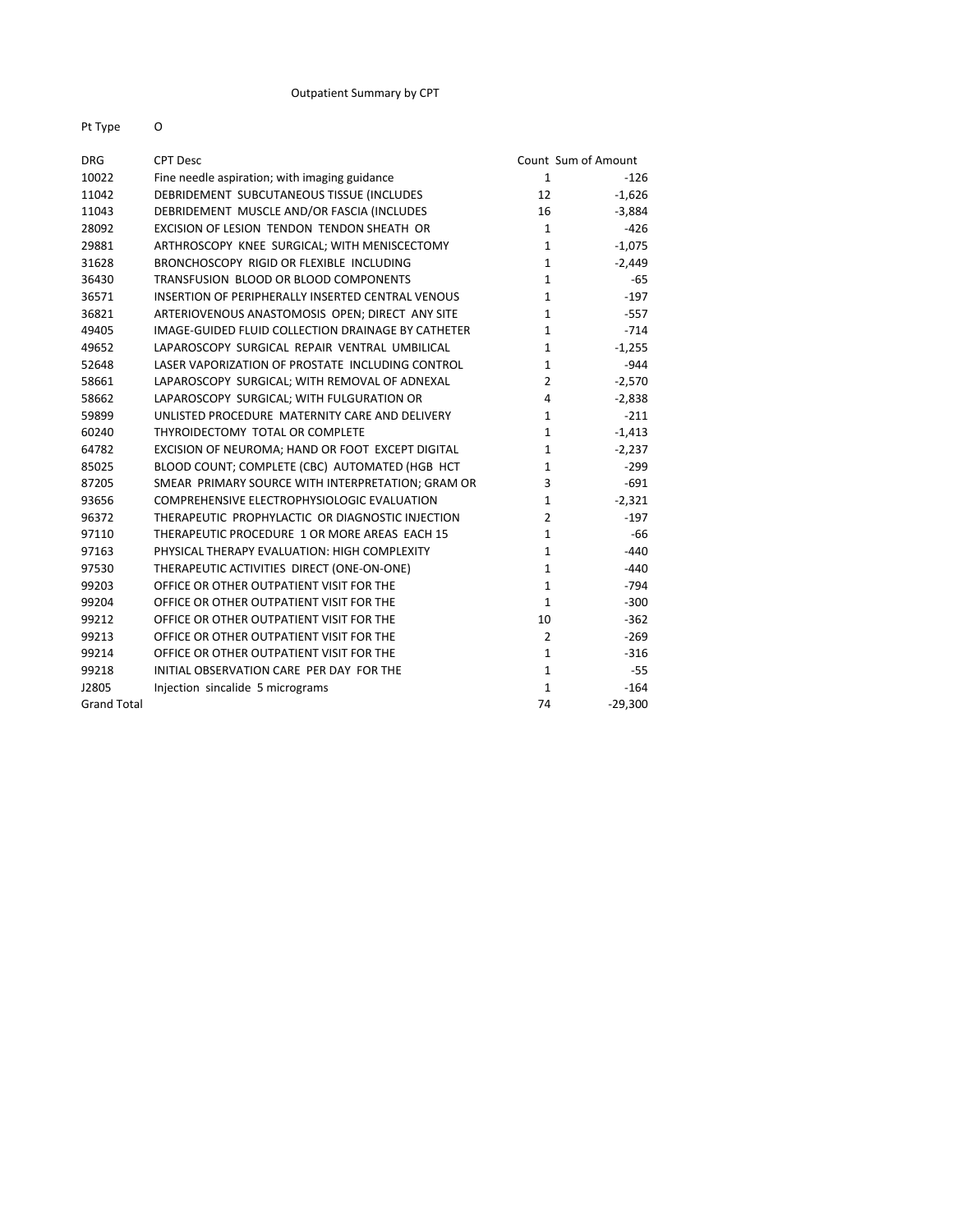| Pt Type    | $\mathbf{I}$                                                         |                     |          |
|------------|----------------------------------------------------------------------|---------------------|----------|
| <b>DRG</b> | <b>DRG Description</b>                                               | Count Sum of Amount |          |
| 313        | <b>CHEST PAIN</b>                                                    | $\mathbf{1}$        | -764     |
| 69         | <b>TRANSIENT ISCHEMIA</b>                                            | $\mathbf{1}$        | $-300$   |
| 69         | TRANSIENT ISCHEMIA W/O THROMBOLYTIC                                  | $\mathbf{1}$        | $-1,300$ |
| 74         | CRANIAL & PERIPHERAL NERVE DISORDERS W/O MCC                         | $\overline{2}$      | $-375$   |
| 60         | MULTIPLE SCLEROSIS & CEREBELLAR ATAXIA W/O CC/MCC                    | $\mathbf{1}$        | $-872$   |
| 203        | <b>CHEST PAIN</b>                                                    | $\mathbf{1}$        | $-265$   |
| 981        | EXTENSIVE O.R. PROCEDURE UNRELATED TO PRINCIPAL DIAGNOSIS W MCC      | $\mathbf{1}$        | $-1,260$ |
| 392        | ESOPHAGITIS GASTROENT & MISC DIGEST DISORDERS W/O MCC                | $\mathbf{1}$        | $-1,288$ |
| 419        | LAPAROSCOPIC CHOLECYSTECTOMY W/O C.D.E. W/O CC/MCC                   | $\overline{2}$      | $-1,510$ |
| 378        | G.I. HEMORRHAGE W CC                                                 | $\overline{2}$      | $-2,600$ |
| 68         | NONSPECIFIC CVA & PRECEREBRAL OCCLUSION W/O INFARCT W/O MCC          | $\mathbf{1}$        | $-1,316$ |
| 194        | SIMPLE PNEUMONIA & PLEURISY W CC                                     | 4                   | $-5,085$ |
| 315        | OTHER CIRCULATORY SYSTEM DIAGNOSES W CC                              | $\mathbf{1}$        | $-350$   |
| 470        | MAJOR JOINT REPLACEMENT OR REATTACHMENT OF LOWER EXTREMITY W/O MCC   | 3                   | $-3,948$ |
| 470        | MAJOR HIP AND KNEE JOINT REPLACEMENT OR REATTACHMENT OF LOWER EXTREM | 4                   | $-5,895$ |
| 216        | CARDIAC VALVE & OTH MAJ CARDIOTHORACIC PROC W CARD CATH W MCC        | $\mathbf{1}$        | $-200$   |
| 782        | OTHER ANTEPARTUM DIAGNOSES W/O MEDICAL COMPLICATIONS                 | $\mathbf{1}$        | $-600$   |
| 870        | SEPTICEMIA OR SEVERE SEPSIS W MV >96 HOURS                           | $\overline{2}$      | $-2,756$ |
| 766        | CESAREAN SECTION W/O CC/MCC                                          | 3                   | $-1,195$ |
| 384        | UNCOMPLICATED PEPTIC ULCER W/O MCC                                   | $\mathbf{1}$        | $-1,288$ |
| 189        | PULMONARY EDEMA & RESPIRATORY FAILURE                                | $\overline{2}$      | $-2,540$ |
| 291        | <b>HEART FAILURE &amp; SHOCK W MCC</b>                               | 6                   | $-7,112$ |
| 871        | SEPTICEMIA OR SEVERE SEPSIS W/O MV >96 HOURS W MCC                   | 9                   | $-9,166$ |
| 603        | CELLULITIS W/O MCC                                                   | $\mathbf{1}$        | $-1,316$ |
| 775        | VAGINAL DELIVERY W/O COMPLICATING DIAGNOSES                          | 11                  | $-8,122$ |
| 690        | KIDNEY & URINARY TRACT INFECTIONS W/O MCC                            | $\mathbf{1}$        | -535     |
| 951        | OTHER FACTORS INFLUENCING HEALTH STATUS                              | $\mathbf{1}$        | $-955$   |
| 389        | <b>G.I. OBSTRUCTION W CC</b>                                         | $\mathbf{1}$        | $-75$    |
| 795        | <b>NORMAL NEWBORN</b>                                                | 5                   | $-2,403$ |
| 195        | SIMPLE PNEUMONIA & PLEURISY W/O CC/MCC                               | $\mathbf{1}$        | $-1,316$ |
| 682        | RENAL FAILURE W MCC                                                  | $\mathbf{1}$        | -75      |
| 765        | CESAREAN SECTION W CC/MCC                                            | 3                   | $-3,582$ |
| 794        | NEONATE W OTHER SIGNIFICANT PROBLEMS                                 | $\overline{2}$      | $-357$   |
| 743        | UTERINE & ADNEXA PROC FOR NON-MALIGNANCY W/O CC/MCC                  | $\mathbf{1}$        | $-1,340$ |
| 310        | CARDIAC ARRHYTHMIA & CONDUCTION DISORDERS W/O CC/MCC                 | $\overline{2}$      | -1,944   |
| 948        | SIGNS & SYMPTOMS W/O MCC                                             | $\mathbf{1}$        | $-1,340$ |
| 377        | G.I. HEMORRHAGE W MCC                                                | 3                   | $-2,755$ |
| 432        | CIRRHOSIS & ALCOHOLIC HEPATITIS W MCC                                | $\overline{2}$      | $-4,439$ |
| 812        | RED BLOOD CELL DISORDERS W/O MCC                                     | 3                   | $-3,576$ |
| 65         | INTRACRANIAL HEMORRHAGE OR CEREBRAL INFARCTION W CC OR TPA IN 24 HRS | $\overline{2}$      | $-1,625$ |
| 560        | AFTERCARE MUSCULOSKELETAL SYSTEM & CONNECTIVE TISSUE W CC            | $\mathbf{1}$        | $-161$   |
| 330        | MAJOR SMALL & LARGE BOWEL PROCEDURES W CC                            | $\mathbf{1}$        | $-1,340$ |
| 793        | FULL TERM NEONATE W MAJOR PROBLEMS                                   | $\mathbf{1}$        | $-2,059$ |
| 467        | REVISION OF HIP OR KNEE REPLACEMENT W CC                             | $\mathbf{1}$        | $-1,340$ |
| 355        | HERNIA PROCEDURES EXCEPT INGUINAL & FEMORAL W/O CC/MCC               | $\mathbf{1}$        | $-1,052$ |
| 565        | OTHER MUSCULOSKELETAL SYS & CONNECTIVE TISSUE DIAGNOSES W CC         | $\mathbf{1}$        | $-1,340$ |
| 54         | NERVOUS SYSTEM NEOPLASMS W MCC                                       | $\mathbf{1}$        | $-1,316$ |
| 536        | FRACTURES OF HIP & PELVIS W/O MCC                                    | $\mathbf{1}$        | $-1,340$ |
| 552        | MEDICAL BACK PROBLEMS W/O MCC                                        | $\mathbf{1}$        | $-350$   |
| 583        | MASTECTOMY FOR MALIGNANCY W/O CC/MCC                                 | $\mathbf{1}$        | $-1,340$ |
| 85         | TRAUMATIC STUPOR & COMA COMA <1 HR W MCC                             | $\mathbf{1}$        | $-1,316$ |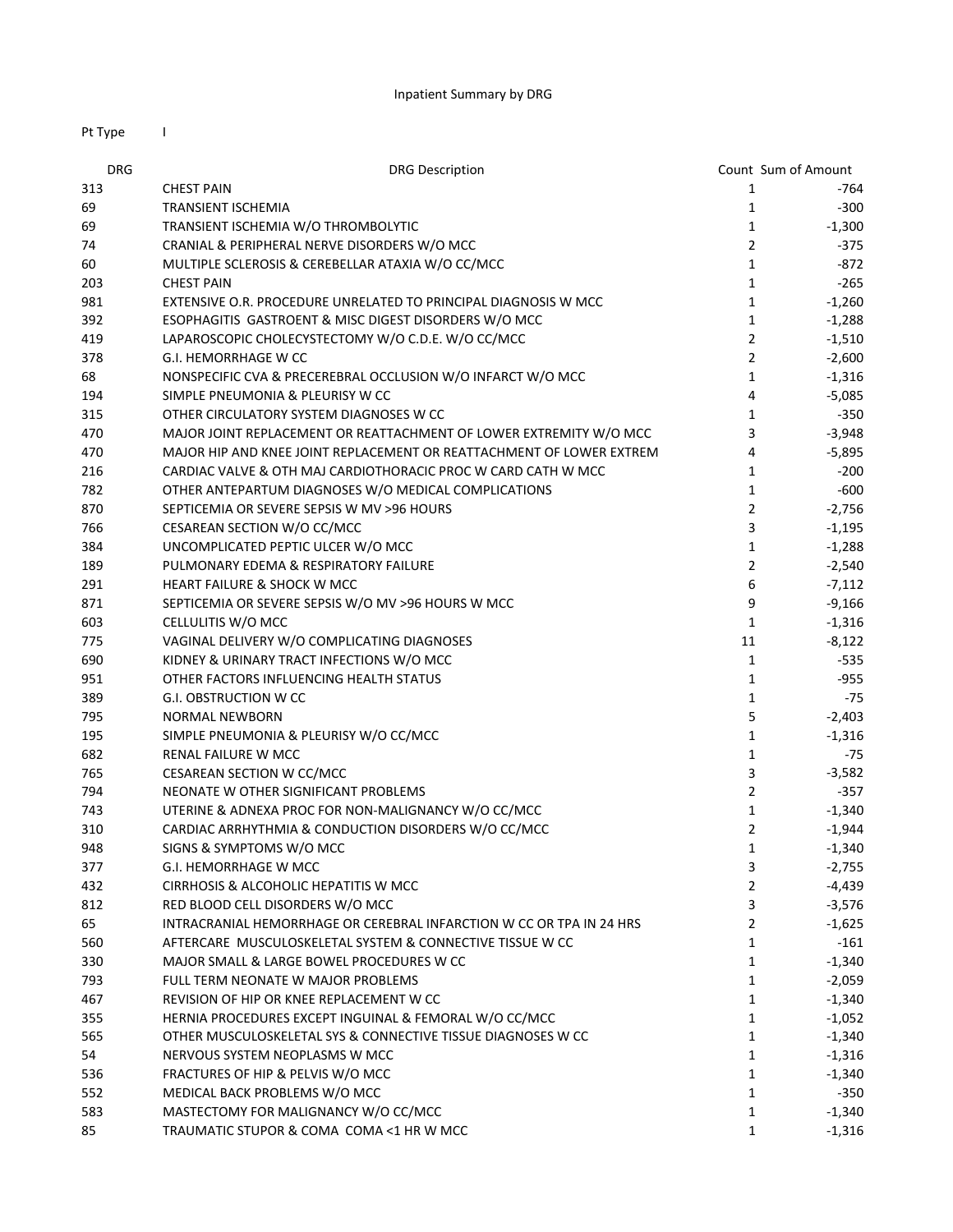| 872                | SEPTICEMIA OR SEVERE SEPSIS W/O MV >96 HOURS W/O MCC               | 3              | $-3,996$   |
|--------------------|--------------------------------------------------------------------|----------------|------------|
| 135                | Major chest & respiratory trauma                                   | $\mathbf{1}$   | -83        |
| 177                | RESPIRATORY INFECTIONS & INFLAMMATIONS W MCC                       | $\mathbf{1}$   | $-1,200$   |
| 186                | PLEURAL EFFUSION W MCC                                             | $\mathbf{1}$   | $-1,340$   |
| 357                | OTHER DIGESTIVE SYSTEM O.R. PROCEDURES W CC                        | $\mathbf{1}$   | $-250$     |
| 336                | PERITONEAL ADHESIOLYSIS W CC                                       | $\overline{2}$ | $-1,069$   |
| 341                | APPENDECTOMY W/O COMPLICATED PRINCIPAL DIAG W MCC                  | $\mathbf{1}$   | $-300$     |
| 644                | <b>ENDOCRINE DISORDERS W CC</b>                                    | $\mathbf{1}$   | $-1,260$   |
| 641                | MISC DISORDERS OF NUTRITION METABOLISM FLUIDS/ELECTROLYTES W/O MCC | 3              | $-2,856$   |
| 767                | VAGINAL DELIVERY W STERILIZATION &/OR D&C                          | $\mathbf{1}$   | $-3,892$   |
| 286                | CIRCULATORY DISORDERS EXCEPT AMI W CARD CATH W MCC                 | $\mathbf{1}$   | $-1,500$   |
| 441                | DISORDERS OF LIVER EXCEPT MALIG CIRR ALC HEPA W MCC                | $\mathbf{1}$   | $-1,097$   |
| 56                 | DEGENERATIVE NERVOUS SYSTEM DISORDERS W MCC                        | $\mathbf{1}$   | $-1,340$   |
| 178                | RESPIRATORY INFECTIONS & INFLAMMATIONS W CC                        | $\mathbf{1}$   | $-812$     |
| 689                | KIDNEY & URINARY TRACT INFECTIONS W MCC                            | $\mathbf{1}$   | $-900$     |
| 553                | <b>BONE DISEASES &amp; ARTHROPATHIES W MCC</b>                     | $\mathbf{1}$   | $-4,550$   |
| 191                | CHRONIC OBSTRUCTIVE PULMONARY DISEASE W CC                         | $\mathbf{1}$   | $-1,340$   |
| 92                 | OTHER DISORDERS OF NERVOUS SYSTEM W CC                             | $\mathbf{1}$   | $-770$     |
| 202                | BRONCHITIS & ASTHMA W CC/MCC                                       | $\mathbf{1}$   | $-2,521$   |
| 683                | <b>RENAL FAILURE W CC</b>                                          | $\mathbf{1}$   | $-600$     |
| 247                | PERC CARDIOVASC PROC W DRUG-ELUTING STENT W/O MCC                  | $\mathbf{1}$   | $-145$     |
| 287                | CIRCULATORY DISORDERS EXCEPT AMI W CARD CATH W/O MCC               | $\mathbf{1}$   | $-1,340$   |
| 417                | LAPAROSCOPIC CHOLECYSTECTOMY W/O C.D.E. W MCC                      | $\mathbf{1}$   | $-250$     |
| 788                | CESAREAN SECTION W/O STERILIZATION W/O CC/MCC                      | $\mathbf{1}$   | $-1,824$   |
| 38                 | EXTRACRANIAL PROCEDURES W CC                                       | $\mathbf{1}$   | $-480$     |
| 807                | VAGINAL DELIVERY W/O STERILIZATION/D&C W/O CC/MCC                  | $\mathbf{1}$   | $-562$     |
| 307                | CARDIAC CONGENITAL & VALVULAR DISORDERS W/O MCC                    | $\mathbf{1}$   | $-1,340$   |
| 768                | VAGINAL DELIVERY W O.R. PROC EXCEPT STERIL &/OR D&C                | $\mathbf{1}$   | $-2,645$   |
| 563                | FX SPRN STRN & DISL EXCEPT FEMUR HIP PELVIS & THIGH W/O MCC        | $\mathbf{1}$   | $-1,340$   |
| 57                 | DEGENERATIVE NERVOUS SYSTEM DISORDERS W/O MCC                      | $\mathbf{1}$   | $-1,340$   |
| 193                | SIMPLE PNEUMONIA & PLEURISY W MCC                                  | $\mathbf{1}$   | $-725$     |
| 280                | ACUTE MYOCARDIAL INFARCTION DISCHARGED ALIVE W MCC                 | $\mathbf{1}$   | $-900$     |
| 302                | ATHEROSCLEROSIS W MCC                                              | $\mathbf{1}$   | $-300$     |
| 403                | Procedures for obesity                                             | $\mathbf{1}$   | 6,415      |
| 949                | AFTERCARE W CC/MCC                                                 | $\mathbf{1}$   | 309        |
| <b>Grand Total</b> |                                                                    | 143            | $-138,838$ |

| Inpatient  |       | $-138,838$ |
|------------|-------|------------|
| ER         |       | $-122,555$ |
| Outpatient |       | $-30,402$  |
|            | Total | $-291,795$ |
|            |       |            |

Recap Total **Figure 201,795 •**291,795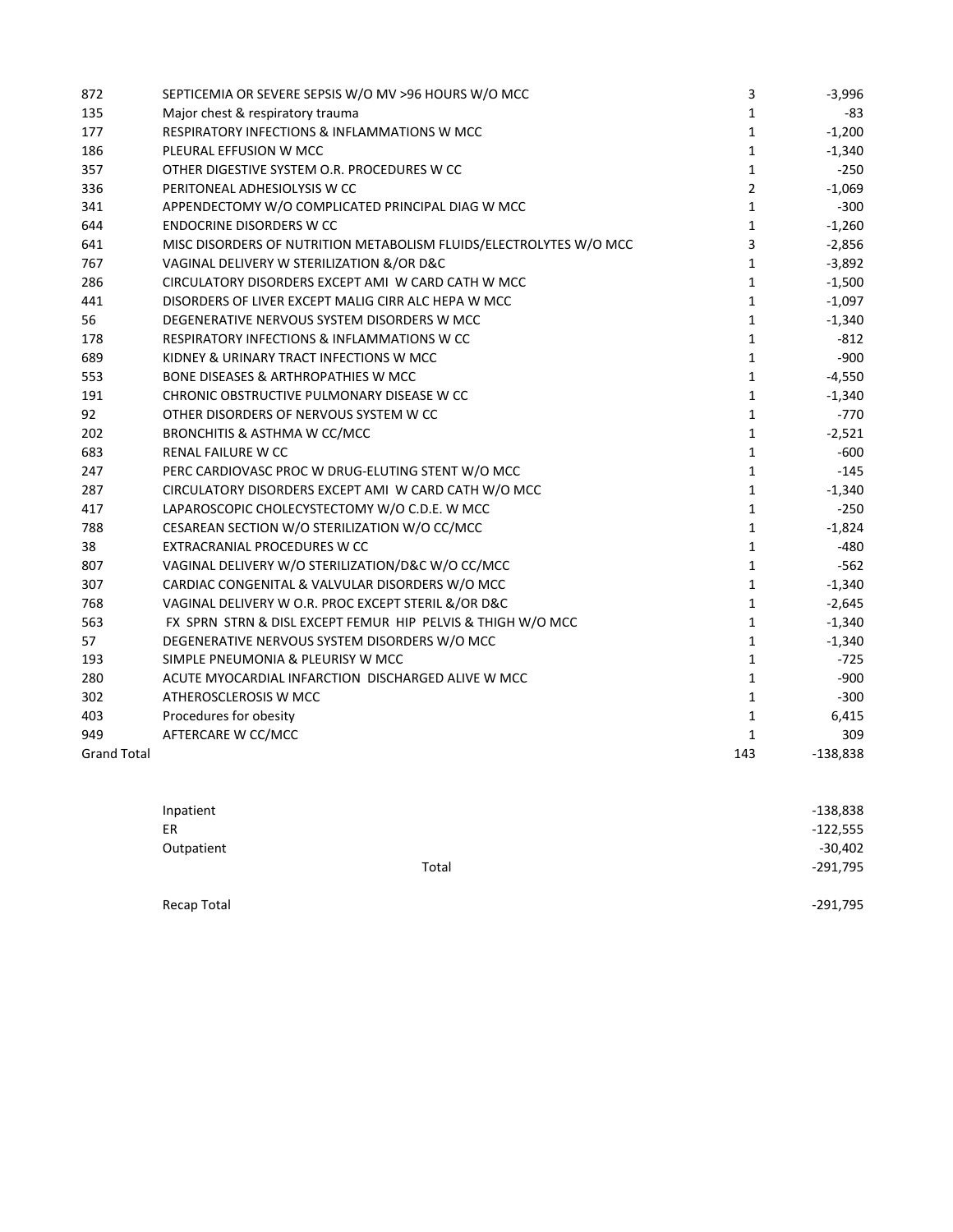| <b>DRG</b>         | <b>CPT Desc</b>                                    |                | Count Sum of Amount |
|--------------------|----------------------------------------------------|----------------|---------------------|
| 10060              | INCISION AND DRAINAGE OF ABSCESS (EG CARBUNCLE     | $\overline{2}$ | $-1,564$            |
| 10081              | INCISION AND DRAINAGE OF PILONIDAL CYST;           | $\mathbf{1}$   | $-1,217$            |
| 10120              | INCISION AND REMOVAL OF FOREIGN BODY SUBCUTANEOUS  | $\mathbf{1}$   | $-100$              |
| 12001              | SIMPLE REPAIR OF SUPERFICIAL WOUNDS OF SCALP       | 5              | $-380$              |
| 12002              | SIMPLE REPAIR OF SUPERFICIAL WOUNDS OF SCALP       | 3              | $-737$              |
| 12004              | SIMPLE REPAIR OF SUPERFICIAL WOUNDS OF SCALP       | $\mathbf 1$    | $-250$              |
| 12011              | SIMPLE REPAIR OF SUPERFICIAL WOUNDS OF FACE EARS   | $\overline{2}$ | $-3,375$            |
| 12013              | SIMPLE REPAIR OF SUPERFICIAL WOUNDS OF FACE EARS   | $\mathbf{1}$   | $-1,805$            |
| 24600              | TREATMENT OF CLOSED ELBOW DISLOCATION; WITHOUT     | $\overline{2}$ | $-230$              |
| 24640              | CLOSED TREATMENT OF RADIAL HEAD SUBLUXATION IN     | $\mathbf{1}$   | $-654$              |
| 29105              | APPLICATION OF LONG ARM SPLINT (SHOULDER TO HAND)  | 3              | $-2,731$            |
| 29125              | APPLICATION OF SHORT ARM SPLINT (FOREARM TO HAND); | $\overline{7}$ | $-1,613$            |
| 29515              | APPLICATION OF SHORT LEG SPLINT (CALF TO FOOT)     | $\overline{2}$ | $-176$              |
| 31500              | INTUBATION ENDOTRACHEAL EMERGENCY PROCEDURE        | $\overline{2}$ | $-155$              |
| 42700              | INCISION AND DRAINAGE ABSCESS; PERITONSILLAR       | $\mathbf{1}$   | $-100$              |
| 42725              | INCISION AND DRAINAGE ABSCESS; RETROPHARYNGEAL OR  | $\mathbf{1}$   | $-100$              |
| 43760              | Change of gastrostomy tube percutaneous without    | $\overline{7}$ | $-695$              |
| 51702              | <b>INSERTION OF TEMPORARY INDWELLING BLADDER</b>   | 4              | $-257$              |
| 56420              | INCISION AND DRAINAGE OF BARTHOLIN'S GLAND ABSCESS | $\overline{2}$ | $-200$              |
| 62273              | INJECTION EPIDURAL OF BLOOD OR CLOT PATCH          | $\mathbf{1}$   | $-50$               |
| 90471              | IMMUNIZATION ADMINISTRATION (INCLUDES              | 3              | $-384$              |
| 90715              | TETANUS DIPHTHERIA TOXOIDS AND ACELLULAR           | $\overline{2}$ | $-340$              |
| 92950              | CARDIOPULMONARY RESUSCITATION (EG IN CARDIAC       | $\mathbf{1}$   | -80                 |
| 94640              | PRESSURIZED OR NONPRESSURIZED INHALATION TREATMENT | $\mathbf{1}$   | $-600$              |
| 96365              | INTRAVENOUS INFUSION FOR THERAPY PROPHYLAXIS OR    | 12             | $-2,011$            |
| 96372              | THERAPEUTIC PROPHYLACTIC OR DIAGNOSTIC INJECTION   | 20             | $-4,382$            |
| 96374              | THERAPEUTIC PROPHYLACTIC OR DIAGNOSTIC INJECTION   | 105            | $-18,079$           |
| 99281              | EMERGENCY DEPARTMENT VISIT FOR THE EVALUATION AND  | 41             | $-4,869$            |
| 99282              | EMERGENCY DEPARTMENT VISIT FOR THE EVALUATION AND  | 42             | $-8,074$            |
| 99283              | EMERGENCY DEPARTMENT VISIT FOR THE EVALUATION AND  | 130            | $-31,347$           |
| 99284              | EMERGENCY DEPARTMENT VISIT FOR THE EVALUATION AND  | 157            | $-33,645$           |
| 99285              | EMERGENCY DEPARTMENT VISIT FOR THE EVALUATION AND  | 5              | $-1,285$            |
| 99291              | CRITICAL CARE EVALUATION AND MANAGEMENT OF THE     | 3              | $-1,074$            |
| <b>Grand Total</b> |                                                    | 571            | $-122,555$          |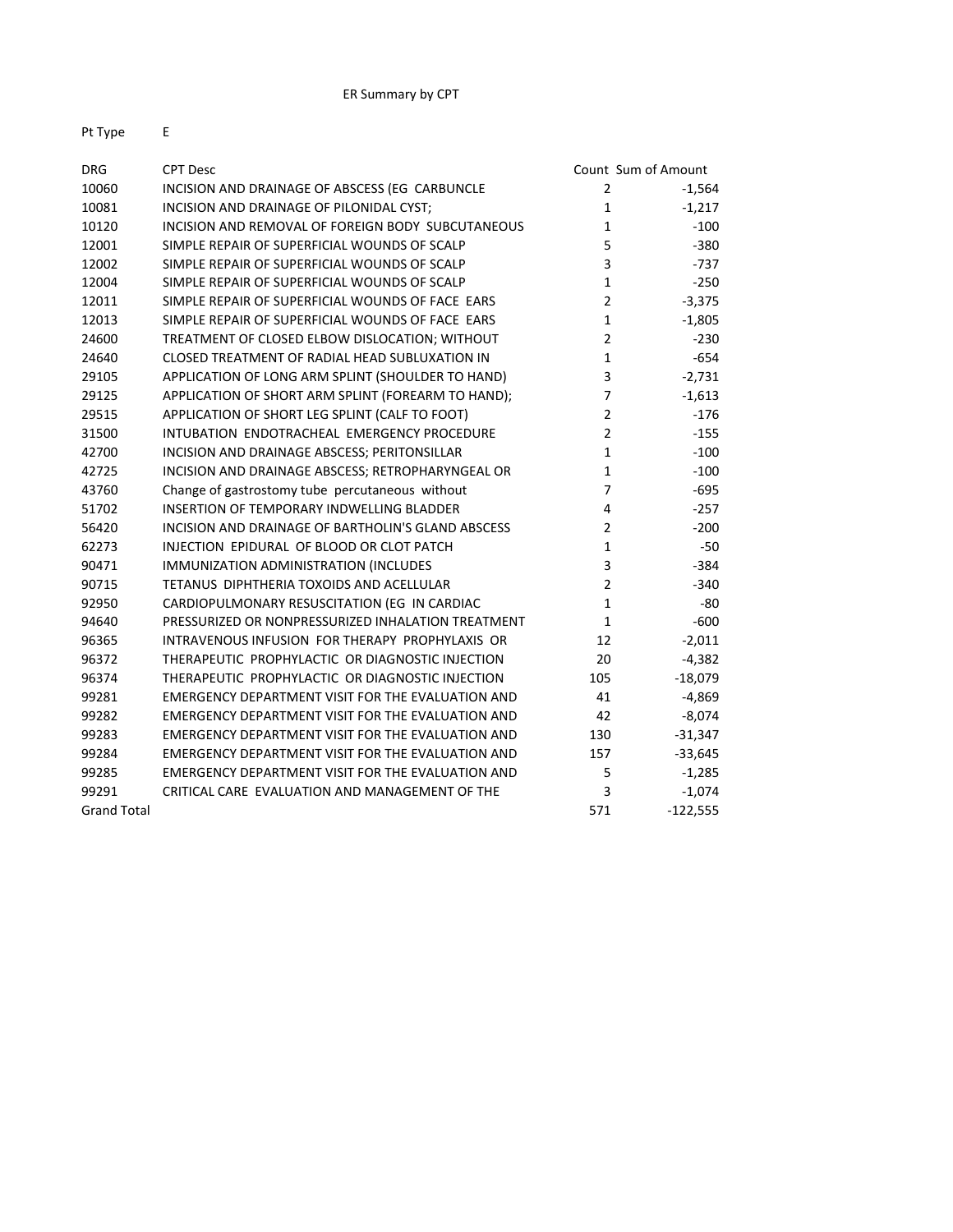### Outpatient Summary by CPT

Pt Type O

| <b>DRG</b> | <b>CPT Desc</b>                                    |                | Count Sum of Amount |
|------------|----------------------------------------------------|----------------|---------------------|
| 11042      | DEBRIDEMENT SUBCUTANEOUS TISSUE (INCLUDES          | 5              | -456                |
| 11043      | DEBRIDEMENT MUSCLE AND/OR FASCIA (INCLUDES         | 3              | $-262$              |
| 11770      | EXCISION OF PILONIDAL CYST OR SINUS; SIMPLE        | $\mathbf{1}$   | $-570$              |
| 14000      | ADJACENT TISSUE TRANSFER OR REARRANGEMENT TRUNK;   | $\mathbf{1}$   | -868                |
| 17110      | DESTRUCTION (EG LASER SURGERY ELECTROSURGERY       | $\mathbf{1}$   | $-663$              |
| 19125      | EXCISION OF BREAST LESION IDENTIFIED BY            | $\mathbf{1}$   | $-1,022$            |
| 19307      | MASTECTOMY MODIFIED RADICAL INCLUDING AXILLARY     | $\mathbf{1}$   | $-1,040$            |
| 19357      | TISSUE EXPANDER PLACEMENT IN BREAST                | $\mathbf{1}$   | $-2,657$            |
| 20240      | BIOPSY BONE OPEN; SUPERFICIAL (EG STERNUM          | $\mathbf{1}$   | $-300$              |
| 23515      | OPEN TREATMENT OF CLAVICULAR FRACTURE INCLUDES     | $\mathbf{1}$   | $-1,304$            |
| 26115      | EXCISION TUMOR OR VASCULAR MALFORMATION SOFT       | $\mathbf{1}$   | $-321$              |
| 28296      | CORRECTION HALLUX VALGUS (BUNIONECTOMY) WITH       | $\mathbf{1}$   | $-931$              |
| 31624      | BRONCHOSCOPY RIGID OR FLEXIBLE INCLUDING           | $\mathbf{1}$   | $-840$              |
| 32555      | THORACENTESIS NEEDLE OR CATHETER ASPIRATION OF     | $\overline{2}$ | $-262$              |
| 33282      | Implantation of patient-activated cardiac event    | $\mathbf{1}$   | $-1,340$            |
| 36819      | ARTERIOVENOUS ANASTOMOSIS OPEN; BY UPPER ARM       | $\mathbf{1}$   | $-1,886$            |
| 36821      | ARTERIOVENOUS ANASTOMOSIS OPEN; DIRECT ANY SITE    | $\mathbf{1}$   | $-582$              |
| 36830      | CREATION OF ARTERIOVENOUS FISTULA BY OTHER THAN    | $\overline{2}$ | $-1,156$            |
| 43235      | ESOPHAGOGASTRODUODENOSCOPY FLEXIBLE TRANSORAL;     | $\mathbf{1}$   | $-178$              |
| 46280      | SURGICAL TREATMENT OF ANAL FISTULA                 | $\mathbf{1}$   | $-719$              |
| 46999      | UNLISTED PROCEDURE ANUS                            | $\mathbf{1}$   | $-249$              |
| 49653      | LAPAROSCOPY SURGICAL REPAIR VENTRAL UMBILICAL      | $\mathbf{1}$   | $-704$              |
| 52332      | CYSTOURETHROSCOPY WITH INSERTION OF INDWELLING     | $\mathbf{1}$   | $-50$               |
| 52354      | CYSTOURETHROSCOPY WITH URETEROSCOPY AND/OR         | $\mathbf{1}$   | $-228$              |
| 56620      | VULVECTOMY SIMPLE; PARTIAL                         | $\mathbf{1}$   | $-250$              |
| 57288      | SLING OPERATION FOR STRESS INCONTINENCE (EG        | $\mathbf{1}$   | $-507$              |
| 57421      | COLPOSCOPY OF THE ENTIRE VAGINA WITH CERVIX IF     | $\mathbf{1}$   | $-33$               |
| 57520      | CONIZATION OF CERVIX WITH OR WITHOUT FULGURATION   | $\mathbf{1}$   | $-993$              |
| 59899      | UNLISTED PROCEDURE MATERNITY CARE AND DELIVERY     | $\mathbf{1}$   | 1,000               |
| 62270      | SPINAL PUNCTURE LUMBAR DIAGNOSTIC;                 | $\mathbf{1}$   | $-195$              |
| 62272      | SPINAL PUNCTURE THERAPEUTIC FOR DRAINAGE OF        | $\mathbf{1}$   | $-100$              |
| 71250      | COMPUTED TOMOGRAPHY THORAX DIAGNOSTIC; WITHOUT     | $\mathbf{1}$   | -60                 |
| 72148      | MAGNETIC RESONANCE (EG PROTON) IMAGING SPINAL      | $\mathbf{1}$   | $-36$               |
| 73721      | MAGNETIC RESONANCE (EG PROTON) IMAGING ANY JOINT   | $\mathbf{1}$   | $-97$               |
| 74230      | RADIOLOGIC EXAMINATION SWALLOWING FUNCTION WITH    | $\mathbf{1}$   | $-199$              |
| 78315      | BONE AND/OR JOINT IMAGING; 3 PHASE STUDY           | $\mathbf{1}$   | $-74$               |
| 78806      | Radiopharmaceutical localization of inflammatory   | 1              | $-266$              |
| 85384      | FIBRINOGEN; ACTIVITY                               | 1              | $-250$              |
| 85610      | PROTHROMBIN TIME;                                  | $\mathbf{1}$   | $-288$              |
| 87641      | INFECTIOUS AGENT DETECTION BY NUCLEIC ACID (DNA OR | $\mathbf{1}$   | $-13$               |
| 93005      | ELECTROCARDIOGRAM ROUTINE ECG WITH AT LEAST 12     | $\overline{2}$ | $-26$               |
| 93306      | ECHOCARDIOGRAPHY TRANSTHORACIC REAL-TIME WITH      | $\mathbf{1}$   | $-164$              |
| 93461      | CATHETER PLACEMENT IN CORONARY ARTERY(S) FOR       | $\mathbf{1}$   | $-1,087$            |
| 93922      | LIMITED BILATERAL NONINVASIVE PHYSIOLOGIC STUDIES  | $\mathbf{1}$   | -89                 |
| 96360      | INTRAVENOUS INFUSION HYDRATION; INITIAL 31         | $\mathbf{1}$   | $-547$              |
| 96372      | THERAPEUTIC PROPHYLACTIC OR DIAGNOSTIC INJECTION   | 4              | -784                |
| 96374      | THERAPEUTIC PROPHYLACTIC OR DIAGNOSTIC INJECTION   | 3              | $-330$              |
| 96413      | CHEMOTHERAPY ADMINISTRATION INTRAVENOUS INFUSION   | $\overline{2}$ | -664                |
| 97161      | PHYSICAL THERAPY EVALUATION: LOW COMPLEXITY        | 1              | -15                 |
| 97597      | DEBRIDEMENT (EG HIGH PRESSURE WATERJET             | $\mathbf{1}$   | -83                 |
| 99203      | OFFICE OR OTHER OUTPATIENT VISIT FOR THE           | 2              | -66                 |
|            |                                                    |                |                     |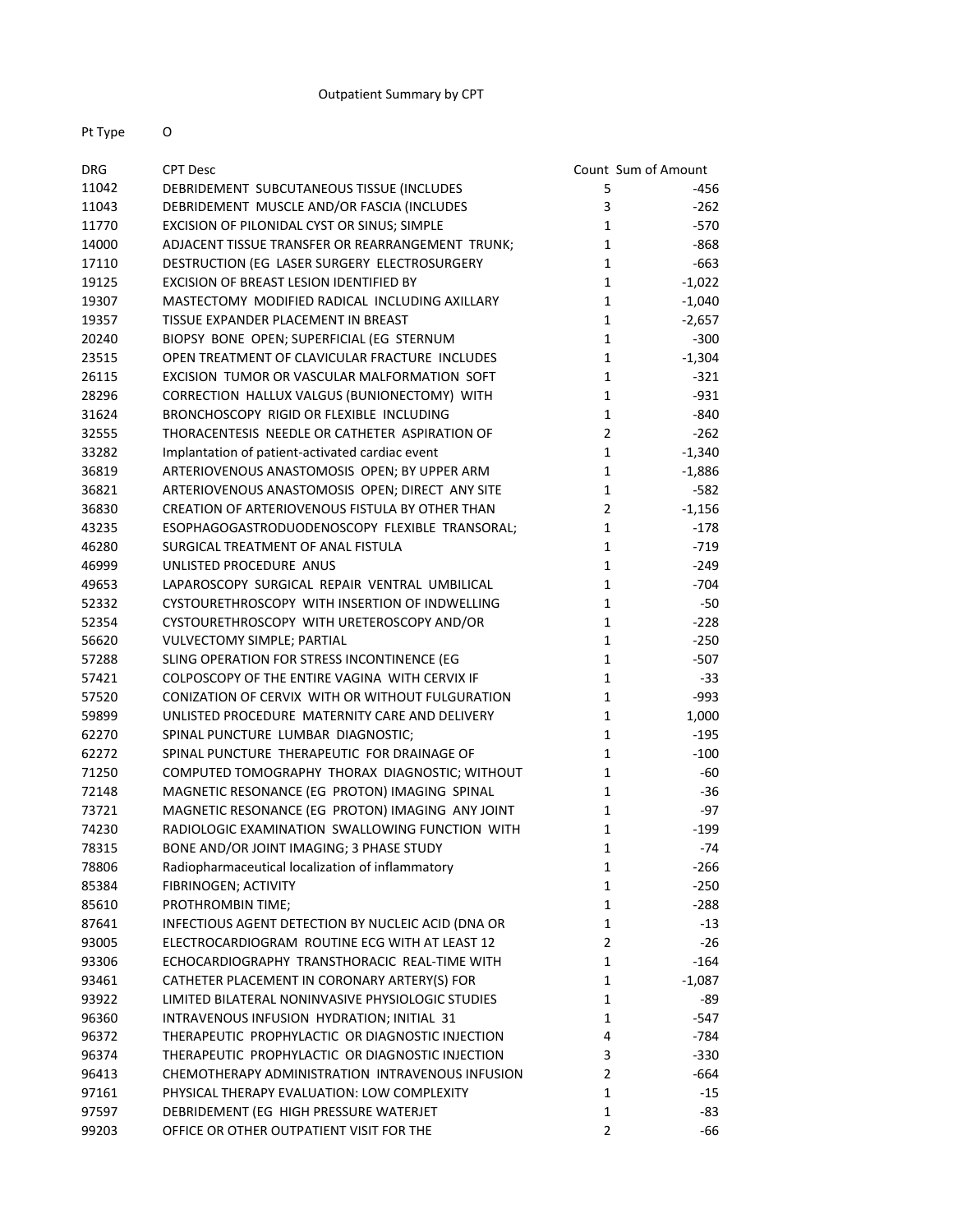| 99212              | OFFICE OR OTHER OUTPATIENT VISIT FOR THE          |    | 11        |
|--------------------|---------------------------------------------------|----|-----------|
| 99213              | OFFICE OR OTHER OUTPATIENT VISIT FOR THE          | 3  | -326      |
| 99218              | INITIAL OBSERVATION CARE PER DAY FOR THE          | 8  | $-2,165$  |
| 99284              | EMERGENCY DEPARTMENT VISIT FOR THE EVALUATION AND | 5  | $-1,476$  |
| 99291              | CRITICAL CARE EVALUATION AND MANAGEMENT OF THE    |    | $-100$    |
| G0297              | Low dose ct scan (ldct) for lung cancer screening | 1  | $-301$    |
| J3105              | Injection terbutaline sulfate up to 1 mg          | 2  | $-1,090$  |
| J7030              | Infusion normal saline solution 1000 cc           |    | $-100$    |
| J7120              | Ringers lactate infusion up to 1000 cc            |    | -50       |
| <b>Grand Total</b> |                                                   | 91 | $-30,402$ |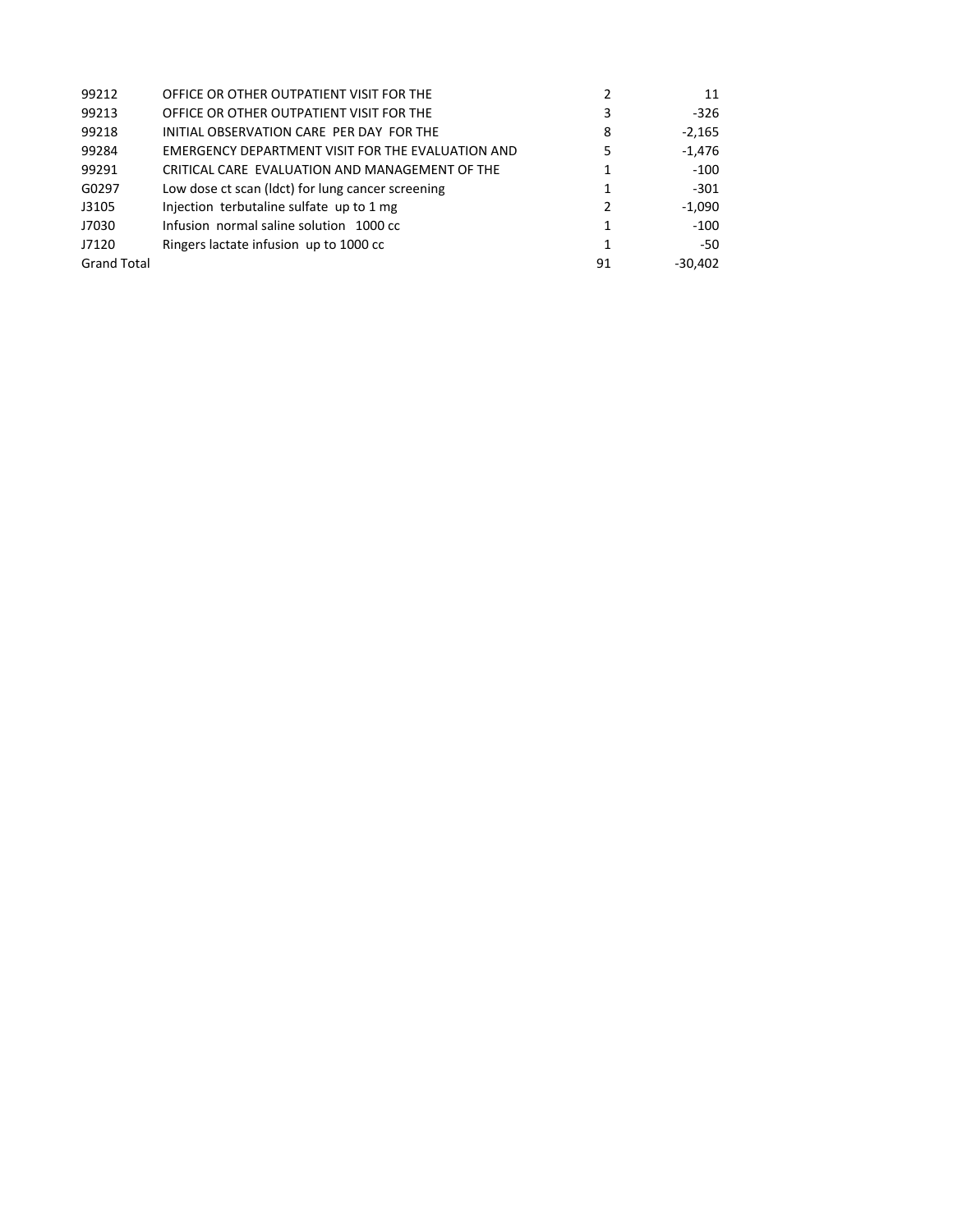# Pt Type I

| DRG.               | <b>DRG Description</b>                       | Count Sum of Amount |          |
|--------------------|----------------------------------------------|---------------------|----------|
| 977                | HIV W OR W/O OTHER RELATED CONDITION         |                     | $-925$   |
| 137                | Major respiratory infections & inflammations |                     | $-1,383$ |
| 312                | <b>SYNCOPE &amp; COLLAPSE</b>                | 1                   | $-9.350$ |
| 115                | EXTRAOCULAR PROCEDURES EXCEPT ORBIT          |                     | 8.149    |
| <b>Grand Total</b> |                                              | 4                   | $-3.509$ |

‐3,509 ‐1,497 ‐136 ‐5,142

‐5,142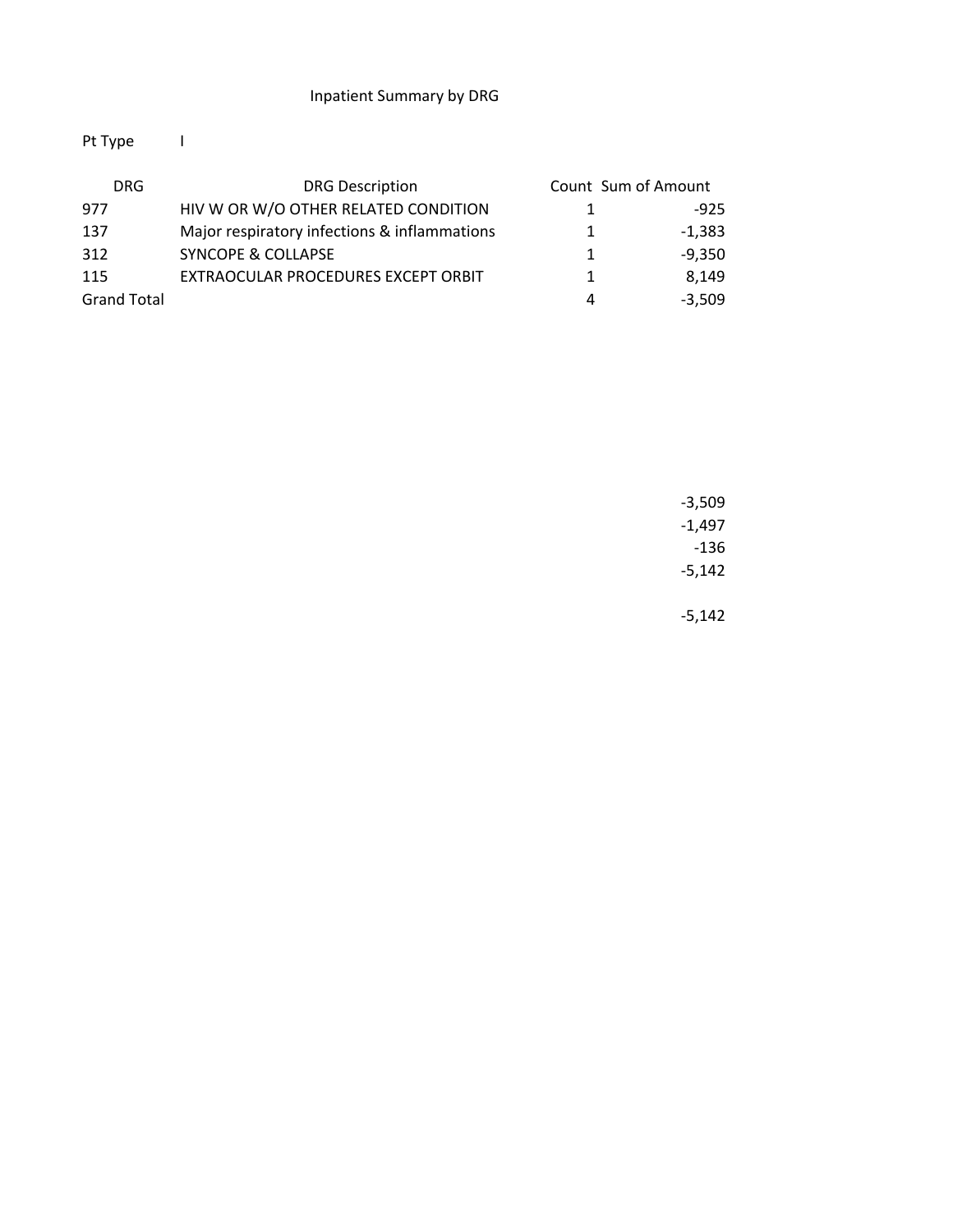| Pt Type            | E                                                        |    |                     |
|--------------------|----------------------------------------------------------|----|---------------------|
| <b>DRG</b>         | <b>CPT Desc</b>                                          |    | Count Sum of Amount |
| 16020              | DRESSINGS AND/OR DEBRIDEMENT OF PARTIAL-THICKNESS        |    | $-173$              |
| 29540              | STRAPPING; ANKLE AND/OR FOOT                             |    | $-52$               |
| 96372              | THERAPEUTIC PROPHYLACTIC OR DIAGNOSTIC INJECTION         | 3  | $-162$              |
| 96374              | THERAPEUTIC PROPHYLACTIC OR DIAGNOSTIC INJECTION         | 8  | -538                |
| 99281              | <b>EMERGENCY DEPARTMENT VISIT FOR THE EVALUATION AND</b> |    | $-27$               |
| 99283              | EMERGENCY DEPARTMENT VISIT FOR THE EVALUATION AND        | 2  | $-112$              |
| 99284              | EMERGENCY DEPARTMENT VISIT FOR THE EVALUATION AND        | 5  | $-378$              |
| 99285              | EMERGENCY DEPARTMENT VISIT FOR THE EVALUATION AND        |    | $-55$               |
| <b>Grand Total</b> |                                                          | 22 | $-1.497$            |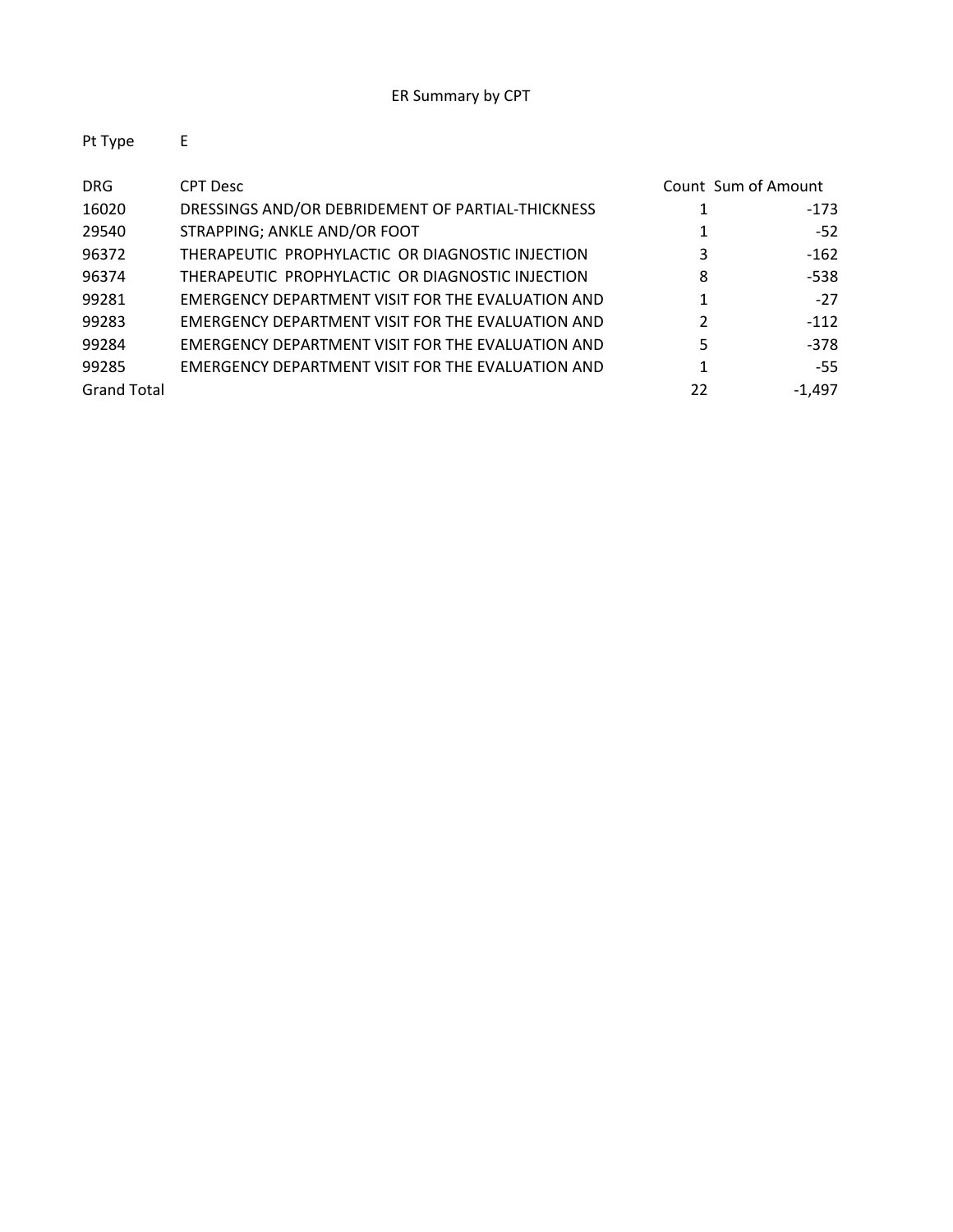Pt Type O

| <b>DRG</b>  | CPT Desc                                          | Count Sum of Amount |      |
|-------------|---------------------------------------------------|---------------------|------|
| 99284       | EMERGENCY DEPARTMENT VISIT FOR THE EVALUATION AND |                     | -136 |
| Grand Total |                                                   |                     | -136 |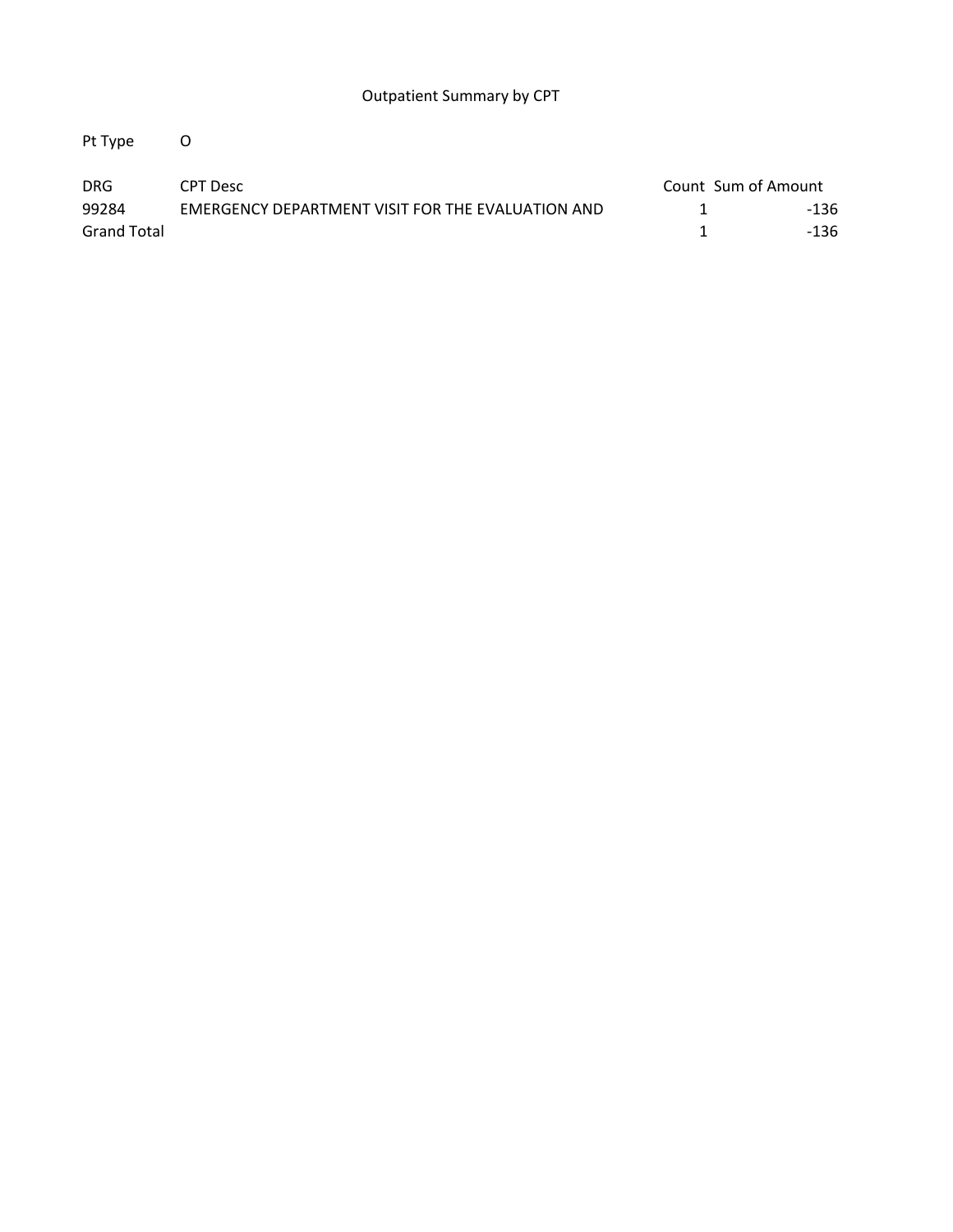Pt Type I

|            |                                                                      |                | Charity   |
|------------|----------------------------------------------------------------------|----------------|-----------|
| <b>DRG</b> | <b>DRG Description</b>                                               | Count          | Amount    |
| 3          | ECMO OR TRACH W MV 96+ HRS OR PDX EXC FACE MOUTH & NECK W MAJ O.R.   | 3              | $-4,275$  |
| 4          | TRACH W MV >96 HRS OR PDX EXC FACE MOUTH & NECK W/O MAJ O.R.         | 9              | $-24,927$ |
| 23         | CRANIOTOMY W MAJOR DEVICE IMPLANT OR ACUTE CNS PDX W MCC OR CHEMOTHE | $\overline{2}$ | $-2,680$  |
| 25         | CRANIOTOMY & ENDOVASCULAR INTRACRANIAL PROCEDURES W MCC              | 4              | $-5,288$  |
| 26         | CRANIOTOMY & ENDOVASCULAR INTRACRANIAL PROCEDURES W CC               | $\mathbf{1}$   | $-1,340$  |
| 27         | CRANIOTOMY & ENDOVASCULAR INTRACRANIAL PROCEDURES W/O CC/MCC         | $\mathbf{1}$   | $-1,316$  |
| 29         | SPINAL PROCEDURES W CC OR SPINAL NEUROSTIMULATORS                    | $\mathbf{1}$   | $-76$     |
| 35         | CAROTID ARTERY STENT PROCEDURE W CC                                  | $\mathbf{1}$   | $-1,340$  |
| 36         | CAROTID ARTERY STENT PROCEDURE W/O CC/MCC                            | $\mathbf{1}$   | $-1,340$  |
| 38         | EXTRACRANIAL PROCEDURES W CC                                         | $\mathbf{1}$   | $-1,037$  |
| 41         | PERIPH/CRANIAL NERVE & OTHER NERV SYST PROC W CC OR PERIPH NEUROSTIM | $\mathbf{1}$   | $-1,316$  |
| 42         | PERIPH/CRANIAL NERVE & OTHER NERV SYST PROC W/O CC/MCC               | 1              | $-1,316$  |
| 44         | Intracranial hemorrhage                                              | 1              | $-114$    |
| 47         | Transient ischemia                                                   | 3              | $-458$    |
| 48         | Peripheral cranial & autonomic nerve disorders                       | $\overline{2}$ | $-197$    |
| 49         | Bacterial & tuberculous infections of nervous system                 | $\mathbf{1}$   | $-171$    |
| 52         | SPINAL DISORDERS & INJURIES W CC/MCC                                 | $\overline{2}$ | $-1,365$  |
| 54         | Migraine & other headaches                                           | $\mathbf{1}$   | $-310$    |
| 56         | DEGENERATIVE NERVOUS SYSTEM DISORDERS W MCC                          | $\overline{2}$ | $-5,617$  |
| 57         | DEGENERATIVE NERVOUS SYSTEM DISORDERS W/O MCC                        | 4              | $-5,312$  |
| 58         | MULTIPLE SCLEROSIS & CEREBELLAR ATAXIA W MCC                         | $\overline{2}$ | $-154$    |
| 61         | ISCHEMIC STROKE PRECEREBRAL OCCLUSION OR TRANSIENT ISCHEMIA W THROM  | $\overline{4}$ | $-5,336$  |
| 62         | ISCHEMIC STROKE PRECEREBRAL OCCLUSION OR TRANSIENT ISCHEMIA W THROM  | $\mathbf{1}$   | $-1,316$  |
| 64         | INTRACRANIAL HEMORRHAGE OR CEREBRAL INFARCTION W MCC                 | 17             | $-22,660$ |
| 65         | INTRACRANIAL HEMORRHAGE OR CEREBRAL INFARCTION W CC OR TPA IN 24 HRS | 17             | $-20,921$ |
| 66         | INTRACRANIAL HEMORRHAGE OR CEREBRAL INFARCTION W/O CC/MCC            | $\mathbf{1}$   | $-1,316$  |
| 68         | NONSPECIFIC CVA & PRECEREBRAL OCCLUSION W/O INFARCT W/O MCC          | $\mathbf{1}$   | $-1,340$  |
| 69         | TRANSIENT ISCHEMIA W/O THROMBOLYTIC                                  | 6              | $-7,100$  |
| 70         | NONSPECIFIC CEREBROVASCULAR DISORDERS W MCC                          | $\overline{2}$ | $-2,680$  |
| 71         | NONSPECIFIC CEREBROVASCULAR DISORDERS W CC                           | $\mathbf{1}$   | $-1,340$  |
| 74         | CRANIAL & PERIPHERAL NERVE DISORDERS W/O MCC                         | 4              | $-1,541$  |
| 78         | HYPERTENSIVE ENCEPHALOPATHY W CC                                     | $\mathbf{1}$   | $-1,340$  |
| 82         | TRAUMATIC STUPOR & COMA COMA >1 HR W MCC                             | $\mathbf{1}$   | $-1,340$  |
| 83         | TRAUMATIC STUPOR & COMA COMA >1 HR W CC                              | $\mathbf{1}$   | $-1,340$  |
| 86         | TRAUMATIC STUPOR & COMA COMA <1 HR W CC                              | 1              | $-1,340$  |
| 91         | OTHER DISORDERS OF NERVOUS SYSTEM W MCC                              | 2              | $-2,680$  |
| 92         | OTHER DISORDERS OF NERVOUS SYSTEM W CC                               | $\mathbf{1}$   | $-1,340$  |
| 93         | OTHER DISORDERS OF NERVOUS SYSTEM W/O CC/MCC                         | 1              | $-505$    |
| 98         | NON-BACTERIAL INFECT OF NERVOUS SYS EXC VIRAL MENINGITIS W CC        | 1              | $-1,316$  |
| 100        | SEIZURES W MCC                                                       | 9              | $-8,615$  |
| 101        | SEIZURES W/O MCC                                                     | 3              | $-3,996$  |
| 111        | Vertigo & other labyrinth disorders                                  | $\mathbf{1}$   | -78       |
| 116        | INTRAOCULAR PROCEDURES W CC/MCC                                      | $\overline{2}$ | $-165$    |
| 123        | NEUROLOGICAL EYE DISORDERS                                           | $\overline{2}$ | $-1,511$  |
| 141        | Asthma                                                               | $\mathbf{1}$   | $-171$    |
| 144        | Respiratory signs symptoms & minor diagnoses                         | $\overline{2}$ | $-551$    |
| 146        | EAR NOSE MOUTH & THROAT MALIGNANCY W MCC                             | $\mathbf{1}$   | $-1,340$  |
| 149        | <b>DYSEQUILIBRIUM</b>                                                | 9              | $-11,003$ |
| 153        | OTITIS MEDIA & URI W/O MCC                                           | 1              | $-462$    |
| 158        | DENTAL & ORAL DISEASES W CC                                          | $\mathbf{1}$   | $-1,340$  |
|            |                                                                      |                |           |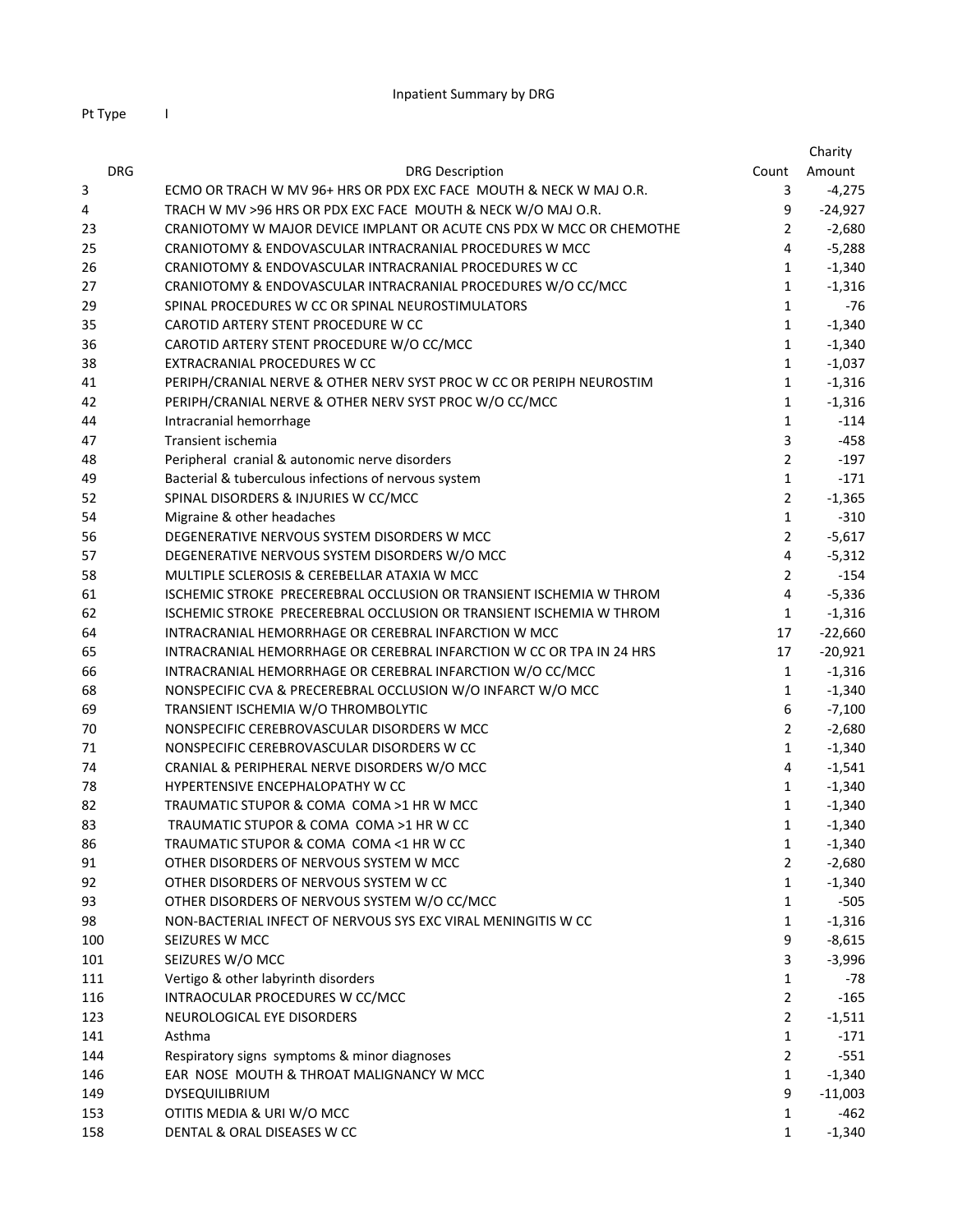| 164 | <b>MAJOR CHEST PROCEDURES W CC</b>                                      | $\mathbf{1}$   | $-1,340$  |
|-----|-------------------------------------------------------------------------|----------------|-----------|
| 166 | OTHER RESP SYSTEM O.R. PROCEDURES W MCC                                 | 5              | $-16,702$ |
| 167 | OTHER RESP SYSTEM O.R. PROCEDURES W CC                                  | 1              | $-1,340$  |
| 177 | RESPIRATORY INFECTIONS & INFLAMMATIONS W MCC                            | 19             | $-28,672$ |
| 178 | <b>RESPIRATORY INFECTIONS &amp; INFLAMMATIONS W CC</b>                  | 3              | $-4,020$  |
| 180 | RESPIRATORY NEOPLASMS W MCC                                             | 5              | $-6,051$  |
| 183 | MAJOR CHEST TRAUMA W MCC                                                | $\mathbf{1}$   | $-1,340$  |
| 184 | MAJOR CHEST TRAUMA W CC                                                 | 3              | $-3,745$  |
| 186 | PLEURAL EFFUSION W MCC                                                  | $\mathbf{1}$   | $-1,316$  |
| 187 | PLEURAL EFFUSION W CC                                                   | $\mathbf{1}$   | $-1,316$  |
| 189 | PULMONARY EDEMA & RESPIRATORY FAILURE                                   | 18             | $-23,564$ |
| 190 | CHRONIC OBSTRUCTIVE PULMONARY DISEASE W MCC                             | 17             | $-20,454$ |
| 191 | CHRONIC OBSTRUCTIVE PULMONARY DISEASE W CC                              | 5              | $-6,341$  |
| 192 | CHRONIC OBSTRUCTIVE PULMONARY DISEASE W/O CC/MCC                        | $\mathbf{1}$   | $-1,340$  |
| 193 | SIMPLE PNEUMONIA & PLEURISY W MCC                                       | 24             | $-30,938$ |
| 194 | SIMPLE PNEUMONIA & PLEURISY W CC                                        | 27             | $-30,831$ |
| 196 | INTERSTITIAL LUNG DISEASE W MCC                                         | $\mathbf{1}$   | $-1,316$  |
| 198 | Angina pectoris & coronary atherosclerosis                              | $\overline{7}$ | $-1,717$  |
| 199 | Hypertension                                                            | 5              | $-252$    |
| 200 | PNEUMOTHORAX W CC                                                       | $\mathbf{1}$   | $-1,316$  |
| 201 | PNEUMOTHORAX W/O CC/MCC                                                 | $\overline{2}$ | $-149$    |
| 202 | BRONCHITIS & ASTHMA W CC/MCC                                            | 13             | $-17,299$ |
| 203 | <b>CHEST PAIN</b>                                                       | 8              | $-2,430$  |
| 204 | <b>RESPIRATORY SIGNS &amp; SYMPTOMS</b>                                 | $\overline{2}$ | $-1,821$  |
| 207 | RESPIRATORY SYSTEM DIAGNOSIS W VENTILATOR SUPPORT >96 HOURS             | $\overline{7}$ | $-8,024$  |
| 208 | <b>RESPIRATORY SYSTEM DIAGNOSIS W VENTILATOR SUPPORT &lt;= 96 HOURS</b> | $\overline{7}$ | $-8,303$  |
| 222 | CARDIAC DEFIB IMPLANT W CARDIAC CATH W AMI/HF/SHOCK W MCC               | $\mathbf{1}$   | $-2,519$  |
| 226 | CARDIAC DEFIBRILLATOR IMPLANT W/O CARDIAC CATH W MCC                    | 4              | $-5,988$  |
| 227 | CARDIAC DEFIBRILLATOR IMPLANT W/O CARDIAC CATH W/O MCC                  | 3              | $-1,678$  |
| 228 | OTHER CARDIOTHORACIC PROCEDURES W MCC                                   | 3              | $-1,437$  |
| 239 | AMPUTATION FOR CIRC SYS DISORDERS EXC UPPER LIMB & TOE W MCC            | $\mathbf{1}$   | $-3,350$  |
| 242 | PERMANENT CARDIAC PACEMAKER IMPLANT W MCC                               | 9              | $-13,879$ |
| 243 | PERMANENT CARDIAC PACEMAKER IMPLANT W CC                                | $\overline{7}$ | $-6,959$  |
| 244 | PERMANENT CARDIAC PACEMAKER IMPLANT W/O CC/MCC                          | 4              | $-4,345$  |
| 246 | PERCUTANEOUS CARDIOVASCULAR PROCEDURES W DRUG-ELUTING STENT W MCC OR    | 9              | $-9,022$  |
| 247 | PERC CARDIOVASC PROC W DRUG-ELUTING STENT W/O MCC                       | 5              | $-4,481$  |
| 248 | PERCUTANEOUS CARDIOVASCULAR PROCEDURES W NON-DRUG-ELUTING STENT W MC    | 7              | $-11,088$ |
| 251 | PERC CARDIOVASC PROC W/O CORONARY ARTERY STENT W/O MCC                  | 1              | -83       |
| 252 | OTHER VASCULAR PROCEDURES W MCC                                         | 9              | $-10,078$ |
| 253 | OTHER VASCULAR PROCEDURES W CC                                          | $\mathbf{2}$   | $-2,680$  |
| 254 | OTHER VASCULAR PROCEDURES W/O CC/MCC                                    | $\mathbf{1}$   | $-1,340$  |
| 261 | CARDIAC PACEMAKER REVISION EXCEPT DEVICE REPLACEMENT W CC               | $\mathbf{1}$   | $-195$    |
| 264 | OTHER CIRCULATORY SYSTEM O.R. PROCEDURES                                | $\overline{2}$ | $-2,632$  |
| 265 | AICD LEAD PROCEDURES                                                    | $\mathbf{1}$   | $-166$    |
| 269 | AORTIC AND HEART ASSIST PROCEDURES EXCEPT PULSATION BALLOON W/O MCC     | $\mathbf{1}$   | $-1,340$  |
| 270 | OTHER MAJOR CARDIOVASCULAR PROCEDURES W MCC                             | $\mathbf{1}$   | $-1,316$  |
| 271 | OTHER MAJOR CARDIOVASCULAR PROCEDURES W CC                              | 3              | $-4,020$  |
| 272 | OTHER MAJOR CARDIOVASCULAR PROCEDURES W/O CC/MCC                        | $\mathbf{1}$   | $-1,340$  |
| 273 | PERCUTANEOUS INTRACARDIAC PROCEDURES W MCC                              | $\mathbf{1}$   | $-2,282$  |
| 274 | PERCUTANEOUS INTRACARDIAC PROCEDURES W/O MCC                            | $\overline{2}$ | $-1,982$  |
| 280 | ACUTE MYOCARDIAL INFARCTION DISCHARGED ALIVE W MCC                      | $\overline{7}$ | $-11,988$ |
| 281 | ACUTE MYOCARDIAL INFARCTION DISCHARGED ALIVE W CC                       | 3              | $-3,828$  |
| 282 | ACUTE MYOCARDIAL INFARCTION DISCHARGED ALIVE W/O CC/MCC                 | 3              | $-2,840$  |
| 283 | ACUTE MYOCARDIAL INFARCTION EXPIRED W MCC                               | $\overline{2}$ | $-1,812$  |
| 286 | CIRCULATORY DISORDERS EXCEPT AMI W CARD CATH W MCC                      | 1              | $-17,766$ |
|     |                                                                         |                |           |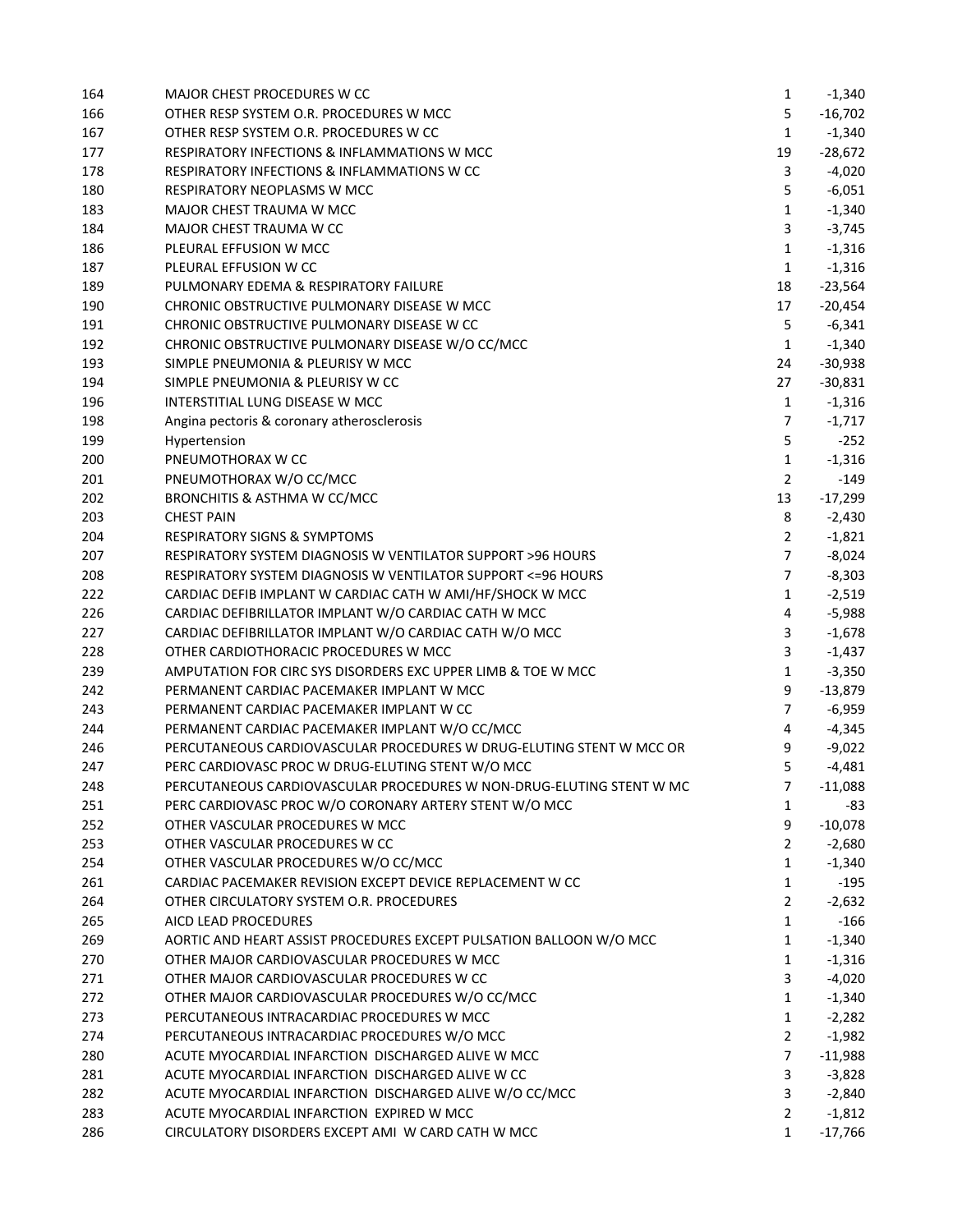| 287 | CIRCULATORY DISORDERS EXCEPT AMI W CARD CATH W/O MCC           | 3              | $-3,996$  |
|-----|----------------------------------------------------------------|----------------|-----------|
| 291 | <b>HEART FAILURE &amp; SHOCK W MCC</b>                         | 62             | $-80,466$ |
| 292 | <b>HEART FAILURE &amp; SHOCK W CC</b>                          | 6              | $-5,819$  |
| 293 | HEART FAILURE & SHOCK W/O CC/MCC                               | $\overline{2}$ | $-1,595$  |
| 296 | CARDIAC ARREST UNEXPLAINED W MCC                               | $\mathbf{1}$   | $-670$    |
| 300 | PERIPHERAL VASCULAR DISORDERS W CC                             | $\overline{2}$ | $-2,357$  |
| 301 | PERIPHERAL VASCULAR DISORDERS W/O CC/MCC                       | $\mathbf{1}$   | $-1,191$  |
| 302 | ATHEROSCLEROSIS W MCC                                          | $\mathbf{1}$   | $-1,340$  |
| 303 | ATHEROSCLEROSIS W/O MCC                                        | $\overline{2}$ | $-2,680$  |
| 304 | <b>HYPERTENSION W MCC</b>                                      | $\overline{2}$ | $-1,663$  |
| 305 | <b>HYPERTENSION W/O MCC</b>                                    | $\overline{2}$ | $-2,680$  |
| 307 | CARDIAC CONGENITAL & VALVULAR DISORDERS W/O MCC                | $\mathbf{1}$   | $-1,340$  |
| 308 | CARDIAC ARRHYTHMIA & CONDUCTION DISORDERS W MCC                | 5              | $-6,574$  |
| 309 | CARDIAC ARRHYTHMIA & CONDUCTION DISORDERS W CC                 | $\overline{7}$ | $-8,811$  |
| 310 | CARDIAC ARRHYTHMIA & CONDUCTION DISORDERS W/O CC/MCC           | 3              | $-3,104$  |
| 312 | <b>SYNCOPE &amp; COLLAPSE</b>                                  | 19             | $-23,252$ |
| 313 | <b>CHEST PAIN</b>                                              | 23             | $-27,789$ |
| 314 | OTHER CIRCULATORY SYSTEM DIAGNOSES W MCC                       | $\,8\,$        | $-9,826$  |
| 315 | OTHER CIRCULATORY SYSTEM DIAGNOSES W CC                        | $\overline{2}$ | $-2,680$  |
| 316 | Hand & wrist procedures                                        | 1              | $-1,080$  |
| 320 | Other musculoskeletal system & connective tissue procedures    | $\mathbf{1}$   | -43       |
| 326 | STOMACH ESOPHAGEAL & DUODENAL PROC W MCC                       | $\mathbf{1}$   | $-1,340$  |
| 327 | STOMACH ESOPHAGEAL & DUODENAL PROC W CC                        | $\mathbf{1}$   | $-1,316$  |
| 329 | MAJOR SMALL & LARGE BOWEL PROCEDURES W MCC                     | 5              | $-11,882$ |
| 330 | MAJOR SMALL & LARGE BOWEL PROCEDURES W CC                      | $\overline{7}$ | $-9,332$  |
| 331 | MAJOR SMALL & LARGE BOWEL PROCEDURES W/O CC/MCC                | 3              | $-3,972$  |
| 333 | RECTAL RESECTION W CC                                          | $\mathbf{1}$   | $-1,340$  |
| 335 | PERITONEAL ADHESIOLYSIS W MCC                                  | $\mathbf{1}$   | $-1,340$  |
| 336 | PERITONEAL ADHESIOLYSIS W CC                                   | $\mathbf{1}$   | $-1,316$  |
| 340 | APPENDECTOMY W COMPLICATED PRINCIPAL DIAG W/O CC/MCC           | $\overline{2}$ | $-2,680$  |
| 342 | APPENDECTOMY W/O COMPLICATED PRINCIPAL DIAG W CC               | 3              | $-663$    |
| 343 | APPENDECTOMY W/O COMPLICATED PRINCIPAL DIAG W/O CC/MCC         | $\overline{2}$ | $-2,046$  |
| 346 | MINOR SMALL & LARGE BOWEL PROCEDURES W/O CC/MCC                | $\mathbf{1}$   | $-1,340$  |
| 349 | ANAL & STOMAL PROCEDURES W/O CC/MCC                            | $\overline{2}$ | $-2,680$  |
| 351 | Other musculoskeletal system & connective tissue diagnoses     | $\mathbf{1}$   | -78       |
| 353 | HERNIA PROCEDURES EXCEPT INGUINAL & FEMORAL W MCC              | 1              | $-1,340$  |
| 354 | HERNIA PROCEDURES EXCEPT INGUINAL & FEMORAL W CC               | 1              | -1,316    |
| 355 | HERNIA PROCEDURES EXCEPT INGUINAL & FEMORAL W/O CC/MCC         | 3              | $-1,429$  |
| 356 | OTHER DIGESTIVE SYSTEM O.R. PROCEDURES W MCC                   | $\mathbf{1}$   | $-1,340$  |
| 357 | OTHER DIGESTIVE SYSTEM O.R. PROCEDURES W CC                    | 7              | $-9,284$  |
| 358 | OTHER DIGESTIVE SYSTEM O.R. PROCEDURES W/O CC/MCC              | 1              | $-1,316$  |
| 371 | MAJOR GASTROINTESTINAL DISORDERS & PERITONEAL INFECTIONS W MCC | $\overline{2}$ | $-2,387$  |
| 375 | DIGESTIVE MALIGNANCY W CC                                      | $\overline{7}$ | $-9,280$  |
| 377 | <b>G.I. HEMORRHAGE W MCC</b>                                   | 15             | $-19,491$ |
| 378 | G.I. HEMORRHAGE W CC                                           | 6              | $-7,167$  |
| 379 | G.I. HEMORRHAGE W/O CC/MCC                                     | 4              | $-5,195$  |
| 380 | COMPLICATED PEPTIC ULCER W MCC                                 | 4              | $-5,360$  |
| 381 | COMPLICATED PEPTIC ULCER W CC                                  | $\overline{2}$ | $-2,680$  |
| 388 | <b>G.I. OBSTRUCTION W MCC</b>                                  | 3              | $-3,972$  |
| 389 | <b>G.I. OBSTRUCTION W CC</b>                                   | 3              | $-4,020$  |
| 390 | G.I. OBSTRUCTION W/O CC/MCC                                    | 4              | $-3,125$  |
| 391 | ESOPHAGITIS GASTROENT & MISC DIGEST DISORDERS W MCC            | 1              | $-1,340$  |
| 392 | ESOPHAGITIS GASTROENT & MISC DIGEST DISORDERS W/O MCC          | 1              | $-1,340$  |
| 392 | ESOPHAGITIS GASTROENT & MISC DIGEST DISORDERS W/O MCC          | 19             | $-23,057$ |
| 393 | OTHER DIGESTIVE SYSTEM DIAGNOSES W MCC                         | 6              | $-7,968$  |
|     |                                                                |                |           |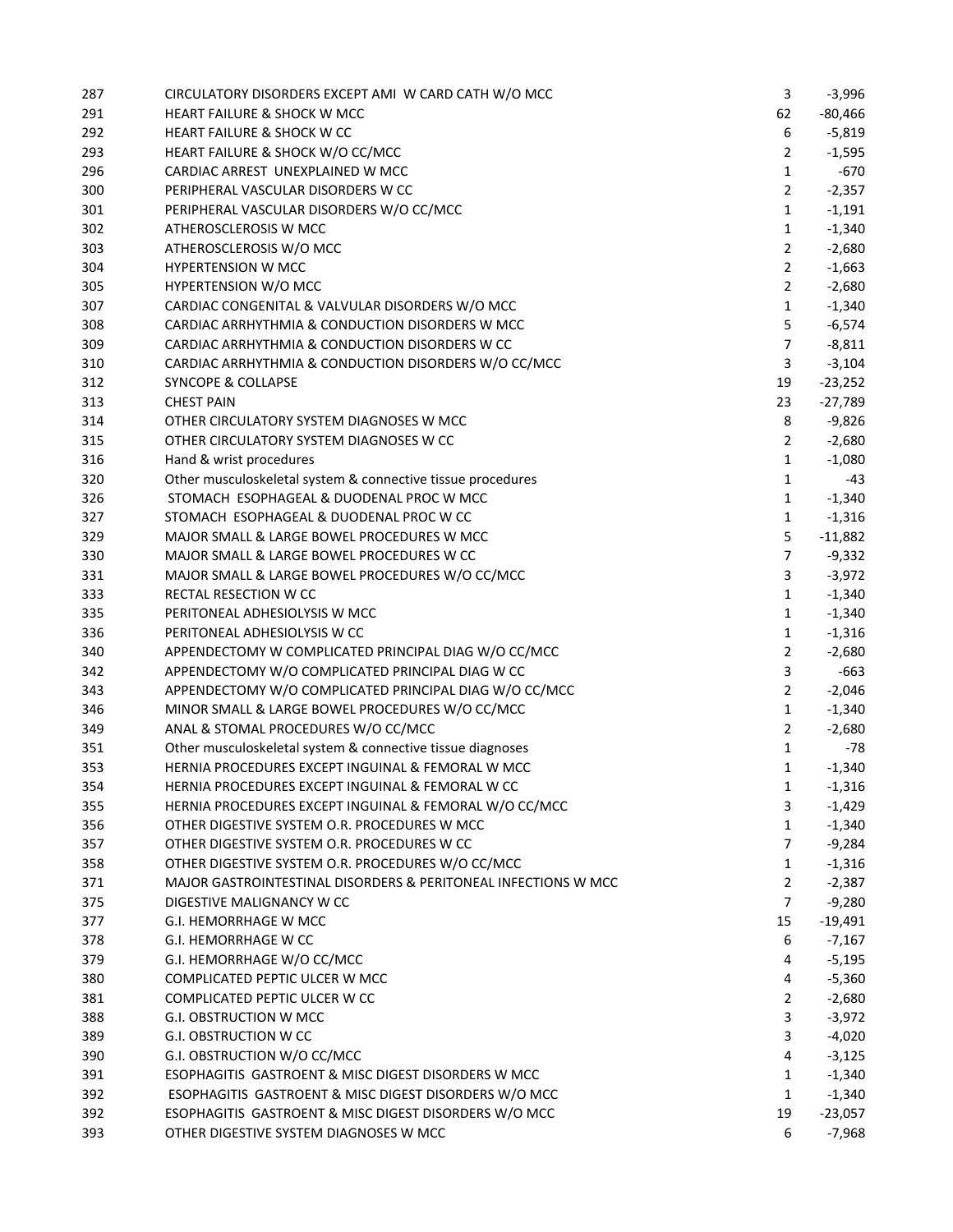| 394 | OTHER DIGESTIVE SYSTEM DIAGNOSES W CC                                | 10             | $-11,973$ |
|-----|----------------------------------------------------------------------|----------------|-----------|
| 395 | OTHER DIGESTIVE SYSTEM DIAGNOSES W/O CC/MCC                          | 2              | $-1,453$  |
| 408 | BILIARY TRACT PROC EXCEPT ONLY CHOLECYST W OR W/O C.D.E. W MCC       | $\mathbf{1}$   | $-2,898$  |
| 409 | BILIARY TRACT PROC EXCEPT ONLY CHOLECYST W OR W/O C.D.E. W CC        | $\mathbf{1}$   | $-1,340$  |
| 417 | LAPAROSCOPIC CHOLECYSTECTOMY W/O C.D.E. W MCC                        | 5              | $-8,581$  |
| 418 | LAPAROSCOPIC CHOLECYSTECTOMY W/O C.D.E. W CC                         | 6              | $-7,948$  |
| 419 | LAPAROSCOPIC CHOLECYSTECTOMY W/O C.D.E. W/O CC/MCC                   | $\overline{2}$ | $-2,656$  |
| 420 | <b>Diabetes</b>                                                      | $\mathbf{1}$   | $-61$     |
| 424 | Other endocrine disorders                                            | $\mathbf{1}$   | $-14$     |
| 433 | CIRRHOSIS & ALCOHOLIC HEPATITIS W CC                                 | $\overline{2}$ | $-2,639$  |
| 435 | MALIGNANCY OF HEPATOBILIARY SYSTEM OR PANCREAS W MCC                 | 3              | $-4,020$  |
| 439 | DISORDERS OF PANCREAS EXCEPT MALIGNANCY W CC                         | $\mathbf{1}$   | $-1,340$  |
| 440 | DISORDERS OF PANCREAS EXCEPT MALIGNANCY W/O CC/MCC                   | $\overline{2}$ | $-2,380$  |
| 441 | DISORDERS OF LIVER EXCEPT MALIG CIRR ALC HEPA W MCC                  | $\mathbf{1}$   | $-1,340$  |
| 441 | DISORDERS OF LIVER EXCEPT MALIG CIRR ALC HEPA W MCC                  | $\overline{2}$ | $-2,680$  |
| 442 | DISORDERS OF LIVER EXCEPT MALIG CIRR ALC HEPA W CC                   | $\mathbf{1}$   | $-1,316$  |
| 444 | DISORDERS OF THE BILIARY TRACT W MCC                                 | $\mathbf{1}$   | $-1,340$  |
| 445 | DISORDERS OF THE BILIARY TRACT W CC                                  | 4              | $-5,360$  |
| 454 | COMBINED ANTERIOR/POSTERIOR SPINAL FUSION W CC                       | $\mathbf{1}$   | $-3,753$  |
| 458 | SPINAL FUS EXC CERV W SPINAL CURV/MALIG/INFEC OR EXT FUS W/O CC/MCC  | $\mathbf{1}$   | $-1,340$  |
| 460 | SPINAL FUSION EXCEPT CERVICAL W/O MCC                                | 10             | $-20,304$ |
| 463 | Kidney & urinary tract infections                                    | $\overline{2}$ | -20       |
| 464 | WND DEBRID & SKN GRFT EXC HAND FOR MUSCULO-CONN TISS DIS W CC        | $\mathbf{1}$   | $-1,340$  |
| 466 | REVISION OF HIP OR KNEE REPLACEMENT W MCC                            | $\mathbf{1}$   | $-1,340$  |
| 468 | REVISION OF HIP OR KNEE REPLACEMENT W/O CC/MCC                       | $\overline{2}$ | $-3,709$  |
| 469 | MAJOR HIP AND KNEE JOINT REPLACEMENT OR REATTACHMENT OF LOWER EXTREM | 9              | $-9,867$  |
| 470 | MAJOR JOINT REPLACEMENT OR REATTACHMENT OF LOWER EXTREMITY W/O MCC   | 48             | $-75,577$ |
| 475 | AMPUTATION FOR MUSCULOSKELETAL SYS & CONN TISSUE DIS W CC            | $\mathbf{1}$   | $-1,340$  |
| 478 | BIOPSIES OF MUSCULOSKELETAL SYSTEM & CONNECTIVE TISSUE W CC          | $\overline{2}$ | $-2,700$  |
| 480 | HIP & FEMUR PROCEDURES EXCEPT MAJOR JOINT W MCC                      | 8              | $-10,696$ |
| 481 | HIP & FEMUR PROCEDURES EXCEPT MAJOR JOINT W CC                       | 25             | $-31,675$ |
| 482 | HIP & FEMUR PROCEDURES EXCEPT MAJOR JOINT W/O CC/MCC                 | 3              | $-4,020$  |
| 483 | MAJOR JOINT/LIMB REATTACHMENT PROCEDURE OF UPPER EXTREMITIES         | 6              | $-8,040$  |
| 485 | KNEE PROCEDURES W PDX OF INFECTION W MCC                             | $\mathbf{1}$   | $-1,316$  |
| 489 | KNEE PROCEDURES W/O PDX OF INFECTION W/O CC/MCC                      | $\mathbf{1}$   | $-1,340$  |
| 493 | LOWER EXTREM & HUMER PROC EXCEPT HIP FOOT FEMUR W CC                 | $\mathbf{1}$   | $-1,340$  |
| 500 | SOFT TISSUE PROCEDURES W MCC                                         | 1              | $-1,316$  |
| 505 | FOOT PROCEDURES W/O CC/MCC                                           | 1              | $-1,340$  |
| 511 | SHOULDER ELBOW OR FOREARM PROC EXC MAJOR JOINT PROC W CC             | $\mathbf{1}$   | $-1,340$  |
| 513 | Uterine & adnexa procedures for non-malignancy except leiomyoma      | 3              | $-3,923$  |
| 516 | OTHER MUSCULOSKELET SYS & CONN TISS O.R. PROC W CC                   | $\mathbf{1}$   | $-1,340$  |
| 517 | OTHER MUSCULOSKELET SYS & CONN TISS O.R. PROC W/O CC/MCC             | $\mathbf{1}$   | $-1,316$  |
| 536 | FRACTURES OF HIP & PELVIS W/O MCC                                    | $\overline{2}$ | $-2,604$  |
| 543 | PATHOLOGICAL FRACTURES & MUSCULOSKELET & CONN TISS MALIG W CC        | $\mathbf{1}$   | $-1,340$  |
| 547 | CONNECTIVE TISSUE DISORDERS W/O CC/MCC                               | $\mathbf{1}$   | $-1,340$  |
| 552 | MEDICAL BACK PROBLEMS W/O MCC                                        | 15             | $-18,650$ |
| 554 | BONE DISEASES & ARTHROPATHIES W/O MCC                                | $\overline{2}$ | $-2,230$  |
| 556 | SIGNS & SYMPTOMS OF MUSCULOSKELETAL SYSTEM & CONN TISSUE W/O MCC     | $\overline{2}$ | $-2,656$  |
| 557 | TENDONITIS MYOSITIS & BURSITIS W MCC                                 | $\mathbf{1}$   | $-413$    |
| 558 | TENDONITIS MYOSITIS & BURSITIS W/O MCC                               | $\mathbf{1}$   | $-1,316$  |
| 560 | AFTERCARE MUSCULOSKELETAL SYSTEM & CONNECTIVE TISSUE W CC            | $\overline{2}$ | $-2,632$  |
| 562 | FX SPRN STRN & DISL EXCEPT FEMUR HIP PELVIS & THIGH W MCC            | $\overline{2}$ | $-2,680$  |
| 563 | FX SPRN STRN & DISL EXCEPT FEMUR HIP PELVIS & THIGH W/O MCC          | 3              | $-3,996$  |
| 564 | OTHER MUSCULOSKELETAL SYS & CONNECTIVE TISSUE DIAGNOSES W MCC        | $\overline{2}$ | $-2,656$  |
| 577 | SKIN GRAFT EXC FOR SKIN ULCER OR CELLULITIS W CC                     | 1              | $-1,316$  |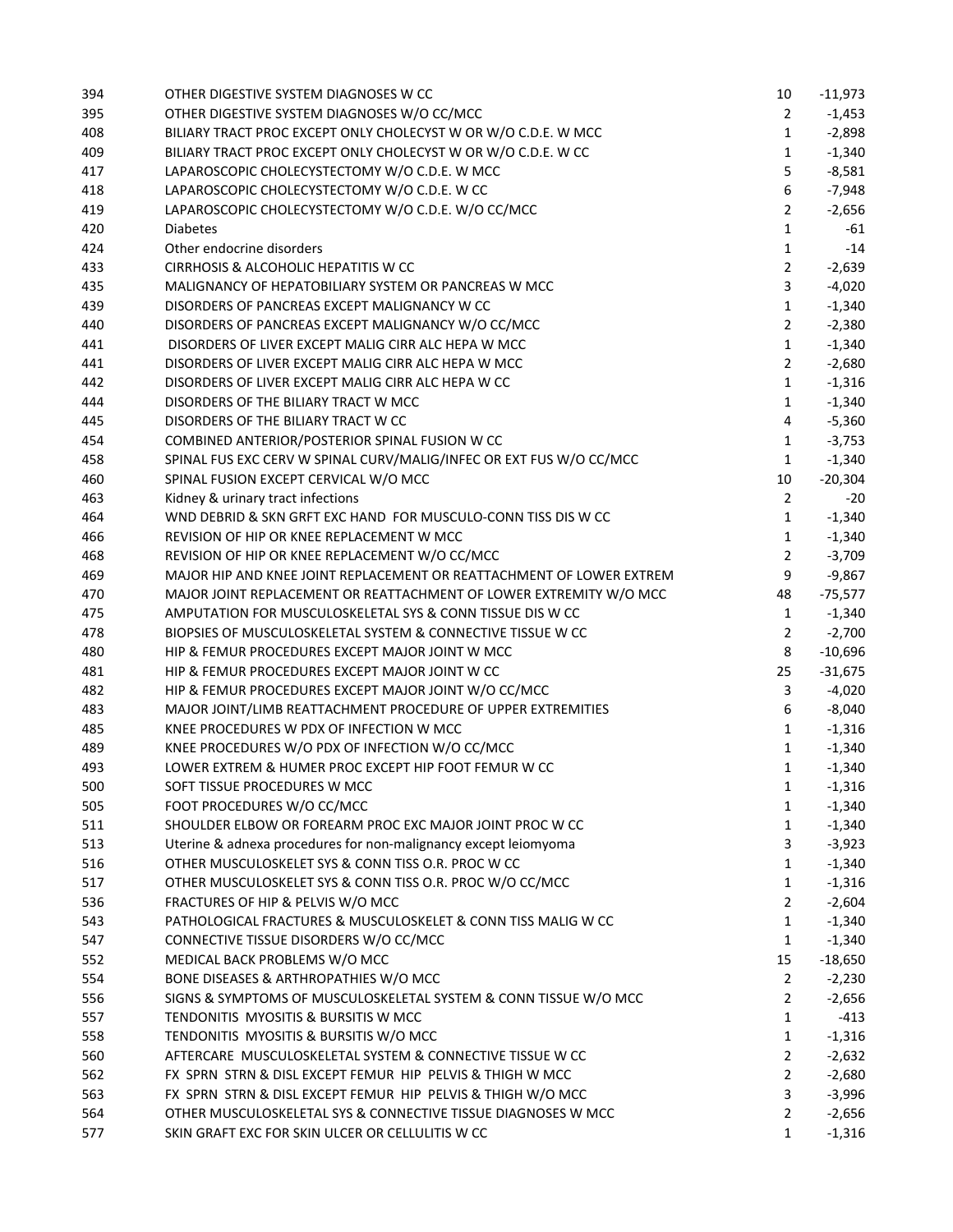| 579 | OTHER SKIN SUBCUT TISS & BREAST PROC W MCC                         | $\overline{2}$ | $-2,345$  |
|-----|--------------------------------------------------------------------|----------------|-----------|
| 580 | OTHER SKIN SUBCUT TISS & BREAST PROC W CC                          | $\overline{2}$ | $-2,680$  |
| 581 | OTHER SKIN SUBCUT TISS & BREAST PROC W/O CC/MCC                    | $\overline{2}$ | $-2,680$  |
| 592 | SKIN ULCERS W MCC                                                  | $\mathbf{1}$   | $-1,340$  |
| 598 | MALIGNANT BREAST DISORDERS W CC                                    | $\mathbf{1}$   | $-1,340$  |
| 602 | <b>CELLULITIS W MCC</b>                                            | 4              | $-5,288$  |
| 603 | CELLULITIS W/O MCC                                                 | 5              | $-5,663$  |
| 604 | TRAUMA TO THE SKIN SUBCUT TISS & BREAST W MCC                      | $\mathbf{1}$   | $-1,340$  |
| 605 | TRAUMA TO THE SKIN SUBCUT TISS & BREAST W/O MCC                    | $\overline{2}$ | $-2,680$  |
| 619 | O.R. PROCEDURES FOR OBESITY W MCC                                  | $\overline{2}$ | $-2,656$  |
| 621 | O.R. PROCEDURES FOR OBESITY W/O CC/MCC                             | 5              | $-6,676$  |
| 622 | SKIN GRAFTS & WOUND DEBRID FOR ENDOC NUTRIT & METAB DIS W MCC      | $\overline{2}$ | $-2,680$  |
| 623 | SKIN GRAFTS & WOUND DEBRID FOR ENDOC NUTRIT & METAB DIS W CC       | $\mathbf{1}$   | $-987$    |
| 628 | OTHER ENDOCRINE NUTRIT & METAB O.R. PROC W MCC                     | 1              | $-1,340$  |
| 629 | OTHER ENDOCRINE NUTRIT & METAB O.R. PROC W CC                      | 1              | $-6,030$  |
| 631 | Neonate birthwt >2499g w other major procedure                     | $\mathbf{1}$   | $-171$    |
| 637 | DIABETES W MCC                                                     | $\mathbf{1}$   | $-1,316$  |
| 638 | DIABETES W CC                                                      | 8              | $-7,950$  |
| 639 | DIABETES W/O CC/MCC                                                | $\mathbf{1}$   | $-1,340$  |
| 640 | MISC DISORDERS OF NUTRITION METABOLISM FLUIDS/ELECTROLYTES W MCC   | 17             | $-21,393$ |
| 641 | MISC DISORDERS OF NUTRITION METABOLISM FLUIDS/ELECTROLYTES W/O MCC | 12             | $-12,517$ |
| 642 | INBORN AND OTHER DISORDERS OF METABOLISM                           | $\overline{2}$ | $-2,656$  |
| 643 | <b>ENDOCRINE DISORDERS W MCC</b>                                   | $\mathbf{1}$   | $-1,340$  |
| 644 | <b>ENDOCRINE DISORDERS W CC</b>                                    | $\overline{2}$ | $-2,680$  |
| 656 | KIDNEY & URETER PROCEDURES FOR NEOPLASM W MCC                      | $\mathbf{1}$   | $-1,340$  |
| 660 | KIDNEY & URETER PROCEDURES FOR NON-NEOPLASM W CC                   | 1              | $-1,340$  |
| 669 | TRANSURETHRAL PROCEDURES W CC                                      | $\overline{2}$ | $-2,656$  |
| 671 | URETHRAL PROCEDURES W CC/MCC                                       | $\mathbf{1}$   | $-1,340$  |
| 673 | OTHER KIDNEY & URINARY TRACT PROCEDURES W MCC                      | $\overline{2}$ | $-2,680$  |
| 682 | RENAL FAILURE W MCC                                                | 13             | $-18,018$ |
| 683 | RENAL FAILURE W CC                                                 | 13             | $-16,587$ |
| 684 | RENAL FAILURE W/O CC/MCC                                           | $\mathbf{1}$   | $-1,129$  |
| 689 | KIDNEY & URINARY TRACT INFECTIONS W MCC                            | 22             | $-28,118$ |
| 690 | KIDNEY & URINARY TRACT INFECTIONS W/O MCC                          | 20             | $-23,607$ |
| 691 | URINARY STONES W ESW LITHOTRIPSY W CC/MCC                          | $\mathbf{1}$   | $-1,675$  |
| 693 | URINARY STONES W/O ESW LITHOTRIPSY W MCC                           | 1              | $-1,340$  |
| 694 | URINARY STONES W/O ESW LITHOTRIPSY W/O MCC                         | $\mathbf{1}$   | $-1,316$  |
| 696 | KIDNEY & URINARY TRACT SIGNS & SYMPTOMS W/O MCC                    | 1              | $-1,340$  |
| 698 | OTHER KIDNEY & URINARY TRACT DIAGNOSES W MCC                       | $\overline{2}$ | $-2,680$  |
| 699 | OTHER KIDNEY & URINARY TRACT DIAGNOSES W CC                        | 3              | $-3,972$  |
| 711 | Post-op post-trauma other device infections w O.R. procedure       | $\mathbf{1}$   | $-171$    |
| 713 | TRANSURETHRAL PROSTATECTOMY W CC/MCC                               | $\mathbf{1}$   | $-997$    |
| 715 | OTHER MALE REPRODUCTIVE SYSTEM O.R. PROC FOR MALIGNANCY W CC/MCC   | $\mathbf{1}$   | $-1,340$  |
| 720 | Septicemia & disseminated infections                               | $\overline{2}$ | -98       |
| 725 | BENIGN PROSTATIC HYPERTROPHY W MCC                                 | $\mathbf{1}$   | $-1,340$  |
| 734 | PELVIC EVISCERATION RAD HYSTERECTOMY & RAD VULVECTOMY W CC/MCC     | 4              | $-5,288$  |
| 735 | PELVIC EVISCERATION RAD HYSTERECTOMY & RAD VULVECTOMY W/O CC/MCC   | 2              | $-2,471$  |
| 737 | UTERINE & ADNEXA PROC FOR OVARIAN OR ADNEXAL MALIGNANCY W CC       | 1              | $-1,340$  |
| 740 | UTERINE ADNEXA PROC FOR NON-OVARIAN/ADNEXAL MALIG W CC             | $\mathbf{1}$   | $-1,340$  |
| 741 | UTERINE ADNEXA PROC FOR NON-OVARIAN/ADNEXAL MALIG W/O CC/MCC       | $\mathbf{1}$   | $-1,340$  |
| 742 | UTERINE & ADNEXA PROC FOR NON-MALIGNANCY W CC/MCC                  | 3              | $-3,996$  |
| 743 | UTERINE & ADNEXA PROC FOR NON-MALIGNANCY W/O CC/MCC                | $\overline{7}$ | $-8,420$  |
| 749 | OTHER FEMALE REPRODUCTIVE SYSTEM O.R. PROCEDURES W CC/MCC          | $\overline{2}$ | $-1,640$  |
| 755 | Adjustment disorders & neuroses except depressive diagnoses        | $\overline{2}$ | -378      |
| 757 | INFECTIONS FEMALE REPRODUCTIVE SYSTEM W MCC                        | 1              | $-1,340$  |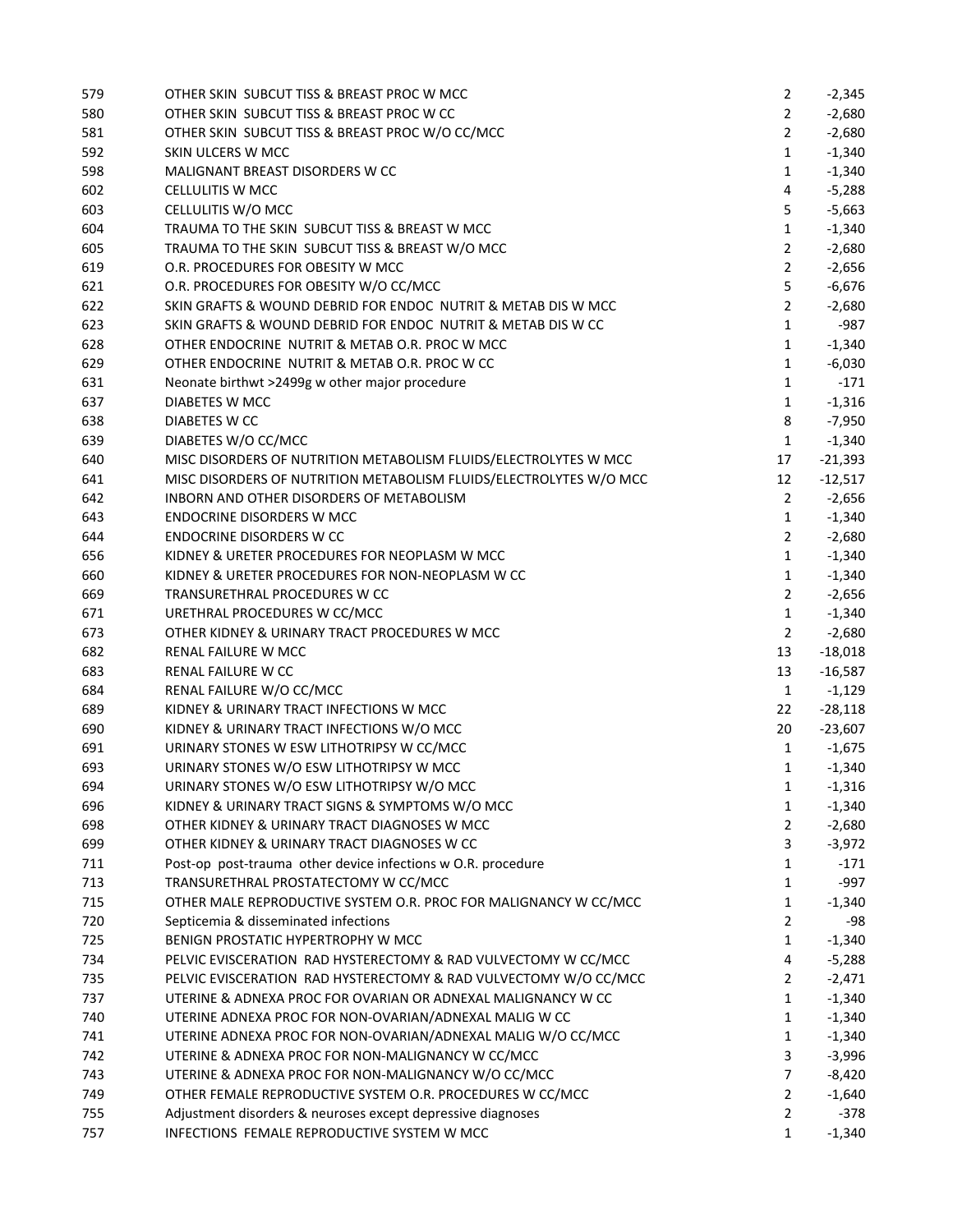| 808                | MAJOR HEMATOL/IMMUN DIAG EXC SICKLE CELL CRISIS & COAGUL W MCC       | $\mathbf{1}$            | $-1,340$         |
|--------------------|----------------------------------------------------------------------|-------------------------|------------------|
| 809                | MAJOR HEMATOL/IMMUN DIAG EXC SICKLE CELL CRISIS & COAGUL W CC        | $\mathbf{1}$            | $-1,340$         |
| 811                | RED BLOOD CELL DISORDERS W MCC                                       | $\overline{2}$          | $-2,632$         |
| 812                | RED BLOOD CELL DISORDERS W/O MCC                                     | 6                       | $-7,968$         |
| 813                | <b>COAGULATION DISORDERS</b>                                         | 4                       | $-5,312$         |
| 816                | Toxic effects of non-medicinal substances                            | $\mathbf{1}$            | $-13$            |
| 823                | LYMPHOMA & NON-ACUTE LEUKEMIA W OTHER O.R. PROC W MCC                | $\mathbf{1}$            | $-1,316$         |
| 828                | MYELOPROLIF DISORD OR POORLY DIFF NEOPL W MAJ O.R. PROC W/O CC/MCC   | $\mathbf{1}$            | $-1,340$         |
| 840                | LYMPHOMA & NON-ACUTE LEUKEMIA W MCC                                  | $\overline{2}$          | $-2,680$         |
| 841                | LYMPHOMA & NON-ACUTE LEUKEMIA W CC                                   | $\mathbf{1}$            | $-1,174$         |
| 847                | CHEMOTHERAPY W/O ACUTE LEUKEMIA AS SECONDARY DIAGNOSIS W CC          | $\mathbf{1}$            | $-1,340$         |
| 853                | INFECTIOUS & PARASITIC DISEASES W O.R. PROCEDURE W MCC               | 21                      | $-32,808$        |
| 854                | INFECTIOUS & PARASITIC DISEASES W O.R. PROCEDURE W CC                | 3                       | $-3,996$         |
| 865                | VIRAL ILLNESS W MCC                                                  | $\mathbf{1}$            | $-1,340$         |
| 870                | SEPTICEMIA OR SEVERE SEPSIS W MV >96 HOURS                           | 18                      | $-22,909$        |
| 871                | SEPTICEMIA OR SEVERE SEPSIS W/O MV >96 HOURS W MCC                   | 116                     | $-149,809$       |
| 872                | SEPTICEMIA OR SEVERE SEPSIS W/O MV >96 HOURS W/O MCC                 | 28                      | $-35,141$        |
| 884                | ORGANIC DISTURBANCES & INTELLECTUAL DISABILITY                       | $\overline{2}$          | $-2,632$         |
| 885                | <b>PSYCHOSES</b>                                                     | $\overline{2}$          | $-4,561$         |
| 907                | OTHER O.R. PROCEDURES FOR INJURIES W MCC                             | $\overline{2}$          | $-2,321$         |
| 908                | OTHER O.R. PROCEDURES FOR INJURIES W CC                              | $\mathbf{1}$            | $-1,340$         |
| 917                | POISONING & TOXIC EFFECTS OF DRUGS W MCC                             | $\overline{4}$          | $-5,360$         |
| 918                | POISONING & TOXIC EFFECTS OF DRUGS W/O MCC                           | $\overline{2}$          | $-2,628$         |
| 919                | <b>COMPLICATIONS OF TREATMENT W MCC</b>                              | $\mathbf{1}$            | $-1,316$         |
| 947                | SIGNS & SYMPTOMS W MCC                                               | 4                       | $-7,601$         |
| 948                | SIGNS & SYMPTOMS W/O MCC                                             | 6                       | $-7,480$         |
| 949                | AFTERCARE W CC/MCC                                                   | 3                       | $-1,935$         |
| 974                | HIV W MAJOR RELATED CONDITION W MCC                                  | $\mathbf{1}$            | $-1,340$         |
| 981                | EXTENSIVE O.R. PROCEDURE UNRELATED TO PRINCIPAL DIAGNOSIS W MCC      | $\overline{\mathbf{4}}$ | $-6,323$         |
| 982                | EXTENSIVE O.R. PROCEDURE UNRELATED TO PRINCIPAL DIAGNOSIS W CC       | 4                       | $-5,284$         |
| 983                | EXTENSIVE O.R. PROCEDURE UNRELATED TO PRINCIPAL DIAGNOSIS W/O CC/MCC | $\overline{2}$          | $-3,152$         |
| 987                | NON-EXTENSIVE O.R. PROC UNRELATED TO PRINCIPAL DIAGNOSIS W MCC       | $\overline{2}$          | $-2,680$         |
| 988                | NON-EXTENSIVE O.R. PROC UNRELATED TO PRINCIPAL DIAGNOSIS W CC        | $\mathbf{1}$            | $-1,288$         |
| <b>Grand Total</b> |                                                                      |                         | 1,348 -1,723,875 |

| Inpatient  |             | -1,723,875   |
|------------|-------------|--------------|
| ER         |             | $-293,020$   |
| Outpatient |             | $-462,153$   |
|            | Total       | $-2,479,048$ |
|            | Total * .35 | $-867,667$   |

Recap Total **Figure 2008 • 1999 • 1999 • 1999 • 1999 • 1999 • 1999 • 1999 • 1999 • 1999 • 1999 • 1999 • 1999 • 1999 • 1999 • 1999 • 1999 • 1999 • 1999 • 1999 • 1999 • 1999 • 1999**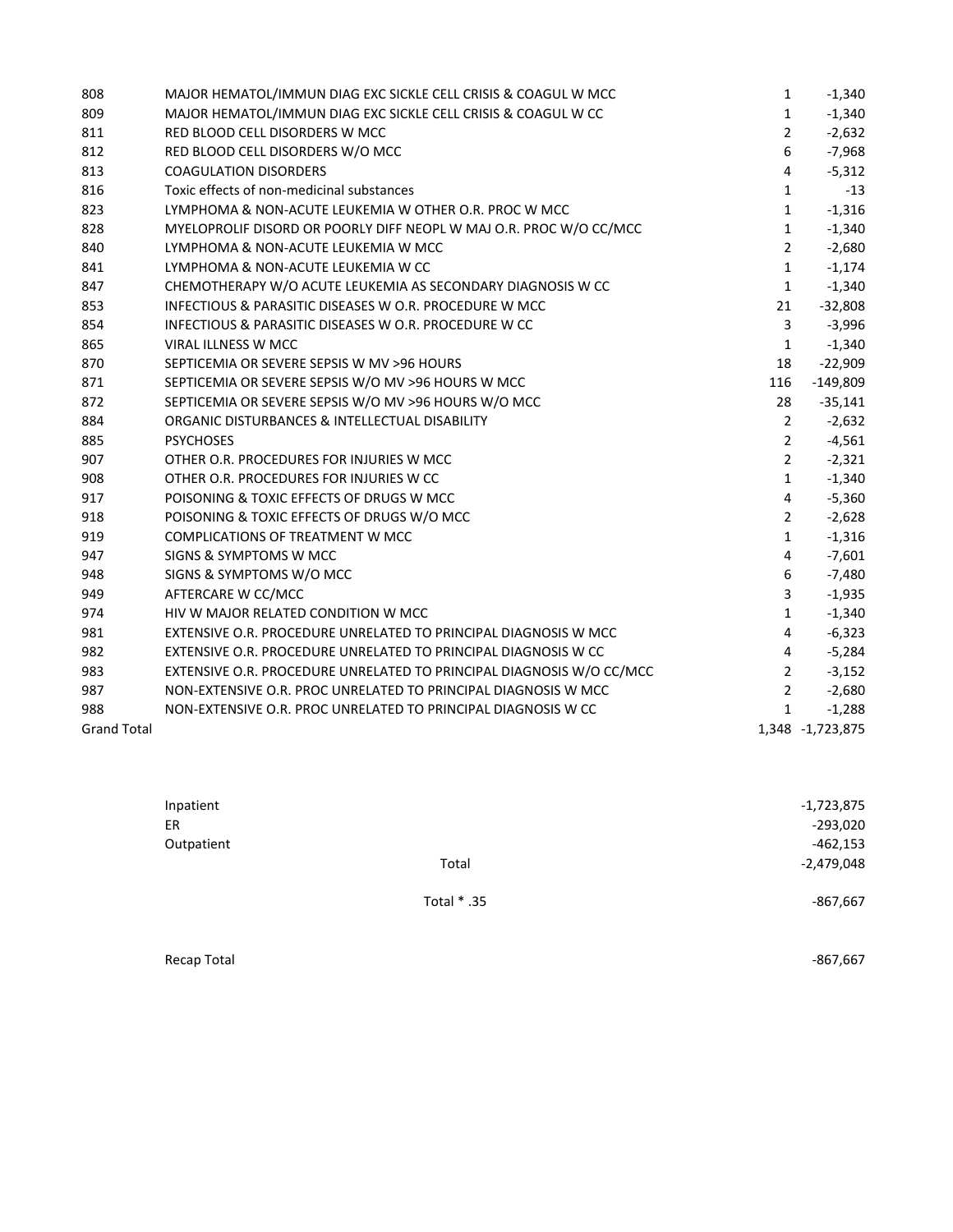|            |                                                                                           |                   | Charity      |
|------------|-------------------------------------------------------------------------------------------|-------------------|--------------|
| <b>DRG</b> | <b>CPT Desc</b>                                                                           |                   | Count Amount |
| 10060      | INCISION AND DRAINAGE OF ABSCESS (EG CARBUNCLE                                            | 6                 | $-867$       |
| 10061      | INCISION AND DRAINAGE OF ABSCESS (EG CARBUNCLE                                            | 3                 | $-345$       |
| 10120      | INCISION AND REMOVAL OF FOREIGN BODY SUBCUTANEOUS                                         | $\mathbf{1}$      | $-124$       |
| 11750      | EXCISION OF NAIL AND NAIL MATRIX PARTIAL OR                                               | $\mathbf 1$       | $-61$        |
| 12001      | SIMPLE REPAIR OF SUPERFICIAL WOUNDS OF SCALP                                              | 15                | $-1,552$     |
| 12002      | SIMPLE REPAIR OF SUPERFICIAL WOUNDS OF SCALP                                              | $\overline{7}$    | $-957$       |
| 12004      | SIMPLE REPAIR OF SUPERFICIAL WOUNDS OF SCALP                                              | $\mathbf{1}$      | $-293$       |
| 12011      | SIMPLE REPAIR OF SUPERFICIAL WOUNDS OF FACE EARS                                          | 16                | $-5,058$     |
| 12013      | SIMPLE REPAIR OF SUPERFICIAL WOUNDS OF FACE EARS                                          | 6                 | $-918$       |
| 12014      | SIMPLE REPAIR OF SUPERFICIAL WOUNDS OF FACE EARS                                          | $\overline{2}$    | $-256$       |
| 12031      | REPAIR INTERMEDIATE WOUNDS OF SCALP AXILLAE                                               | $\mathbf{1}$      | $-223$       |
| 12032      | REPAIR INTERMEDIATE WOUNDS OF SCALP AXILLAE                                               | $\overline{2}$    | $-306$       |
| 12034      | REPAIR INTERMEDIATE WOUNDS OF SCALP AXILLAE                                               | $\mathbf{1}$      | $-75$        |
| 12035      | REPAIR INTERMEDIATE WOUNDS OF SCALP AXILLAE                                               | $\mathbf{1}$      | $-73$        |
| 12041      | REPAIR INTERMEDIATE WOUNDS OF NECK HANDS FEET                                             | $\mathbf{1}$      | $-51$        |
| 12044      | REPAIR INTERMEDIATE WOUNDS OF NECK HANDS FEET                                             | $\mathbf{1}$      | $-165$       |
| 12052      | REPAIR INTERMEDIATE WOUNDS OF FACE EARS                                                   | $\mathbf{1}$      | $-197$       |
| 16020      | DRESSINGS AND/OR DEBRIDEMENT OF PARTIAL-THICKNESS                                         | $\mathbf{1}$      | $-26$        |
| 21480      | CLOSED TREATMENT OF TEMPOROMANDIBULAR DISLOCATION;                                        | $\overline{2}$    | $-334$       |
| 23605      | CLOSED TREATMENT OF PROXIMAL HUMERAL (SURGICAL OR                                         | $\mathbf{1}$      | $-315$       |
| 23650      | CLOSED TREATMENT OF SHOULDER DISLOCATION WITH                                             | 4                 | -832         |
| 23931      | INCISION AND DRAINAGE UPPER ARM OR ELBOW AREA;                                            | $\mathbf{1}$      | $-288$       |
| 25605      | CLOSED TREATMENT OF DISTAL RADIAL FRACTURE (EG                                            | $\overline{2}$    | $-611$       |
| 26010      | DRAINAGE OF FINGER ABSCESS; SIMPLE                                                        | $\mathbf{1}$      | -83          |
| 26605      | CLOSED TREATMENT OF METACARPAL FRACTURE SINGLE;                                           | $\mathbf{1}$      | $-137$       |
| 28660      | CLOSED TREATMENT OF INTERPHALANGEAL JOINT                                                 | $\mathbf{1}$      | $-101$       |
| 29105      | APPLICATION OF LONG ARM SPLINT (SHOULDER TO HAND)                                         | 7                 | $-1,282$     |
| 29125      | APPLICATION OF SHORT ARM SPLINT (FOREARM TO HAND);                                        | 15                | $-1,360$     |
| 29130      | APPLICATION OF FINGER SPLINT; STATIC                                                      | 3                 | $-196$       |
| 29260      | STRAPPING; ELBOW OR WRIST                                                                 | $\mathbf{1}$      | -97          |
| 29505      | APPLICATION OF LONG LEG SPLINT (THIGH TO ANKLE OR                                         | 8                 | $-1,087$     |
| 29515      | APPLICATION OF SHORT LEG SPLINT (CALF TO FOOT)                                            | $\overline{7}$    | $-531$       |
| 29530      | STRAPPING; KNEE                                                                           | $\overline{2}$    | $-135$       |
| 29540      | STRAPPING; ANKLE AND/OR FOOT                                                              | $\mathbf{1}$      | -115         |
| 30901      | CONTROL NASAL HEMORRHAGE ANTERIOR SIMPLE                                                  | 1                 | $-61$        |
| 30903      | CONTROL NASAL HEMORRHAGE ANTERIOR COMPLEX                                                 | $\mathbf{1}$      | -3           |
| 30905      | CONTROL NASAL HEMORRHAGE POSTERIOR WITH                                                   | 3                 | $-293$       |
| 31500      | INTUBATION ENDOTRACHEAL EMERGENCY PROCEDURE                                               | 9                 | $-1,960$     |
| 32554      | THORACENTESIS NEEDLE OR CATHETER ASPIRATION OF                                            | $\mathbf{1}$      | $-195$       |
| 36430      | TRANSFUSION BLOOD OR BLOOD COMPONENTS                                                     | $\mathbf{1}$      | $-271$       |
| 36569      | INSERTION OF PERIPHERALLY INSERTED CENTRAL VENOUS                                         | $\mathbf{1}$      | $-419$       |
| 43247      | ESOPHAGOGASTRODUODENOSCOPY FLEXIBLE TRANSORAL;                                            | $\mathbf{1}$      | $-239$       |
| 43752      | NASO- OR ORO-GASTRIC TUBE PLACEMENT REQUIRING                                             | $\overline{2}$    | $-166$       |
| 43760      | Change of gastrostomy tube percutaneous without                                           | 86                | $-10,539$    |
| 49083      | ABDOMINAL PARACENTESIS (DIAGNOSTIC OR                                                     | 3                 | $-1,193$     |
|            |                                                                                           |                   |              |
| 49450      | REPLACEMENT OF GASTROSTOMY OR CECOSTOMY (OR OTHER<br>NEPHROSTOMY NEPHROTOMY WITH DRAINAGE | 3                 | -595         |
| 50040      | CYSTOSTOMY CYSTOTOMY WITH DRAINAGE                                                        | 1<br>$\mathbf{1}$ | $-384$       |
| 51040      |                                                                                           |                   | $-28$        |
| 51702      | INSERTION OF TEMPORARY INDWELLING BLADDER                                                 | 26                | $-2,270$     |
| 51705      | CHANGE OF CYSTOSTOMY TUBE; SIMPLE                                                         | 1                 | $-105$       |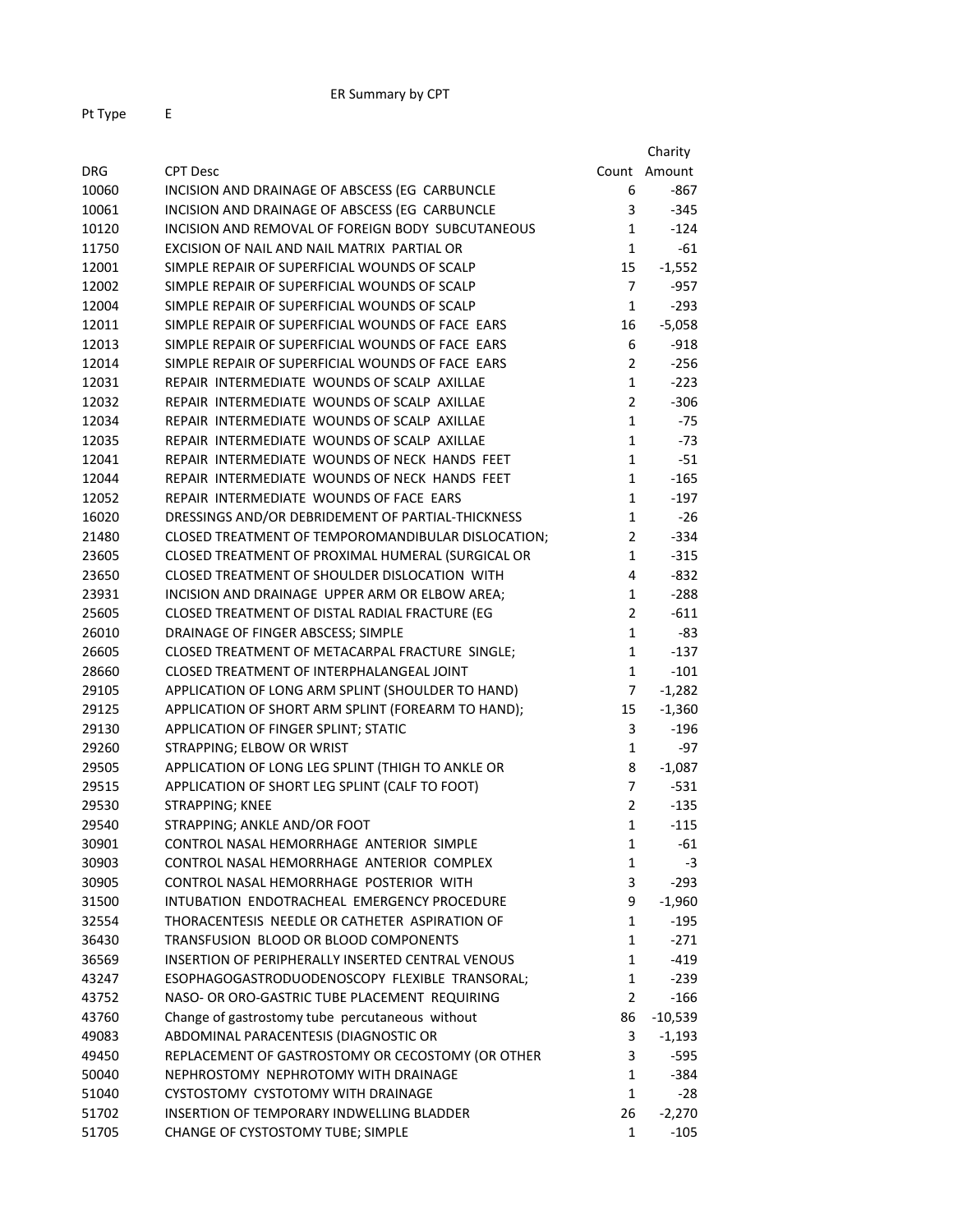| 56405              | INCISION AND DRAINAGE OF VULVA OR PERINEAL ABSCESS | $\mathbf{1}$ | $-321$         |
|--------------------|----------------------------------------------------|--------------|----------------|
| 62270              | SPINAL PUNCTURE LUMBAR DIAGNOSTIC;                 | 1            | $-273$         |
| 65220              | REMOVAL OF FOREIGN BODY EXTERNAL EYE; CORNEAL      | $\mathbf{1}$ | -45            |
| 69209              | REMOVAL IMPACTED CERUMEN USING IRRIGATION/LAVAGE   | 1            | $-51$          |
| 90471              | IMMUNIZATION ADMINISTRATION (INCLUDES              | 13           | $-1,479$       |
| 90715              | TETANUS DIPHTHERIA TOXOIDS AND ACELLULAR           | 17           | $-1,838$       |
| 92950              | CARDIOPULMONARY RESUSCITATION (EG IN CARDIAC       | 6            | $-1,998$       |
| 93005              | ELECTROCARDIOGRAM ROUTINE ECG WITH AT LEAST 12     | $\mathbf{1}$ | $-13$          |
| 94640              | PRESSURIZED OR NONPRESSURIZED INHALATION TREATMENT | 13           | $-1,882$       |
| 96360              | INTRAVENOUS INFUSION HYDRATION; INITIAL 31         | 23           | $-3,921$       |
| 96361              | INTRAVENOUS INFUSION HYDRATION; EACH ADDITIONAL    | $\mathbf{1}$ | $-186$         |
| 96365              | INTRAVENOUS INFUSION FOR THERAPY PROPHYLAXIS OR    | 75           | $-12,135$      |
| 96372              | THERAPEUTIC PROPHYLACTIC OR DIAGNOSTIC INJECTION   | 106          | $-10,856$      |
| 96374              | THERAPEUTIC PROPHYLACTIC OR DIAGNOSTIC INJECTION   | 494          | $-86,703$      |
| 99281              | EMERGENCY DEPARTMENT VISIT FOR THE EVALUATION AND  | 94           | $-2,019$       |
| 99282              | EMERGENCY DEPARTMENT VISIT FOR THE EVALUATION AND  | 86           | $-4,419$       |
| 99283              | EMERGENCY DEPARTMENT VISIT FOR THE EVALUATION AND  | 383          | $-25,338$      |
| 99284              | EMERGENCY DEPARTMENT VISIT FOR THE EVALUATION AND  | 596          | $-87,423$      |
| 99285              | EMERGENCY DEPARTMENT VISIT FOR THE EVALUATION AND  | 40           | $-13,711$      |
| 99291              | CRITICAL CARE EVALUATION AND MANAGEMENT OF THE     | 3            | $-581$         |
| 99406              | SMOKING AND TOBACCO USE CESSATION COUNSELING       | 1            | -61            |
| <b>Grand Total</b> |                                                    |              | 2,221 -293,020 |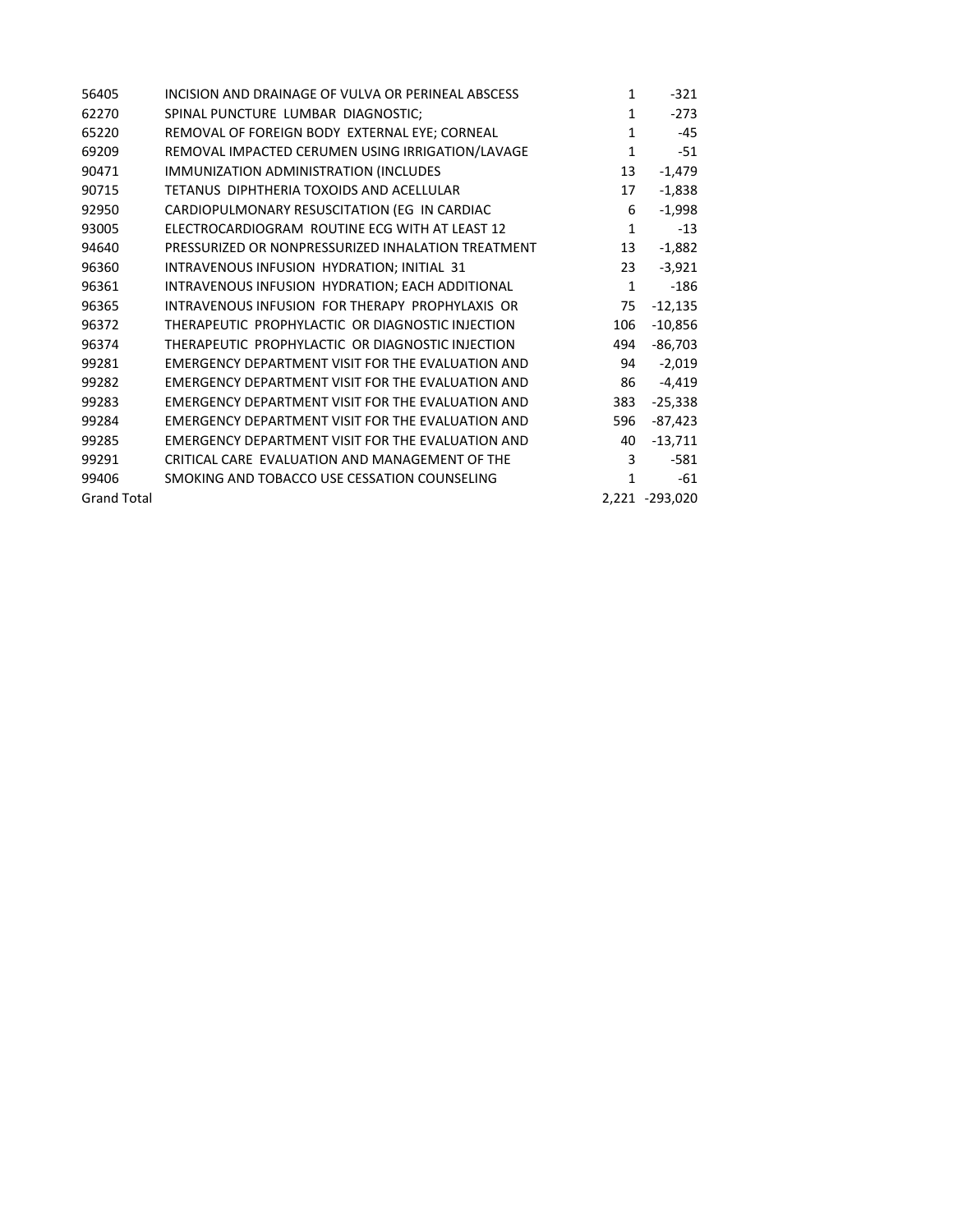| Pt Type | O |
|---------|---|
|         |   |

|            |                                                    |                | Charity      |
|------------|----------------------------------------------------|----------------|--------------|
| <b>DRG</b> | <b>CPT Desc</b>                                    |                | Count Amount |
| 10022      | Fine needle aspiration; with imaging guidance      | $\overline{2}$ | $-622$       |
| 10140      | INCISION AND DRAINAGE OF HEMATOMA SEROMA OR FLUID  | $\mathbf{1}$   | $-222$       |
| 11005      | DEBRIDEMENT OF SKIN SUBCUTANEOUS TISSUE MUSCLE     | $\mathbf{1}$   | $-1,123$     |
| 11042      | DEBRIDEMENT SUBCUTANEOUS TISSUE (INCLUDES          | 68             | $-11,724$    |
| 11043      | DEBRIDEMENT MUSCLE AND/OR FASCIA (INCLUDES         | 83             | $-25,153$    |
| 11044      | DEBRIDEMENT BONE (INCLUDES EPIDERMIS DERMIS        | 9              | $-4,797$     |
| 11045      | DEBRIDEMENT SUBCUTANEOUS TISSUE (INCLUDES          | $\mathbf{1}$   | -73          |
| 14301      | ADJACENT TISSUE TRANSFER OR REARRANGEMENT ANY      | $\mathbf{1}$   | $-815$       |
| 15271      | APPLICATION OF SKIN SUBSTITUTE GRAFT TO TRUNK      | $\overline{7}$ | $-4,134$     |
| 15275      | APPLICATION OF SKIN SUBSTITUTE GRAFT TO FACE       | 6              | $-3,143$     |
| 19083      | BIOPSY BREAST WITH PLACEMENT OF BREAST             | $\overline{2}$ | $-880$       |
| 19301      | MASTECTOMY PARTIAL (EG LUMPECTOMY TYLECTOMY        | $\overline{2}$ | $-939$       |
| 20552      | INJECTION(S); SINGLE OR MULTIPLE TRIGGER POINT(S)  | $\mathbf{1}$   | $-234$       |
| 20680      | REMOVAL OF IMPLANT; DEEP (EG BURIED WIRE PIN       | 4              | $-1,744$     |
| 21556      | EXCISION TUMOR SOFT TISSUE OF NECK OR ANTERIOR     | $\mathbf{1}$   | $-542$       |
| 24105      | <b>EXCISION OLECRANON BURSA</b>                    | $\mathbf{1}$   | $-617$       |
| 24685      | OPEN TREATMENT OF ULNAR FRACTURE PROXIMAL END      | $\mathbf{1}$   | $-1,218$     |
| 25073      | EXCISION TUMOR SOFT TISSUE OF FOREARM AND/OR       | $\mathbf{1}$   | $-501$       |
| 25605      | CLOSED TREATMENT OF DISTAL RADIAL FRACTURE (EG     | $\mathbf{1}$   | $-513$       |
| 26862      | ARTHRODESIS INTERPHALANGEAL JOINT WITH OR          | $\mathbf{1}$   | $-569$       |
| 27040      | BIOPSY SOFT TISSUE OF PELVIS AND HIP AREA;         | $\mathbf{1}$   | $-288$       |
| 28090      | EXCISION OF LESION TENDON TENDON SHEATH OR         | $\mathbf{1}$   | $-315$       |
| 28285      | CORRECTION HAMMERTOE (EG INTERPHALANGEAL FUSION    | $\overline{2}$ | $-1,234$     |
| 28289      | HALLUX RIGIDUS CORRECTION WITH CHEILECTOMY         | $\mathbf{1}$   | $-617$       |
| 28292      | CORRECTION HALLUX VALGUS (BUNIONECTOMY) WITH       | $\overline{2}$ | $-1,234$     |
| 28296      | CORRECTION HALLUX VALGUS (BUNIONECTOMY) WITH       | $\mathbf{1}$   | $-1,308$     |
| 28485      | OPEN TREATMENT OF METATARSAL FRACTURE INCLUDES     | $\mathbf{1}$   | $-1,117$     |
| 28725      | ARTHRODESIS; SUBTALAR                              | $\mathbf{1}$   | $-1,340$     |
| 28750      | ARTHRODESIS GREAT TOE; METATARSOPHALANGEAL JOINT   | $\mathbf{1}$   | $-1,173$     |
| 29580      | STRAPPING; UNNA BOOT                               | 10             | $-2,935$     |
| 29880      | ARTHROSCOPY KNEE SURGICAL; WITH MENISCECTOMY       | $\mathbf{1}$   | $-617$       |
| 29881      | ARTHROSCOPY KNEE SURGICAL; WITH MENISCECTOMY       | $\overline{2}$ | $-1,234$     |
| 31623      | BRONCHOSCOPY RIGID OR FLEXIBLE INCLUDING           | $\mathbf{1}$   | $-567$       |
| 31624      | BRONCHOSCOPY RIGID OR FLEXIBLE INCLUDING           | 4              | $-2,010$     |
| 32405      | BIOPSY LUNG OR MEDIASTINUM PERCUTANEOUS NEEDLE     | $\overline{2}$ | $-396$       |
| 32550      | INSERTION OF INDWELLING TUNNELED PLEURAL CATHETER  | $\overline{2}$ | $-1,359$     |
| 32555      | THORACENTESIS NEEDLE OR CATHETER ASPIRATION OF     | 8              | $-1,294$     |
| 33208      | INSERTION OF NEW OR REPLACEMENT OF PERMANENT       | 9              | $-11,884$    |
| 33225      | INSERTION OF PACING ELECTRODE CARDIAC VENOUS       | 1              | $-1,288$     |
| 33228      | REMOVAL OF PERMANENT PACEMAKER PULSE GENERATOR     | 11             | $-14,301$    |
| 33230      | INSERTION OF IMPLANTABLE DEFIBRILLATOR PULSE       | 1              | $-1,340$     |
| 33235      | REMOVAL OF TRANSVENOUS PACEMAKER ELECTRODE(S);     | 1              | $-1,489$     |
| 33249      | INSERTION OR REPLACEMENT OF PERMANENT IMPLANTABLE  | 8              | $-10,624$    |
| 33262      | REMOVAL OF IMPLANTABLE DEFIBRILLATOR PULSE         | 1              | $-1,340$     |
| 33263      | REMOVAL OF IMPLANTABLE DEFIBRILLATOR PULSE         | $\mathbf{2}$   | $-2,680$     |
| 33264      | REMOVAL OF IMPLANTABLE DEFIBRILLATOR PULSE         | 4              | $-4,979$     |
| 33270      | INSERTION OR REPLACEMENT OF PERMANENT SUBCUTANEOUS | 1              | $-1,340$     |
| 33282      | Implantation of patient-activated cardiac event    | 3              | $-4,203$     |
| 33284      | Removal of an implantable patient-activated        | $\overline{2}$ | $-1,422$     |
| 35355      | THROMBOENDARTERECTOMY INCLUDING PATCH GRAFT IF     | 1              | $-579$       |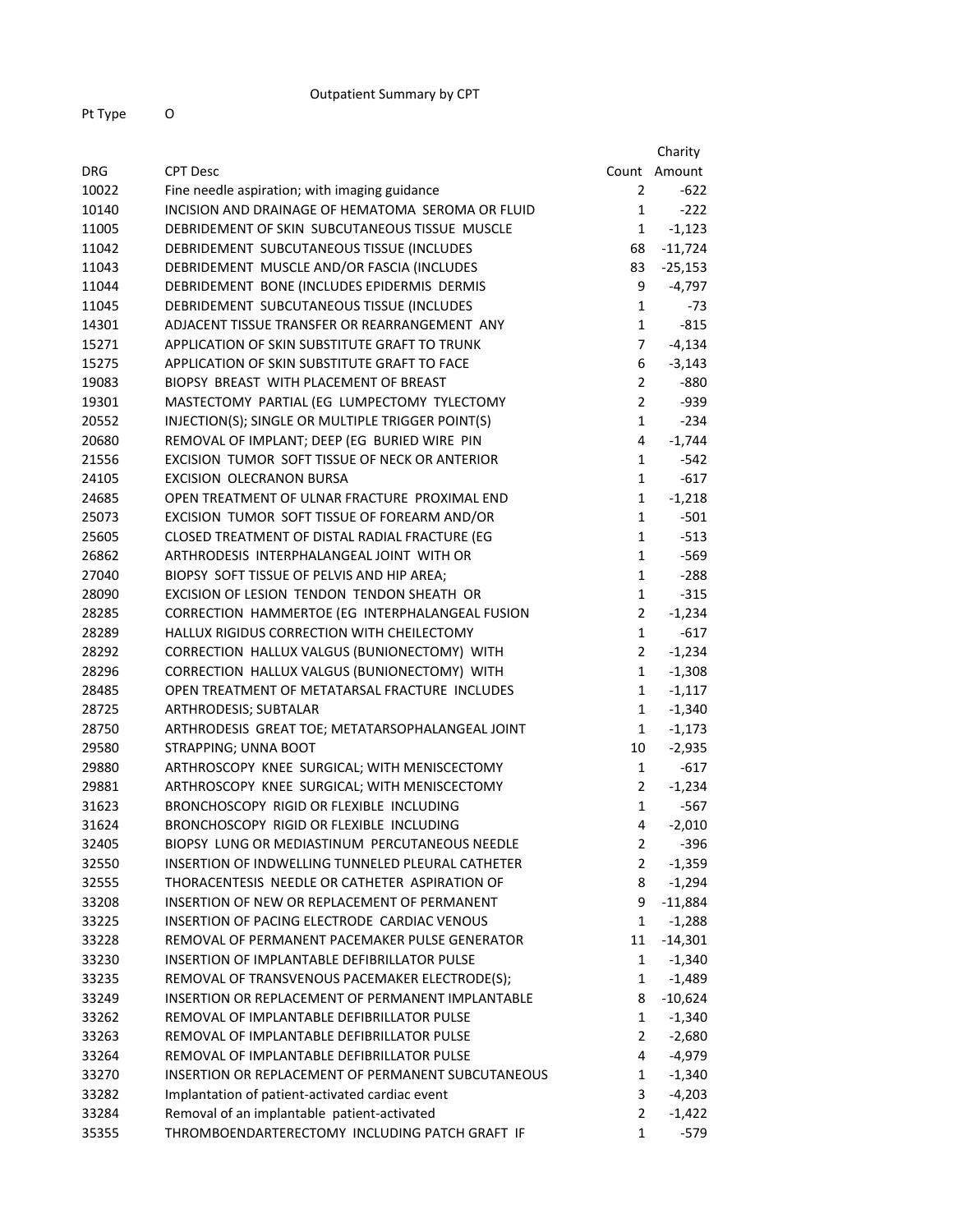| 35903 | EXCISION OF INFECTED GRAFT; EXTREMITY             | 1              | $-531$   |
|-------|---------------------------------------------------|----------------|----------|
| 36200 | INTRODUCTION OF CATHETER AORTA                    | $\overline{2}$ | $-1,163$ |
| 36222 | SELECTIVE CATHETER PLACEMENT COMMON CAROTID OR    | $\mathbf 1$    | $-915$   |
| 36246 | SELECTIVE CATHETER PLACEMENT ARTERIAL SYSTEM;     | $\mathbf 1$    | $-582$   |
| 36247 | SELECTIVE CATHETER PLACEMENT ARTERIAL SYSTEM;     | $\mathbf{1}$   | -596     |
| 36430 | TRANSFUSION BLOOD OR BLOOD COMPONENTS             | 41             | $-7,318$ |
| 36475 | ENDOVENOUS ABLATION THERAPY OF INCOMPETENT VEIN   | $\overline{2}$ | $-1,745$ |
| 36561 | INSERTION OF TUNNELED CENTRALLY INSERTED CENTRAL  | $\overline{2}$ | $-1,271$ |
| 36569 | INSERTION OF PERIPHERALLY INSERTED CENTRAL VENOUS | 5              | $-1,587$ |
| 36581 | REPLACEMENT COMPLETE OF A TUNNELED CENTRALLY      | $\mathbf 1$    | $-360$   |
| 36589 | REMOVAL OF TUNNELED CENTRAL VENOUS CATHETER       | 3              | $-575$   |
| 36818 | ARTERIOVENOUS ANASTOMOSIS OPEN; BY UPPER ARM      | 3              | $-2,986$ |
| 36819 | ARTERIOVENOUS ANASTOMOSIS OPEN; BY UPPER ARM      | 3              | $-2,531$ |
| 36821 | ARTERIOVENOUS ANASTOMOSIS OPEN; DIRECT ANY SITE   | 16             | $-9,371$ |
| 36825 | CREATION OF ARTERIOVENOUS FISTULA BY OTHER THAN   | $\overline{2}$ | $-2,005$ |
| 36830 | CREATION OF ARTERIOVENOUS FISTULA BY OTHER THAN   | 3              | $-2,986$ |
| 36831 | THROMBECTOMY OPEN ARTERIOVENOUS FISTULA WITHOUT   | $\mathbf{1}$   | $-1,493$ |
| 36832 | REVISION OPEN ARTERIOVENOUS FISTULA; WITHOUT      | $\overline{2}$ | $-1,925$ |
| 36833 | REVISION OPEN ARTERIOVENOUS FISTULA; WITH         | $\mathbf{1}$   | $-995$   |
| 36901 | INTRODUCTION OF NEEDLE(S) AND/OR CATHETER(S)      | 5              | $-806$   |
| 36902 | INTRODUCTION OF NEEDLE(S) AND/OR CATHETER(S)      | 3              | $-3,298$ |
| 36904 | PERCUTANEOUS TRANSLUMINAL MECHANICAL THROMBECTOMY | $\mathbf 1$    | $-1,187$ |
| 36905 | PERCUTANEOUS TRANSLUMINAL MECHANICAL THROMBECTOMY | 1              | $-1,316$ |
| 37224 | REVASCULARIZATION ENDOVASCULAR OPEN OR            | $\mathbf 1$    | $-1,084$ |
| 37228 | REVASCULARIZATION ENDOVASCULAR OPEN OR            | 1              | $-1,340$ |
| 37229 | REVASCULARIZATION ENDOVASCULAR OPEN OR            | 1              | $-1,316$ |
| 37236 | TRANSCATHETER PLACEMENT OF AN INTRAVASCULAR       | 1              | $-1,316$ |
| 37607 | LIGATION OR BANDING OF ANGIOACCESS ARTERIOVENOUS  | 1              | $-531$   |
| 38221 | DIAGNOSTIC BONE MARROW; BIOPSY(IES)               | $\mathbf 1$    | $-288$   |
| 38500 | BIOPSY OR EXCISION OF LYMPH NODE(S); OPEN         | 1              | -783     |
| 38525 | BIOPSY OR EXCISION OF LYMPH NODE(S); OPEN DEEP    | 1              | $-637$   |
| 42410 | EXCISION OF PAROTID TUMOR OR PAROTID GLAND;       | $\mathbf{1}$   | $-963$   |
| 43235 | ESOPHAGOGASTRODUODENOSCOPY FLEXIBLE TRANSORAL;    | $\overline{2}$ | $-347$   |
| 43237 | ESOPHAGOGASTRODUODENOSCOPY FLEXIBLE TRANSORAL;    | 9              | $-2,751$ |
| 43239 | ESOPHAGOGASTRODUODENOSCOPY FLEXIBLE TRANSORAL;    | 30             | $-6,704$ |
| 43242 | ESOPHAGOGASTRODUODENOSCOPY FLEXIBLE TRANSORAL;    | 1              | $-311$   |
| 43244 | ESOPHAGOGASTRODUODENOSCOPY FLEXIBLE TRANSORAL;    | 4              | $-1,289$ |
| 43246 | ESOPHAGOGASTRODUODENOSCOPY FLEXIBLE TRANSORAL;    | 8              | $-2,465$ |
| 43247 | ESOPHAGOGASTRODUODENOSCOPY FLEXIBLE TRANSORAL;    | 2              | $-337$   |
| 43249 | ESOPHAGOGASTRODUODENOSCOPY FLEXIBLE TRANSORAL;    | 2              | $-666$   |
| 43259 | ESOPHAGOGASTRODUODENOSCOPY FLEXIBLE TRANSORAL;    | 1              | $-311$   |
| 43261 | ENDOSCOPIC RETROGRADE CHOLANGIOPANCREATOGRAPHY    | 1              | $-585$   |
| 43262 | ENDOSCOPIC RETROGRADE CHOLANGIOPANCREATOGRAPHY    | 1              | $-1,085$ |
| 43264 | ENDOSCOPIC RETROGRADE CHOLANGIOPANCREATOGRAPHY    | 4              | $-2,688$ |
| 43275 | ENDOSCOPIC RETROGRADE CHOLANGIOPANCREATOGRAPHY    | $\overline{2}$ | $-1,287$ |
| 43276 | ENDOSCOPIC RETROGRADE CHOLANGIOPANCREATOGRAPHY    | 3              | $-2,923$ |
| 45300 | PROCTOSIGMOIDOSCOPY RIGID; DIAGNOSTIC WITH OR     | 1              | $-156$   |
| 45330 | SIGMOIDOSCOPY FLEXIBLE; DIAGNOSTIC INCLUDING      | 6              | $-751$   |
| 45331 | SIGMOIDOSCOPY FLEXIBLE; WITH BIOPSY SINGLE OR     | 4              | $-513$   |
| 45378 | COLONOSCOPY FLEXIBLE; DIAGNOSTIC INCLUDING        | 6              | $-1,181$ |
| 45380 | COLONOSCOPY FLEXIBLE; WITH BIOPSY SINGLE OR       | 13             | $-3,323$ |
| 45385 | COLONOSCOPY FLEXIBLE; WITH REMOVAL OF TUMOR(S)    | 6              | $-1,562$ |
| 45388 | COLONOSCOPY FLEXIBLE; WITH ABLATION OF TUMOR(S)   | 2              | $-261$   |
| 46221 | HEMORRHOIDECTOMY INTERNAL BY RUBBER BAND          | 1              | $-156$   |
| 46600 | ANOSCOPY; DIAGNOSTIC INCLUDING COLLECTION OF      | 5              | $-180$   |
|       |                                                   |                |          |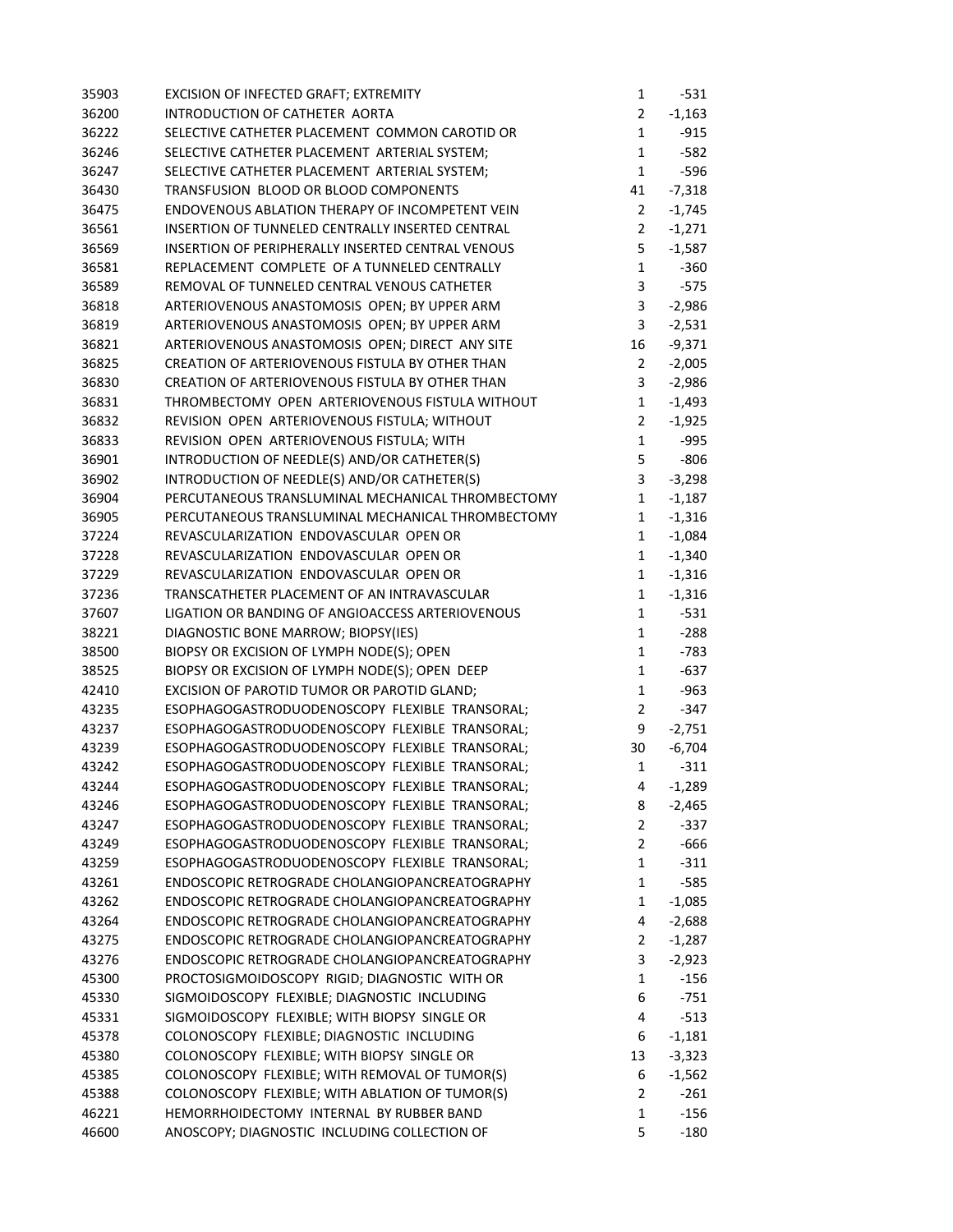| 46922 | DESTRUCTION OF LESION(S) ANUS (EG CONDYLOMA       | 1              | $-142$   |
|-------|---------------------------------------------------|----------------|----------|
| 46930 | DESTRUCTION OF INTERNAL HEMORRHOID(S) BY THERMAL  | $\mathbf 1$    | $-156$   |
| 46945 | HEMORRHOIDECTOMY INTERNAL BY LIGATION OTHER THAN  | $\mathbf 1$    | $-67$    |
| 46947 | HEMORRHOIDOPEXY (EG FOR PROLAPSING INTERNAL       | $\overline{2}$ | $-1,046$ |
| 47000 | BIOPSY OF LIVER NEEDLE; PERCUTANEOUS              | $\mathbf{1}$   | $-315$   |
| 47562 | LAPAROSCOPY SURGICAL; CHOLECYSTECTOMY             | 8              | $-7,875$ |
| 49083 | ABDOMINAL PARACENTESIS (DIAGNOSTIC OR             | 18             | $-4,753$ |
| 49180 | BIOPSY ABDOMINAL OR RETROPERITONEAL MASS          | 1              | $-315$   |
| 49324 | LAPAROSCOPY SURGICAL; WITH INSERTION OF TUNNELED  | $\mathbf 1$    | $-1,047$ |
| 49505 | REPAIR INITIAL INGUINAL HERNIA AGE 5 YEARS OR     | $\overline{2}$ | $-1,335$ |
| 49507 | REPAIR INITIAL INGUINAL HERNIA AGE 5 YEARS OR     | $\mathbf{1}$   | $-668$   |
| 49561 | REPAIR INITIAL INCISIONAL OR VENTRAL HERNIA;      | $\overline{2}$ | $-1,359$ |
| 49587 | REPAIR UMBILICAL HERNIA AGE 5 YEARS OR OLDER;     | $\mathbf{1}$   | $-668$   |
| 50435 | EXCHANGE NEPHROSTOMY CATHETER PERCUTANEOUS        | $\overline{2}$ | $-524$   |
| 52204 | CYSTOURETHROSCOPY WITH BIOPSY(S)                  | $\overline{2}$ | $-791$   |
| 52234 | CYSTOURETHROSCOPY WITH FULGURATION (INCLUDING     | 1              | $-530$   |
| 52235 | CYSTOURETHROSCOPY WITH FULGURATION (INCLUDING     | 1              | $-593$   |
| 52287 | CYSTOURETHROSCOPY WITH INJECTION(S) FOR           | $\mathbf{1}$   | $-396$   |
| 52332 | CYSTOURETHROSCOPY WITH INSERTION OF INDWELLING    | 3              | $-1,869$ |
| 52356 | CYSTOURETHROSCOPY WITH URETEROSCOPY AND/OR        | $\mathbf{1}$   | $-812$   |
| 52648 | LASER VAPORIZATION OF PROSTATE INCLUDING CONTROL  | $\overline{2}$ | $-1,677$ |
| 54530 | ORCHIECTOMY RADICAL FOR TUMOR; INGUINAL APPROACH  | 1              | $-679$   |
| 56630 | VULVECTOMY RADICAL PARTIAL;                       | 1              | $-13$    |
| 57100 | BIOPSY OF VAGINAL MUCOSA; SIMPLE (SEPARATE        | $\mathbf{1}$   | $-134$   |
| 57106 | VAGINECTOMY PARTIAL REMOVAL OF VAGINAL WALL;      | $\overline{2}$ | $-1,017$ |
| 57135 | EXCISION OF VAGINAL CYST OR TUMOR                 | $\overline{2}$ | -973     |
| 57250 | POSTERIOR COLPORRHAPHY REPAIR OF RECTOCELE WITH   | $\mathbf 1$    | $-1,053$ |
| 57421 | COLPOSCOPY OF THE ENTIRE VAGINA WITH CERVIX IF    | $\overline{2}$ | $-326$   |
| 57454 | COLPOSCOPY OF THE CERVIX INCLUDING UPPER/ADJACENT | 1              | $-26$    |
| 57461 | COLPOSCOPY OF THE CERVIX INCLUDING UPPER/ADJACENT | $\mathbf{1}$   | $-530$   |
| 58552 | LAPAROSCOPY SURGICAL WITH VAGINAL HYSTERECTOMY    | $\mathbf 1$    | $-1,340$ |
| 58558 | HYSTEROSCOPY SURGICAL; WITH SAMPLING (BIOPSY) OF  | 7              | $-3,620$ |
| 58661 | LAPAROSCOPY SURGICAL; WITH REMOVAL OF ADNEXAL     | $\mathbf{1}$   | $-1,200$ |
| 62270 | SPINAL PUNCTURE LUMBAR DIAGNOSTIC;                | 4              | -706     |
| 62311 | Injection single (not via indwelling catheter)    | $\overline{2}$ | $-256$   |
| 62323 | INJECTION(S) OF DIAGNOSTIC OR THERAPEUTIC         | $\mathbf 1$    | $-118$   |
| 64483 | INJECTION(S) ANESTHETIC AGENT(S) AND/OR STEROID;  | 4              | $-718$   |
| 64493 | INJECTION(S) DIAGNOSTIC OR THERAPEUTIC AGENT      | 3              | -699     |
| 64520 | INJECTION ANESTHETIC AGENT; LUMBAR OR THORACIC    | $\mathbf{1}$   | $-223$   |
| 64721 | NEUROPLASTY AND/OR TRANSPOSITION; MEDIAN NERVE AT | $\mathbf 1$    | $-376$   |
| 70450 | COMPUTED TOMOGRAPHY HEAD OR BRAIN; WITHOUT        | $\overline{2}$ | $-147$   |
| 70470 | COMPUTED TOMOGRAPHY HEAD OR BRAIN; WITHOUT        | $\mathbf{2}$   | $-118$   |
| 70490 | COMPUTED TOMOGRAPHY SOFT TISSUE NECK; WITHOUT     | 1              | $-178$   |
| 70544 | MAGNETIC RESONANCE ANGIOGRAPHY HEAD; WITHOUT      | 1              | $-54$    |
| 71010 | Radiologic examination chest; single view         | 3              | $-42$    |
| 71020 | Radiologic examination chest two views frontal    | 21             | $-321$   |
| 71045 | RADIOLOGIC EXAMINATION CHEST; SINGLE VIEW         | 4              | $-1,384$ |
| 71046 | RADIOLOGIC EXAMINATION CHEST; 2 VIEWS             | 7              | $-242$   |
| 71250 | COMPUTED TOMOGRAPHY THORAX DIAGNOSTIC; WITHOUT    | $\overline{2}$ | $-90$    |
| 71260 | COMPUTED TOMOGRAPHY THORAX DIAGNOSTIC; WITH       | $\overline{7}$ | $-839$   |
| 72110 | RADIOLOGIC EXAMINATION SPINE LUMBOSACRAL;         | $\mathbf{1}$   | $-24$    |
| 72148 | MAGNETIC RESONANCE (EG PROTON) IMAGING SPINAL     | $\overline{2}$ | $-119$   |
| 73030 | RADIOLOGIC EXAMINATION SHOULDER; COMPLETE         | $\mathbf{1}$   | $-13$    |
| 73523 | RADIOLOGIC EXAMINATION HIPS BILATERAL WITH        | 1              | $-53$    |
| 73562 | RADIOLOGIC EXAMINATION KNEE; 3 VIEWS              | 1              | $-15$    |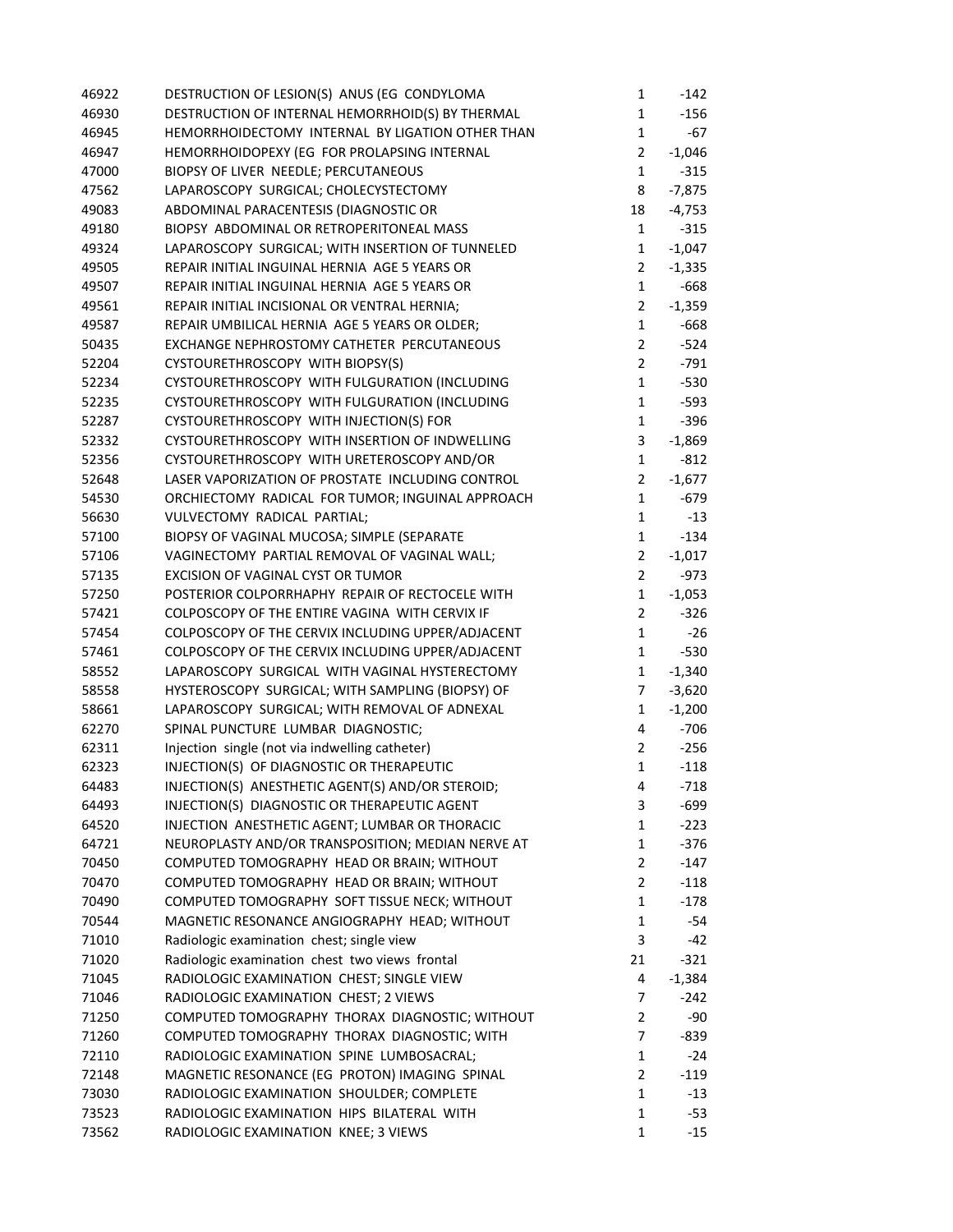| 73564 | RADIOLOGIC EXAMINATION KNEE; COMPLETE 4 OR MORE                         | $\overline{2}$       | $-133$      |
|-------|-------------------------------------------------------------------------|----------------------|-------------|
| 73590 | RADIOLOGIC EXAMINATION; TIBIA AND FIBULA 2 VIEWS                        | 1                    | $-27$       |
| 73610 | RADIOLOGIC EXAMINATION ANKLE; COMPLETE MINIMUM                          | $\mathbf{1}$         | $-15$       |
| 73630 | RADIOLOGIC EXAMINATION FOOT; COMPLETE MINIMUM OF                        | $\overline{2}$       | $-28$       |
| 74000 | Radiologic examination abdomen; single                                  | 1                    | $-14$       |
| 74019 | RADIOLOGIC EXAMINATION ABDOMEN; 2 VIEWS                                 | 1                    | $-27$       |
| 74176 | COMPUTED TOMOGRAPHY ABDOMEN AND PELVIS; WITHOUT                         | 4                    | $-301$      |
| 74177 | COMPUTED TOMOGRAPHY ABDOMEN AND PELVIS; WITH                            | 3                    | $-327$      |
| 74178 | COMPUTED TOMOGRAPHY ABDOMEN AND PELVIS; WITHOUT                         | 1                    | $-41$       |
| 74220 | RADIOLOGIC EXAMINATION ESOPHAGUS INCLUDING SCOUT                        | 4                    | $-171$      |
| 74230 | RADIOLOGIC EXAMINATION SWALLOWING FUNCTION WITH                         | 19                   | $-798$      |
| 74245 | Radiologic examination gastrointestinal tract                           | $\mathbf{1}$         | -54         |
| 74247 | Radiological examination gastrointestinal tract                         | 1                    | $-59$       |
| 74270 | RADIOLOGIC EXAMINATION COLON INCLUDING SCOUT                            | 6                    | $-399$      |
| 75630 | AORTOGRAPHY ABDOMINAL PLUS BILATERAL ILIOFEMORAL                        | 1                    | $-1,340$    |
| 75635 | COMPUTED TOMOGRAPHIC ANGIOGRAPHY ABDOMINAL AORTA                        | 1                    | $-26$       |
| 76536 | ULTRASOUND SOFT TISSUES OF HEAD AND NECK (EG                            | 3                    | $-119$      |
| 76700 | ULTRASOUND ABDOMINAL REAL TIME WITH IMAGE                               | 9                    | $-248$      |
| 76705 | ULTRASOUND ABDOMINAL REAL TIME WITH IMAGE                               | $\overline{2}$       | $-124$      |
| 76770 | ULTRASOUND RETROPERITONEAL (EG RENAL AORTA                              | 6                    | $-193$      |
| 76856 | ULTRASOUND PELVIC (NONOBSTETRIC) REAL TIME WITH                         | $\overline{2}$       | -63         |
| 76873 | ULTRASOUND TRANSRECTAL; PROSTATE VOLUME STUDY FOR                       | 1                    | $-22$       |
| 76942 | ULTRASONIC GUIDANCE FOR NEEDLE PLACEMENT (EG                            | 1                    | $-126$      |
| 77002 | FLUOROSCOPIC GUIDANCE FOR NEEDLE PLACEMENT (EG                          | $\mathbf{1}$         | -54         |
| 77065 | DIAGNOSTIC MAMMOGRAPHY INCLUDING COMPUTER-AIDED                         | $\mathbf{1}$         | $-37$       |
| 77066 | DIAGNOSTIC MAMMOGRAPHY INCLUDING COMPUTER-AIDED                         | 1                    | -43         |
| 78014 | THYROID IMAGING (INCLUDING VASCULAR FLOW WHEN                           | 1                    | -69         |
| 78264 | GASTRIC EMPTYING IMAGING STUDY (EG SOLID LIQUID                         | 4                    | $-192$      |
| 78306 | BONE AND/OR JOINT IMAGING; WHOLE BODY                                   | 19                   | $-1,696$    |
| 78315 | BONE AND/OR JOINT IMAGING; 3 PHASE STUDY                                | 3                    | $-235$      |
| 78451 | MYOCARDIAL PERFUSION IMAGING TOMOGRAPHIC (SPECT)                        | 4                    | $-1,123$    |
| 78452 | MYOCARDIAL PERFUSION IMAGING TOMOGRAPHIC (SPECT)                        | 1                    | $-281$      |
| 78707 | KIDNEY IMAGING MORPHOLOGY; WITH VASCULAR FLOW AND                       | 1                    | $-28$       |
| 80048 | BASIC METABOLIC PANEL (CALCIUM TOTAL) THIS PANEL                        | 1                    | $-288$      |
| 81001 | URINALYSIS BY DIP STICK OR TABLET REAGENT FOR                           | 5                    | $-245$      |
| 82803 | GASES BLOOD ANY COMBINATION OF PH PCO2 PO2                              | 1                    | $-58$       |
| 82947 | GLUCOSE; QUANTITATIVE BLOOD (EXCEPT REAGENT                             | 1                    | $-143$      |
| 85025 | BLOOD COUNT; COMPLETE (CBC) AUTOMATED (HGB HCT                          | 9                    | $-216$      |
|       |                                                                         |                      |             |
| 85610 | PROTHROMBIN TIME;                                                       | 18<br>$\overline{2}$ | -480<br>-54 |
| 86886 | ANTIHUMAN GLOBULIN TEST (COOMBS TEST); INDIRECT                         |                      |             |
| 86900 | BLOOD TYPING SEROLOGIC; ABO<br>CULTURE PRESUMPTIVE PATHOGENIC ORGANISMS | 51                   | $-1,505$    |
| 87081 |                                                                         | 3                    | -73         |
| 87102 | CULTURE FUNGI (MOLD OR YEAST) ISOLATION WITH                            | 1                    | $-10$       |
| 87205 | SMEAR PRIMARY SOURCE WITH INTERPRETATION; GRAM OR                       | 15                   | $-2,086$    |
| 87641 | INFECTIOUS AGENT DETECTION BY NUCLEIC ACID (DNA OR                      | 7                    | $-184$      |
| 87798 | INFECTIOUS AGENT DETECTION BY NUCLEIC ACID (DNA OR                      | 7                    | $-282$      |
| 88302 | LEVEL II - SURGICAL PATHOLOGY GROSS AND                                 | 1                    | -7          |
| 88304 | LEVEL III - SURGICAL PATHOLOGY GROSS AND                                | 26                   | $-283$      |
| 88305 | LEVEL IV - SURGICAL PATHOLOGY GROSS AND                                 | 20                   | -858        |
| 88307 | LEVEL V - SURGICAL PATHOLOGY GROSS AND                                  | $\overline{2}$       | $-101$      |
| 90471 | IMMUNIZATION ADMINISTRATION (INCLUDES                                   | 1                    | -548        |
| 90662 | INFLUENZA VIRUS VACCINE (IIV) SPLIT VIRUS                               | 1                    | -695        |
| 92507 | TREATMENT OF SPEECH LANGUAGE VOICE                                      | 1                    | $-140$      |
| 92611 | MOTION FLUOROSCOPIC EVALUATION OF SWALLOWING                            | 2                    | $-103$      |
| 92928 | PERCUTANEOUS TRANSCATHETER PLACEMENT OF                                 | 5                    | $-6,580$    |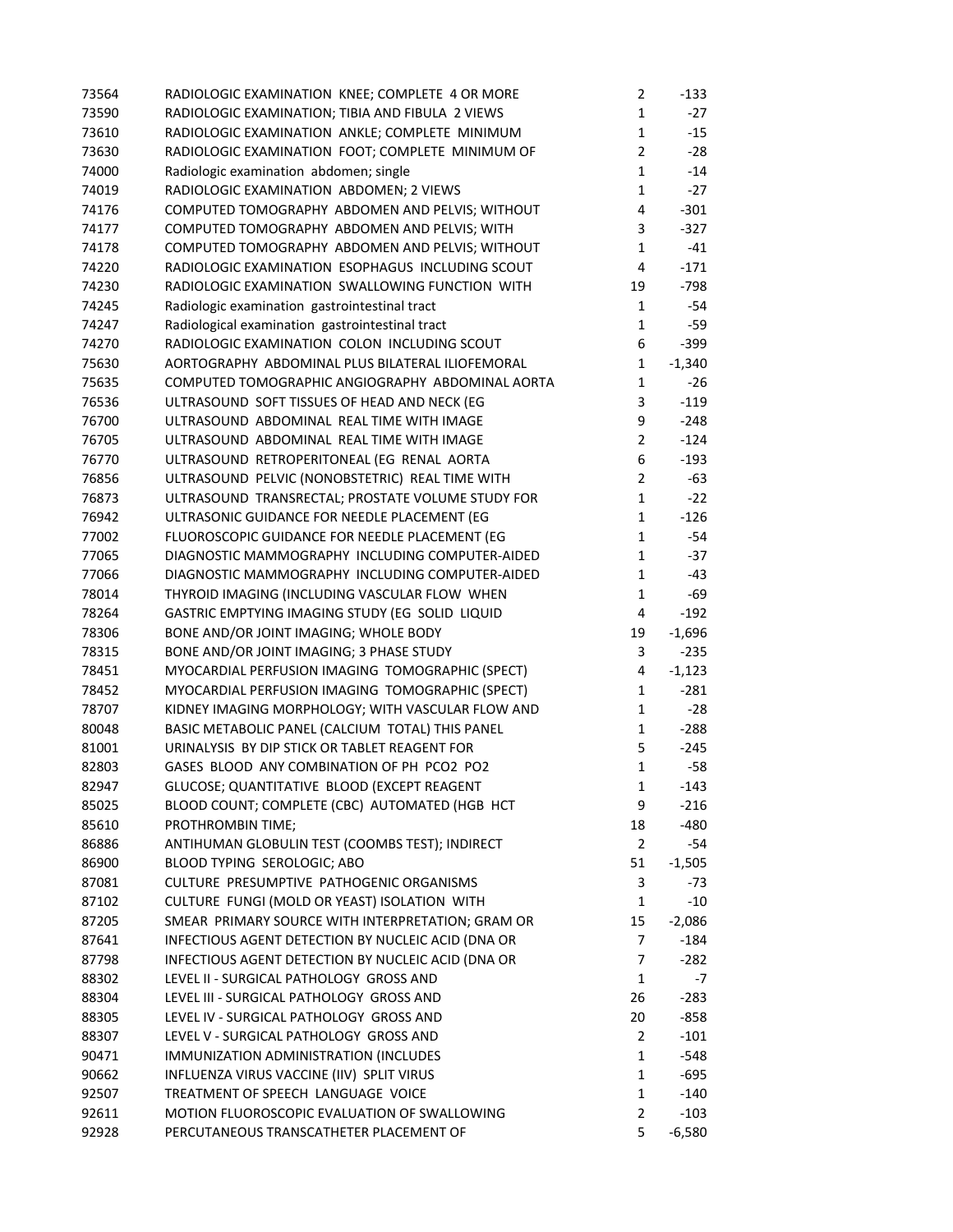| 92937 | PERCUTANEOUS TRANSLUMINAL REVASCULARIZATION OF OR  | $\mathbf{1}$   | $-1,340$  |
|-------|----------------------------------------------------|----------------|-----------|
| 92960 | CARDIOVERSION ELECTIVE ELECTRICAL CONVERSION OF    | 3              | $-292$    |
| 93005 | ELECTROCARDIOGRAM ROUTINE ECG WITH AT LEAST 12     | 35             | $-649$    |
| 93017 | CARDIOVASCULAR STRESS TEST USING MAXIMAL OR        | 8              | $-2,260$  |
| 93306 | ECHOCARDIOGRAPHY TRANSTHORACIC REAL-TIME WITH      | 7              | $-1,392$  |
| 93312 | ECHOCARDIOGRAPHY TRANSESOPHAGEAL REAL-TIME WITH    | $\overline{2}$ | $-352$    |
| 93350 | ECHOCARDIOGRAPHY TRANSTHORACIC REAL-TIME WITH      | $\mathbf{1}$   | $-631$    |
| 93351 | ECHOCARDIOGRAPHY TRANSTHORACIC REAL-TIME WITH      | 4              | $-469$    |
| 93454 | CATHETER PLACEMENT IN CORONARY ARTERY(S) FOR       | 6              | $-7,814$  |
| 93455 | CATHETER PLACEMENT IN CORONARY ARTERY(S) FOR       | $\overline{2}$ | $-2,269$  |
| 93458 | CATHETER PLACEMENT IN CORONARY ARTERY(S) FOR       | 20             | $-21,458$ |
| 93459 | CATHETER PLACEMENT IN CORONARY ARTERY(S) FOR       | 5              | $-4,133$  |
| 93460 | CATHETER PLACEMENT IN CORONARY ARTERY(S) FOR       | 3              | $-2,664$  |
| 93613 | INTRACARDIAC ELECTROPHYSIOLOGIC 3-DIMENSIONAL      | $\overline{2}$ | $-2,813$  |
| 93650 | INTRACARDIAC CATHETER ABLATION OF ATRIOVENTRICULAR | $\mathbf{1}$   | $-1,340$  |
| 93653 | COMPREHENSIVE ELECTROPHYSIOLOGIC EVALUATION WITH   | $\overline{7}$ | $-9,284$  |
| 93656 | COMPREHENSIVE ELECTROPHYSIOLOGIC EVALUATION        | 5              | $-5,387$  |
| 93798 | PHYSICIAN OR OTHER QUALIFIED HEALTH CARE           | 5              | $-619$    |
| 93880 | DUPLEX SCAN OF EXTRACRANIAL ARTERIES; COMPLETE     | 4              | $-243$    |
| 93882 | DUPLEX SCAN OF EXTRACRANIAL ARTERIES; UNILATERAL   | $\mathbf{1}$   | $-26$     |
| 93922 | LIMITED BILATERAL NONINVASIVE PHYSIOLOGIC STUDIES  | $\overline{2}$ | $-145$    |
| 93923 | COMPLETE BILATERAL NONINVASIVE PHYSIOLOGIC STUDIES | 3              | $-146$    |
| 93925 | DUPLEX SCAN OF LOWER EXTREMITY ARTERIES OR         | 6              | $-660$    |
| 93931 | DUPLEX SCAN OF UPPER EXTREMITY ARTERIES OR         | $\mathbf{1}$   | $-15$     |
| 93970 | DUPLEX SCAN OF EXTREMITY VEINS INCLUDING RESPONSES | 6              | $-365$    |
| 93971 | DUPLEX SCAN OF EXTREMITY VEINS INCLUDING RESPONSES | 3              | -64       |
| 93976 | DUPLEX SCAN OF ARTERIAL INFLOW AND VENOUS OUTFLOW  | $\mathbf{1}$   | $-132$    |
| 93990 | DUPLEX SCAN OF HEMODIALYSIS ACCESS (INCLUDING      | $\mathbf 1$    | $-27$     |
| 94060 | BRONCHODILATION RESPONSIVENESS SPIROMETRY AS IN    | 3              | $-174$    |
| 94618 | PULMONARY STRESS TESTING (EG 6-MINUTE WALK TEST)   | $\mathbf{1}$   | $-112$    |
| 95819 | ELECTROENCEPHALOGRAM (EEG); INCLUDING RECORDING    | 8              | $-479$    |
| 95910 | NERVE CONDUCTION STUDIES; 7-8 STUDIES              | $\mathbf{1}$   | $-58$     |
| 95913 | NERVE CONDUCTION STUDIES; 13 OR MORE STUDIES       | $\mathbf{1}$   | -60       |
| 95930 | VISUAL EVOKED POTENTIAL (VEP) CHECKERBOARD OR      | $\mathbf 1$    | $-30$     |
| 96360 | INTRAVENOUS INFUSION HYDRATION; INITIAL 31         | $\mathbf{1}$   | $-96$     |
| 96361 | INTRAVENOUS INFUSION HYDRATION; EACH ADDITIONAL    | 1              | $-123$    |
| 96365 | INTRAVENOUS INFUSION FOR THERAPY PROPHYLAXIS OR    | 59             | $-16,018$ |
| 96372 | THERAPEUTIC PROPHYLACTIC OR DIAGNOSTIC INJECTION   | 9              | -4,089    |
| 96374 | THERAPEUTIC PROPHYLACTIC OR DIAGNOSTIC INJECTION   | 20             | $-5,725$  |
| 96401 | CHEMOTHERAPY ADMINISTRATION SUBCUTANEOUS OR        | $\mathbf{1}$   | $-18$     |
| 96409 | CHEMOTHERAPY ADMINISTRATION; INTRAVENOUS PUSH      | 4              | $-324$    |
| 96413 | CHEMOTHERAPY ADMINISTRATION INTRAVENOUS INFUSION   | 119            | $-21,896$ |
| 97110 | THERAPEUTIC PROCEDURE 1 OR MORE AREAS EACH 15      | 9              | -598      |
| 97140 | MANUAL THERAPY TECHNIQUES (EG MOBILIZATION/        | 1              | $-33$     |
| 97161 | PHYSICAL THERAPY EVALUATION: LOW COMPLEXITY        | 1              | $-173$    |
| 97162 | PHYSICAL THERAPY EVALUATION: MODERATE COMPLEXITY   | $\mathbf{1}$   | $-137$    |
| 97163 | PHYSICAL THERAPY EVALUATION: HIGH COMPLEXITY       | 1              | $-32$     |
| 97167 | OCCUPATIONAL THERAPY EVALUATION HIGH COMPLEXITY    | 2              | $-61$     |
| 97530 | THERAPEUTIC ACTIVITIES DIRECT (ONE-ON-ONE)         | 4              | $-150$    |
| 97597 | DEBRIDEMENT (EG HIGH PRESSURE WATERJET             | 7              | $-770$    |
| 99183 | PHYSICIAN OR OTHER QUALIFIED HEALTH CARE           | 3              | $-1,883$  |
| 99203 | OFFICE OR OTHER OUTPATIENT VISIT FOR THE           | 49             | $-3,210$  |
| 99204 | OFFICE OR OTHER OUTPATIENT VISIT FOR THE           | 33             | $-6,460$  |
| 99205 | OFFICE OR OTHER OUTPATIENT VISIT FOR THE           | $\overline{2}$ | $-541$    |
| 99211 | OFFICE OR OTHER OUTPATIENT VISIT FOR THE           | 3              | -874      |
|       |                                                    |                |           |